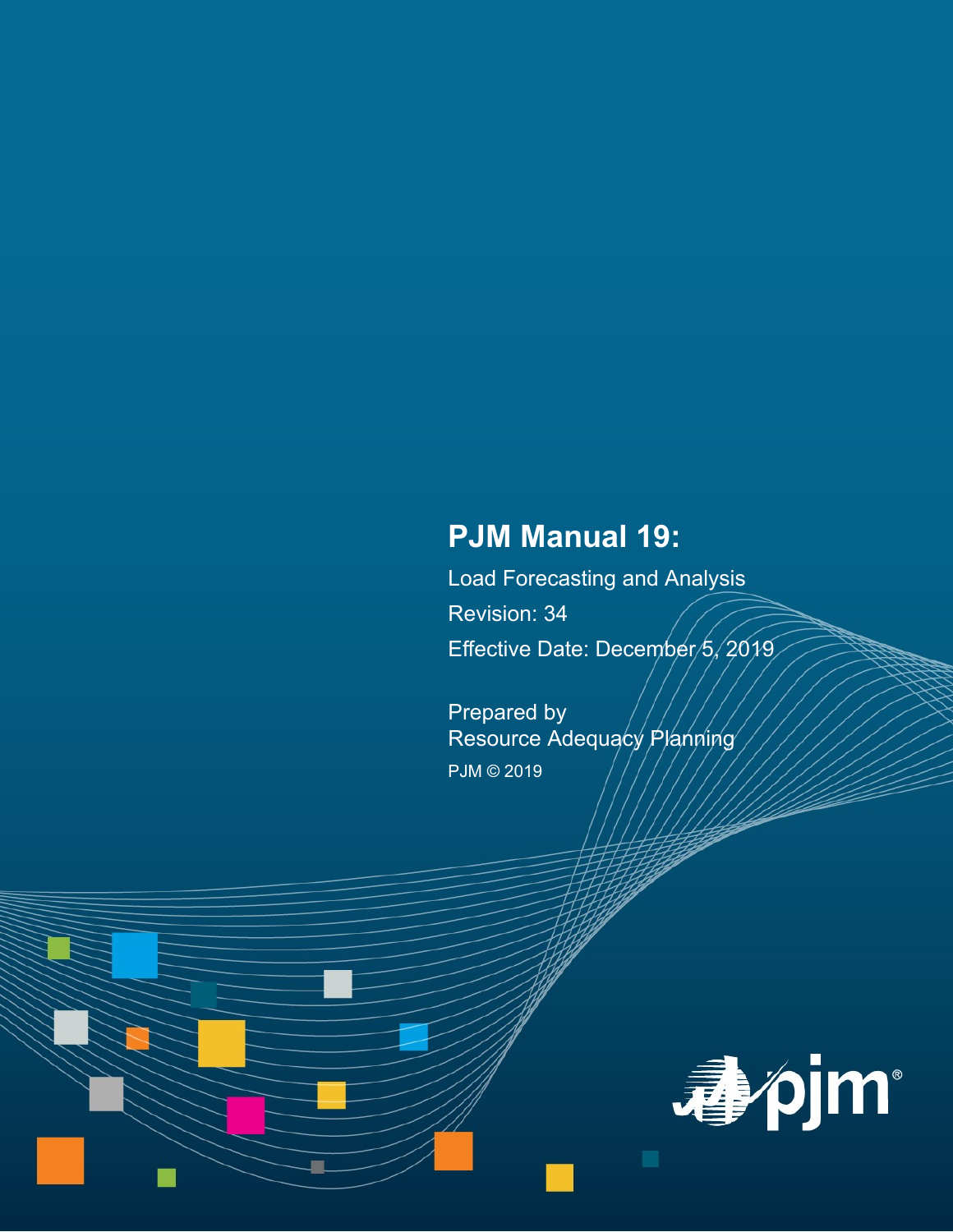

# **Table of Contents**

| Section 4: Weather Normalization and Coincident Peaks 17               |     |
|------------------------------------------------------------------------|-----|
|                                                                        |     |
|                                                                        |     |
|                                                                        |     |
|                                                                        |     |
|                                                                        |     |
| Estimate of Comparison Load for Guaranteed Load Drop (GLD) Customers21 |     |
|                                                                        |     |
| Attachment B: Load Forecast Adjustment Guidelines 24                   |     |
| Attachment C: Residential Non-Interval Metered Guidelines              | .27 |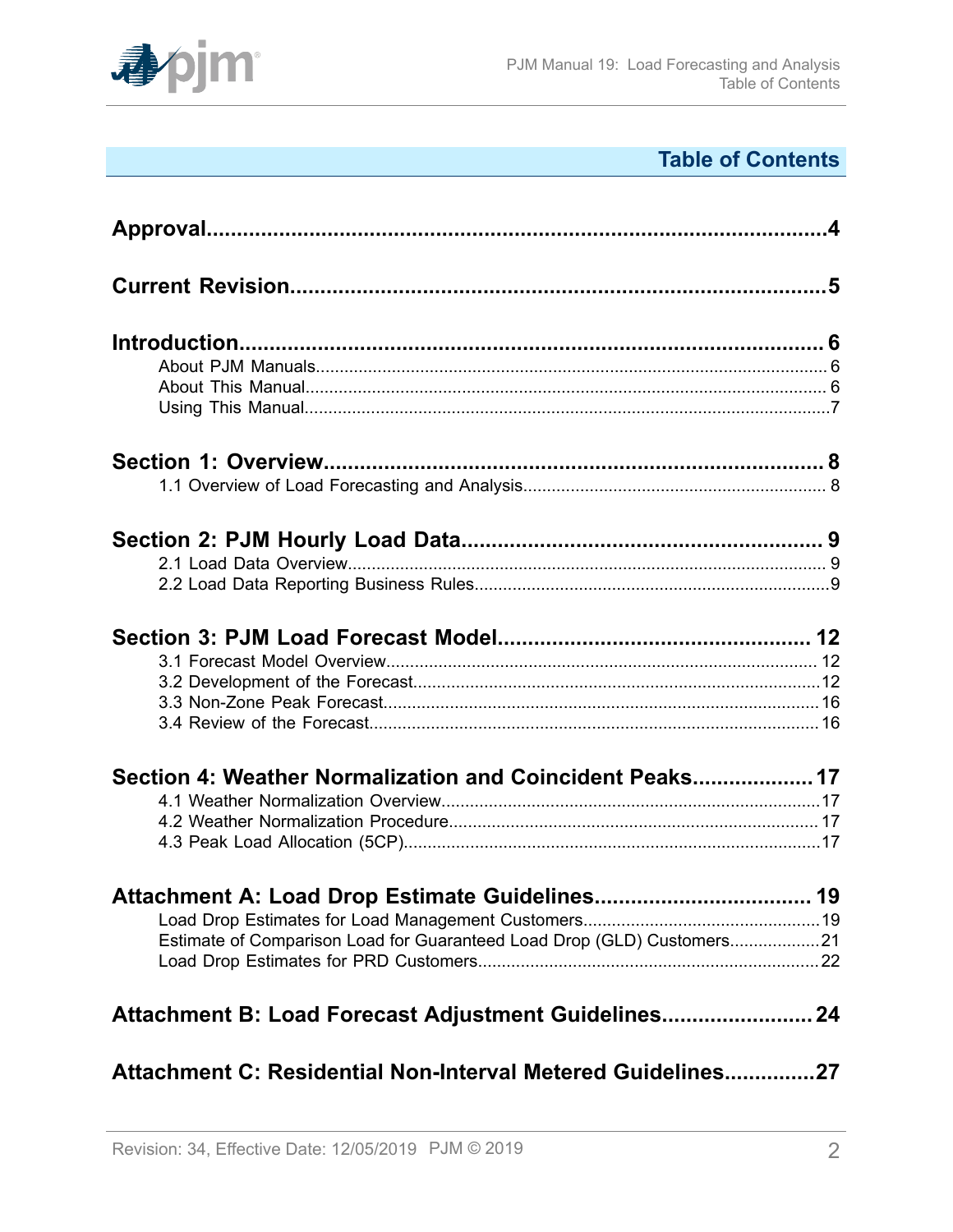

| Attachment D: Peak Shaving Adjustment Plan and Performance |  |
|------------------------------------------------------------|--|
| Attachment E: Peak Shaving Officer Certification Form 38   |  |
|                                                            |  |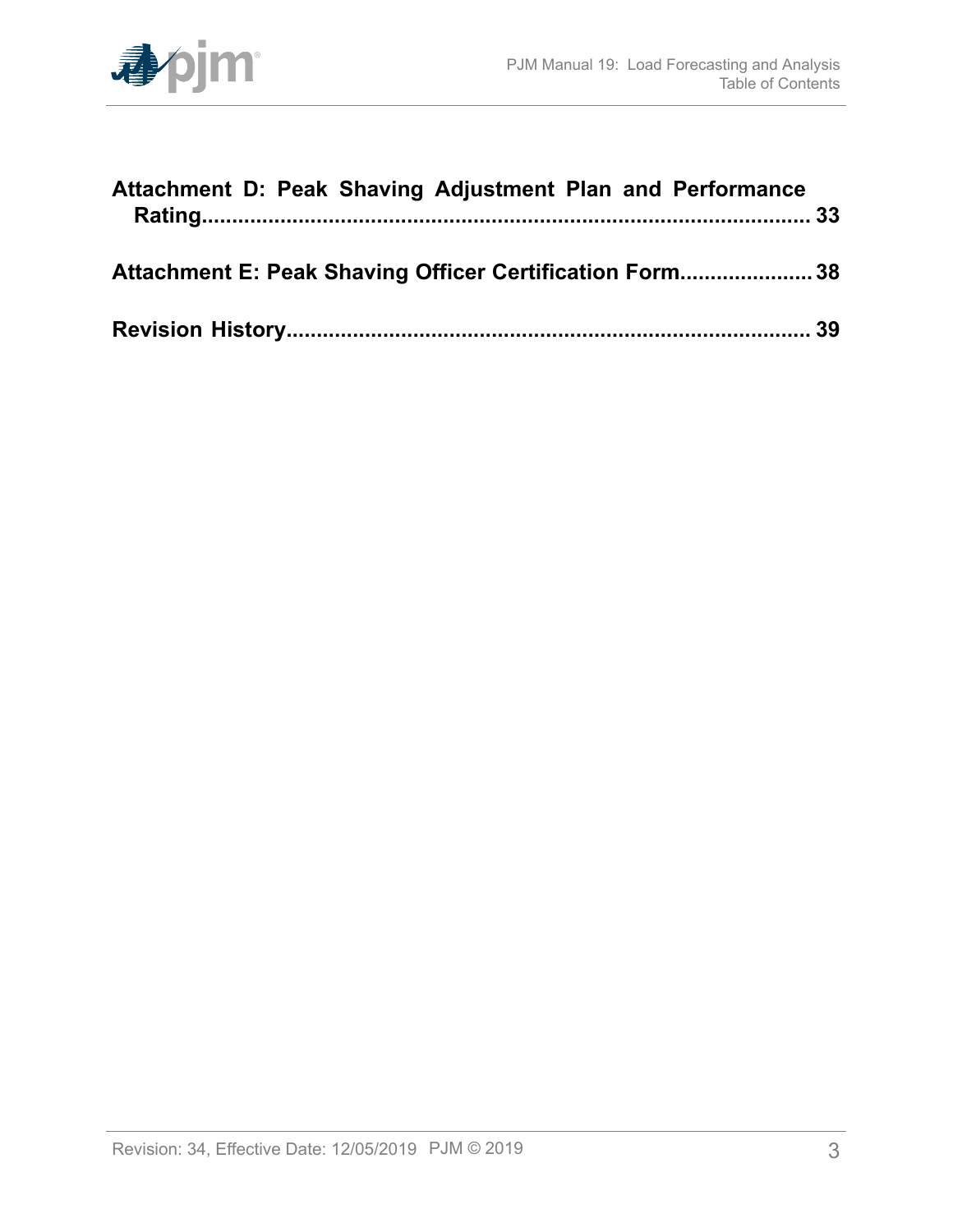

# <span id="page-3-0"></span>**Approval**

Approval Date: 12/05/2019 Effective Date: 12/05/2019

Thomas A. Falin, Director

Resource Adequacy Planning Department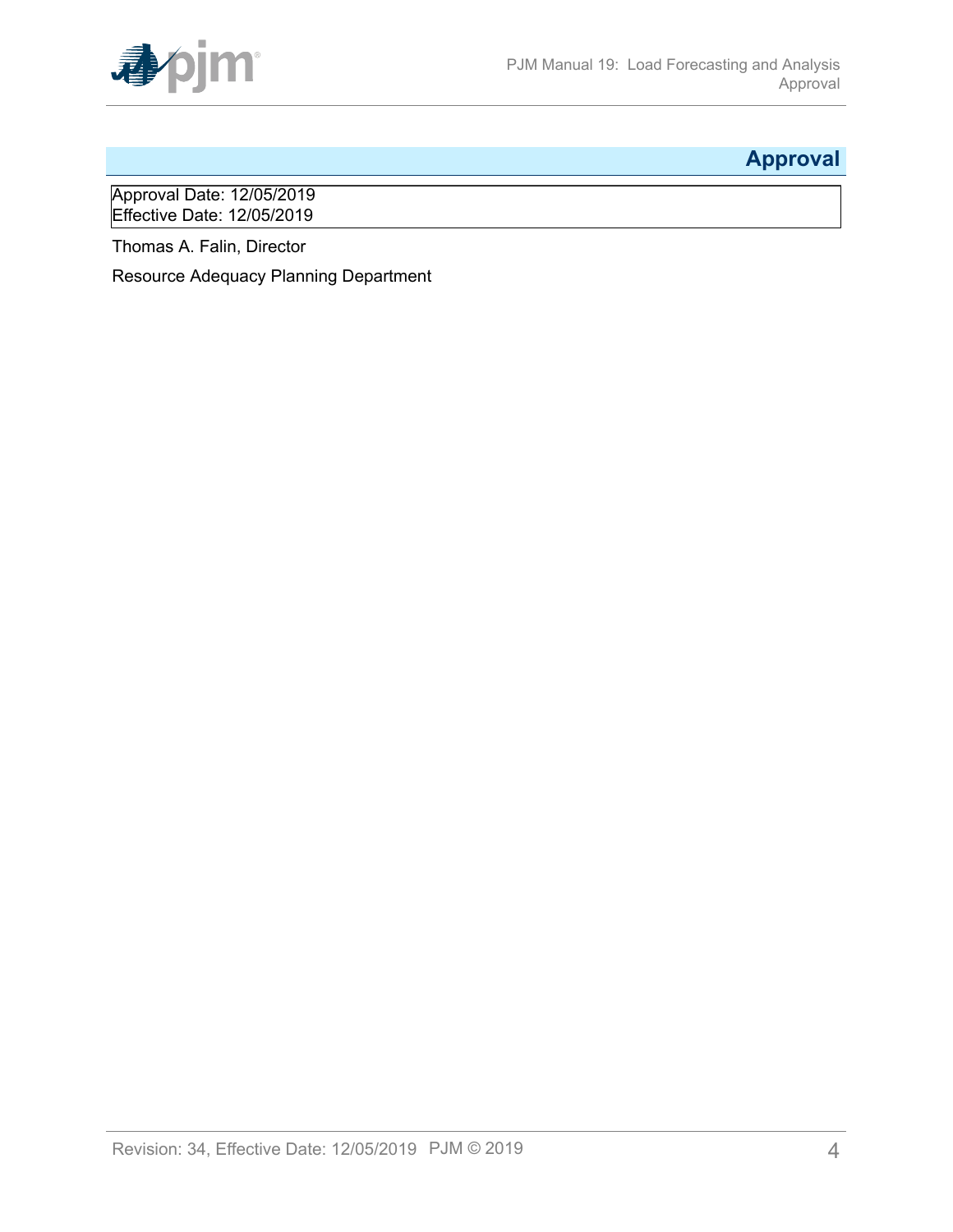

## <span id="page-4-0"></span>**Current Revision**

#### **Revision 34 (12/05/2019):**

- Periodic Review updated to address:
	- o Section 3: Load forecast model details are being removed from the Manual in favor of an annual whitepaper documenting the details of the load forecast.
	- o Section 4: The weather normalization procedure for peak load and energy is revised to be directly tied to the load forecast model.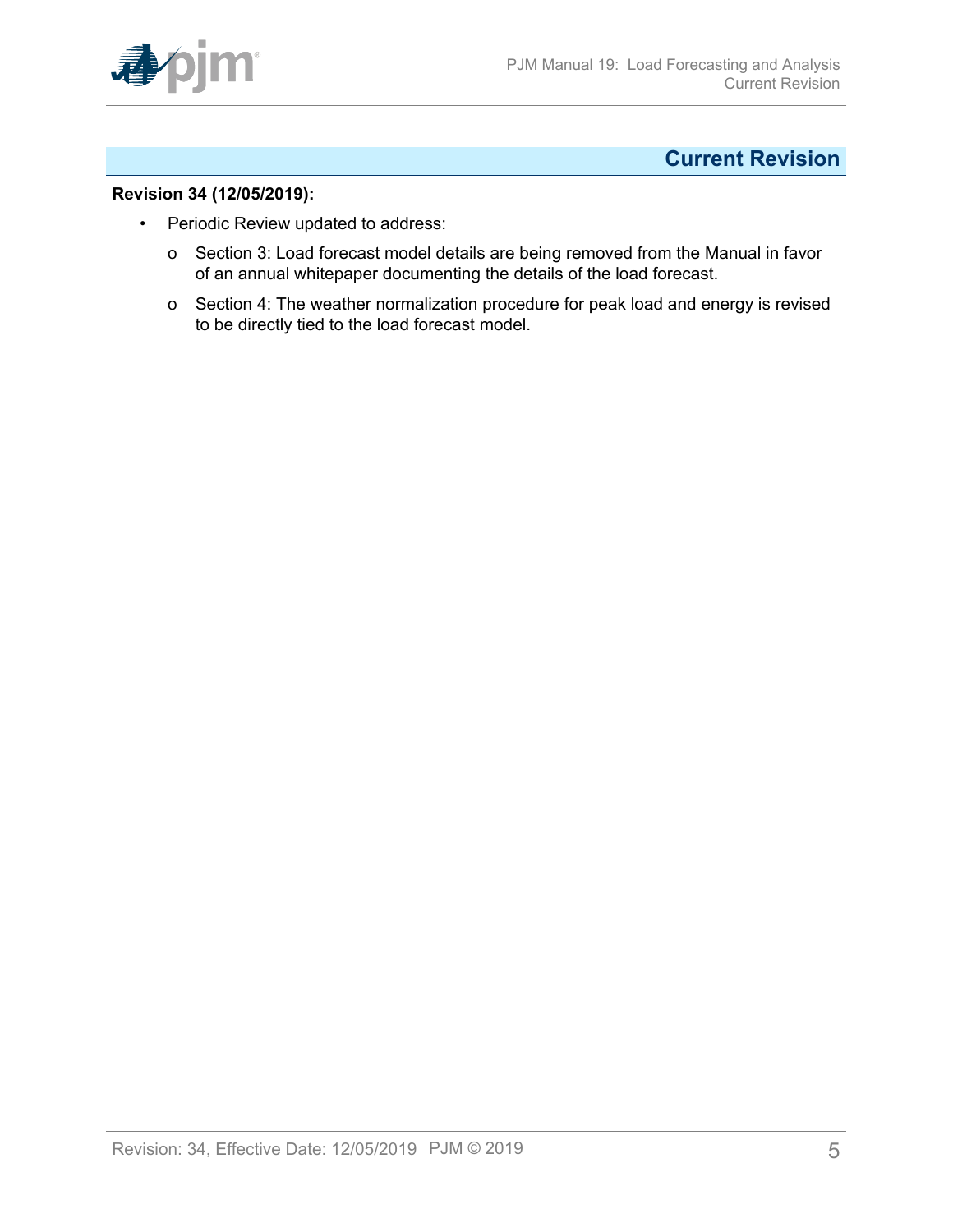

## <span id="page-5-0"></span>**Introduction**

Welcome to the *PJM Manual for Load Forecasting and Analysis*. In this Introduction you will find the following information:

- What you can expect from the PJM Manuals in general (see "*About PJM Manuals*").
- What you can expect from this PJM Manual (see "*About This Manual*")
- How to use this manual (see "*Using This Manual*").

## <span id="page-5-1"></span>**About PJM Manuals**

The PJM Manuals are the instructions, rules, procedures, and guidelines established by the PJM Office of the Interconnection for the operation, planning, and accounting requirements of the PJM RTO and the PJM Energy Market. The manuals are grouped under the following categories:

- Transmission
- PJM Energy Market
- Generation and transmission interconnection
- Reserve
- Accounting and billing
- PJM administrative services
- **Miscellaneous**

For a complete list of all PJM manuals, go to the Library section on PJM.com.

## <span id="page-5-2"></span>**About This Manual**

The *PJM Manual for Load Forecasting and Analysis* is one of a series of manuals within the Reserve group of manuals. This manual focuses on load-related topics. This manual describes the data input requirements, the processing performed on the data, computer programs involved in processing the data, and the reports that are produced. It then describes processes used to analyze load data and produce a long-term planning forecast.

The *PJM Manual for Load Forecasting and Analysis* consists of four sections. These sections are listed in the table of contents beginning on page 2.

## **Intended Audience**

The intended audiences for the PJM Manual for Load Forecasting and Analysis are:

- *Electric Distribution Company (EDC) planners* The EDC planners are responsible for supplying historical load data in the required format, for using coincident peaks to allocate normalized peaks, and for input data verification.
- *Load Serving Entity (LSE) planners*  LSEs use allocated peaks and the Load Management systems to determine their capacity obligations.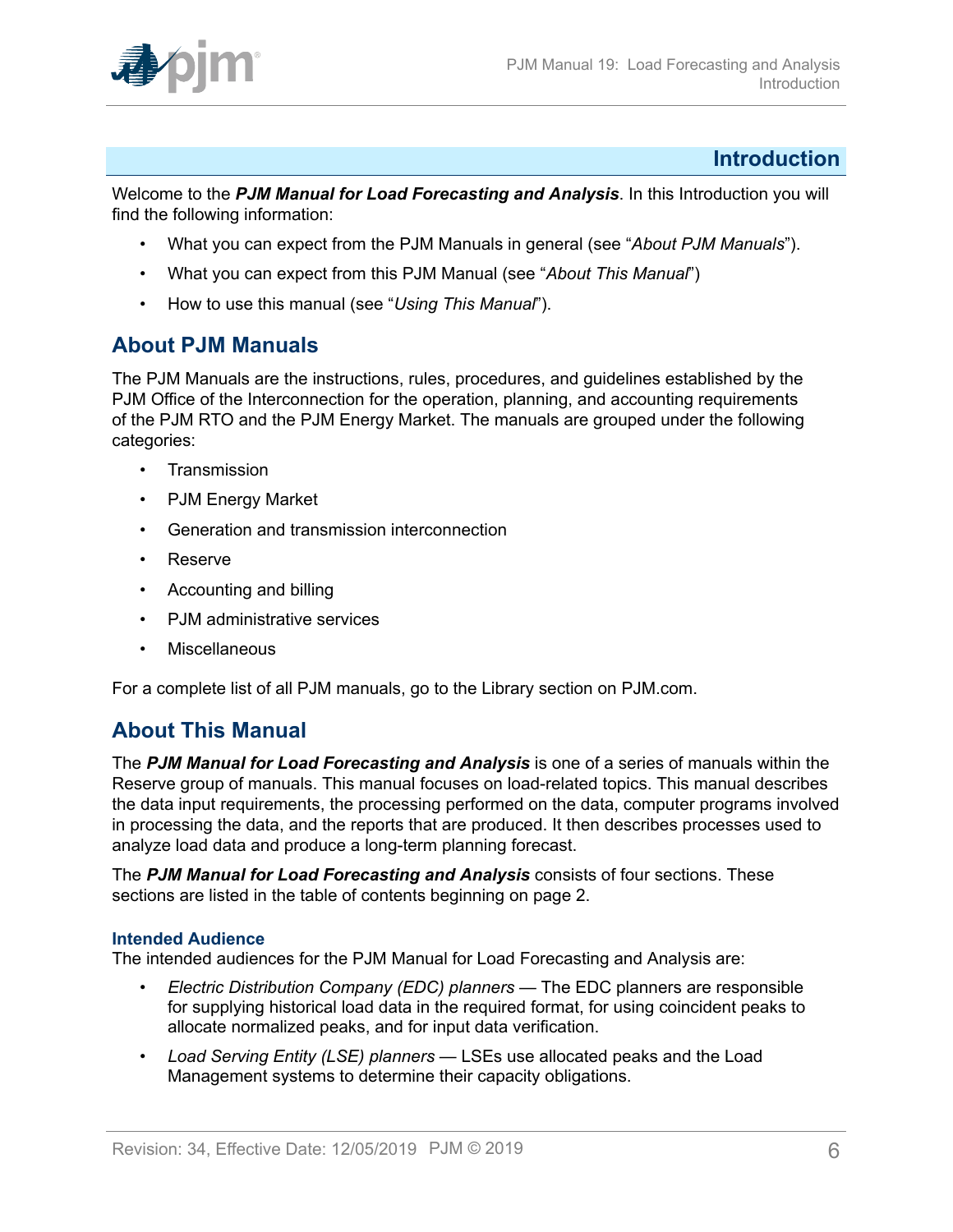

- *PJM staff* PJM is responsible for the calculation of hourly PJM loads, normalizing PJM seasonal peaks, forecasting RTO and zonal peaks for system planning and capacity obligations, compiling the PJM Load Forecast Report, and administering Load Management. This information is used in calculating the capacity obligations.
- *Planning Committee members* The Planning Committee is responsible for the stakeholder review of the peak forecasts and techniques for their determination.
- *Reliability Assurance Agreement Signatories* The Markets Reliability Committee is involved in the review of rules, methods and parameters associated with Load Forecasting and Analysis.

## **References**

There are several references to other documents that provide background or additional detail. The *PJM Manual for Load Forecasting and Analysis* does not replace any information in these reference documents. The following documents are the primary source of specific requirements and implementation details:

- Power Meter documentation
- DR Hub documentation
- PJM Load Forecast Report
- [PJM Manual for Emergency Operations \(M-13\)](http://pjm.com/~/media/documents/manuals/m13.ashx)
- Reliability Assurance Agreement
- [Behind-the-Meter Generation Business Rules \(in Manual M-14D\)](http://pjm.com/~/media/documents/manuals/m14d.ashx)

## <span id="page-6-0"></span>**Using This Manual**

We believe that explaining concepts is just as important as presenting the procedures. This philosophy is reflected in the way we organize the material in this manual. We start each section with an overview. Then, we present details, procedures or references to procedures found in other PJM manuals. The following provides an orientation to the manual's structure.

#### **What You Will Find In This Manual**

- A table of contents that lists two levels of subheadings within each of the sections.
- An approval page that lists the required approvals and a brief outline of the current revision.
- Sections containing the specific guidelines, requirements, or procedures including PJM actions and PJM Member actions.
- Attachments that include additional supporting documents, forms, or tables in this PJM Manual.
- A section at the end detailing all previous revisions of this PJM manual.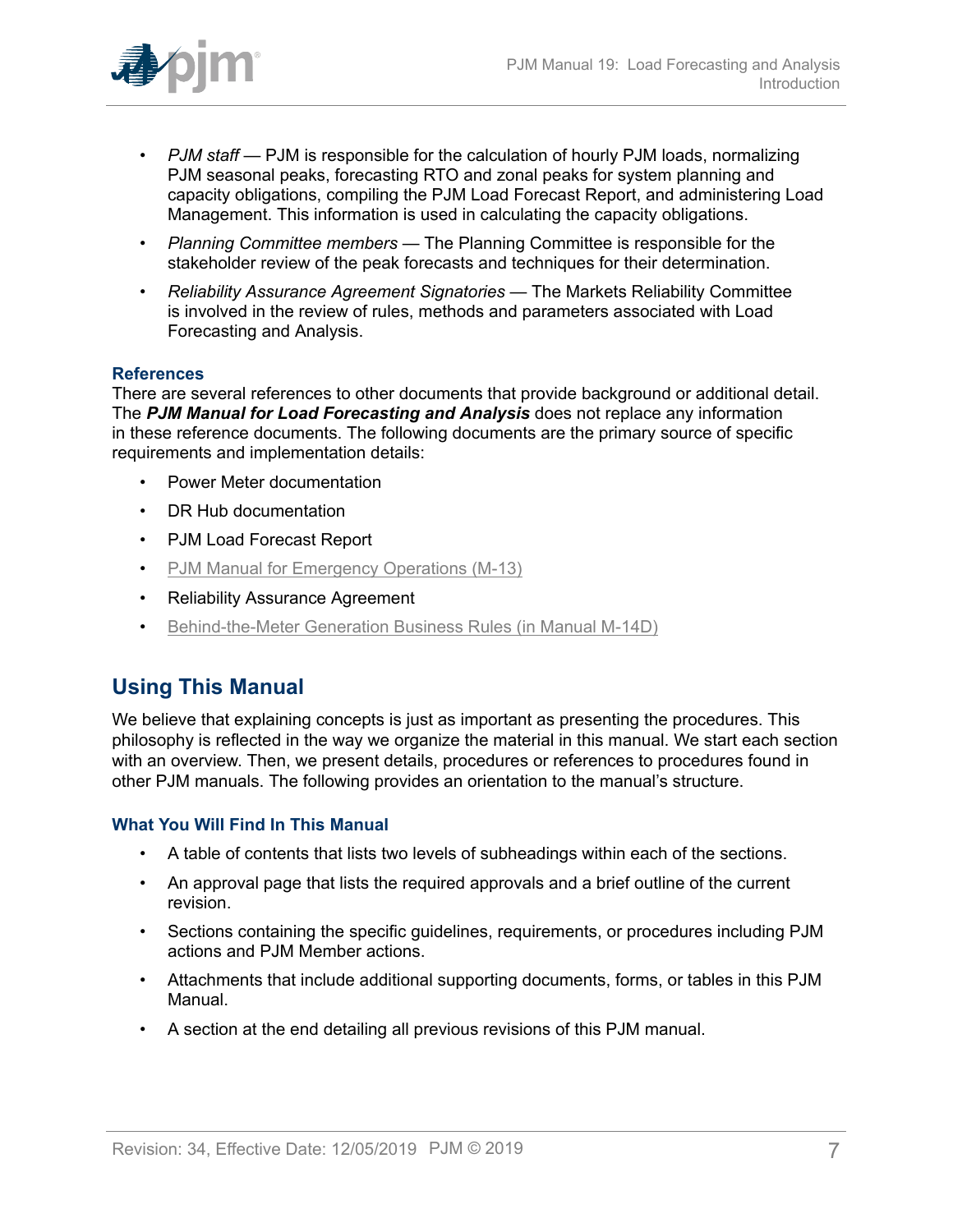## <span id="page-7-0"></span>**Section 1: Overview**

Welcome to the *Overview* section of the *PJM Manual for Load Forecasting and Analysis*. In this section you will find the following information:

• An overview of the Load Forecasting and Analysis (see "Overview of Load Forecasting and Analysis")

## <span id="page-7-1"></span>**1.1 Overview of Load Forecasting and Analysis**

Load Forecasting and Analysis utilizes the PJM Power Meter load data, Load Management, PJM Load Forecast Model, and Weather Normalization and Peak Allocation.

*PJM Hourly Load Data* — After-the-fact hourly load data are entered by EDCs and used by PJM for deriving seasonal load profiles, weather normalized peak and energy, 1CP zonal load contributions for Network Service billing, charts contained in the PJM Load Forecast Report, and Operations reports*.*

*PJM Load Forecast Model* — PJM staff produces an independent forecast of monthly and seasonal peak load and load management, for each PJM zone, region, the RTO, and selected combinations of zones. The PJM Load Forecast Report includes tables and charts presenting the results*.*

*Weather Normalization and Peak Allocation* — PJM uses approved techniques for weathernormalizing historical summer and winter zonal peaks, and determining RTO unrestricted coincident peaks.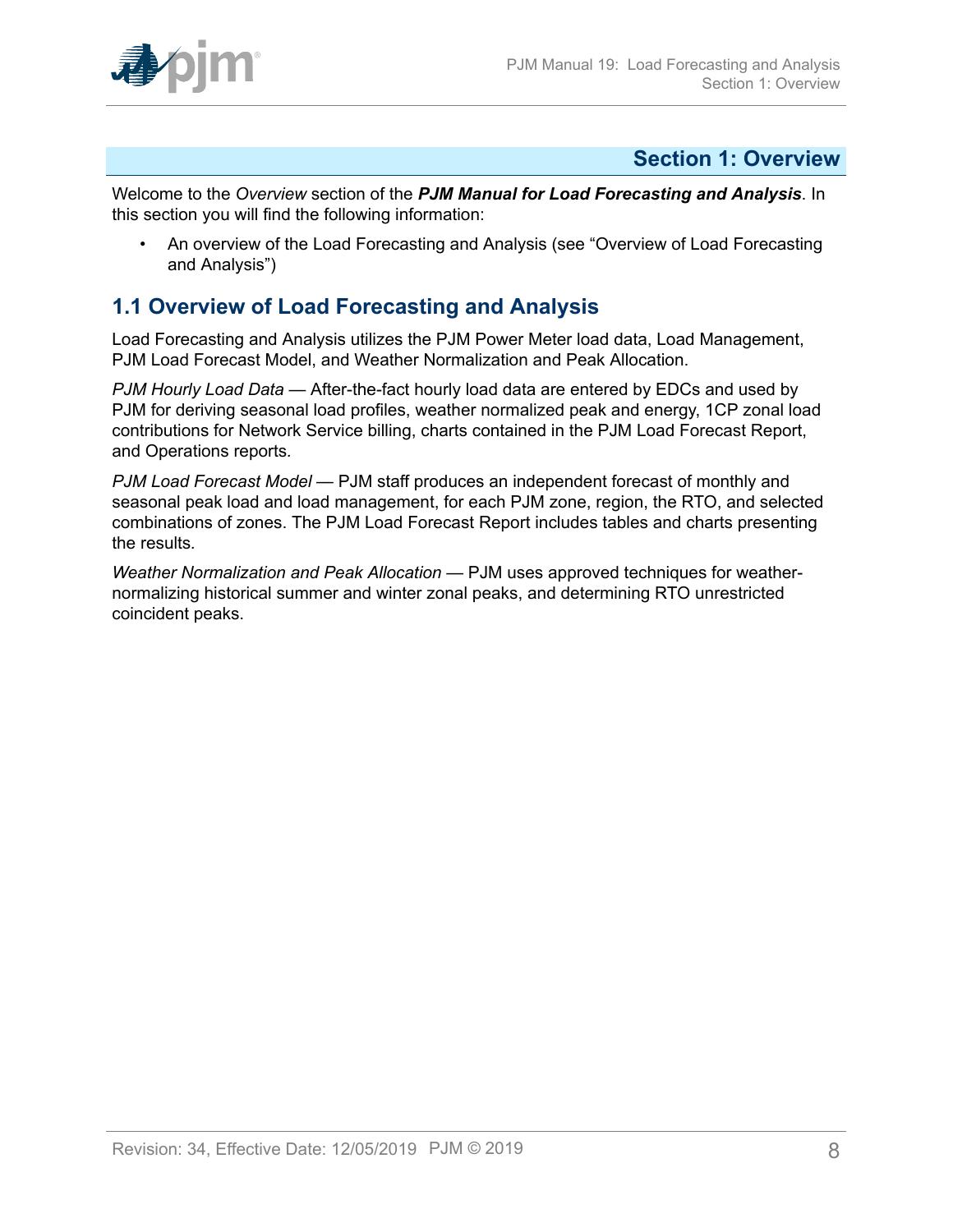

## <span id="page-8-0"></span>**Section 2: PJM Hourly Load Data**

Welcome to the *PJM Hourly Load Data* section of the *PJM Manual for Load Forecasting and Analysis*. In this section you will find the following information:

- An overview of the historic hourly load data file (see "Load Data Overview")
- Guidelines for reporting load data to PJM (see "Load Data Reporting Business Rules")

## <span id="page-8-1"></span>**2.1 Load Data Overview**

Official historic hourly load data for each EDC with revenue-metered tie data reported to PJM are collected via the Power Meter application. For EDCs submitting all internal generation, Power Meter will calculate a revenue-quality load based on submitted tie and generation meter values. This ensures that all customer demand is counted once and only once, on an aggregated and dispersed basis. EDCs may accept these values as their reported hourly service territory load, with the option to input data directly through the application's user interface or via uploaded XML files. The entered data are available through Power Meter screens, postings on the PJM website, or in several reports produced by the Performance Compliance Department.

[For details on submitting data into Power Meter, refer to the information posted on the PJM Website (under "Tools Sign In", select "Power Meter.")]

### **Load Data Definitions**

*Actual Net Metered Interchange*: The sum of allocated tie metered values to which the EDC is a party.

*Total Internal Generation*: The sum of all meter values for non-500kV generators electrically located in the EDC's zone. For PJM Western and Southern regions, 500kV generation will be counted as part of internal generation.

*Allocated Mid-Atlantic 500kV Losses*: Participant's share of total PJM Mid-Atlantic 500kV losses

*Calculated Load* = Actual Net Metered Interchange + Total Internal Generation + Allocated 500kV Losses.

## <span id="page-8-2"></span>**2.2 Load Data Reporting Business Rules**

As established by the PJM Planning Committee, the following guidelines govern the reporting of load data into the PJM Power Meter application:

## **Data Reporting Responsibility**

- It will be the responsibility of each PJM electric distribution company (EDC) with fullymetered tie flows to report hourly load data for its metered area(s), regardless of which entity is responsible for serving end-use customers.
- For all entities using network transmission service, it will be the responsibility of the signatory to the Network Integration Transmission Service Agreement to ensure that hourly load data are reported to PJM for its customers via PJM InSchedule.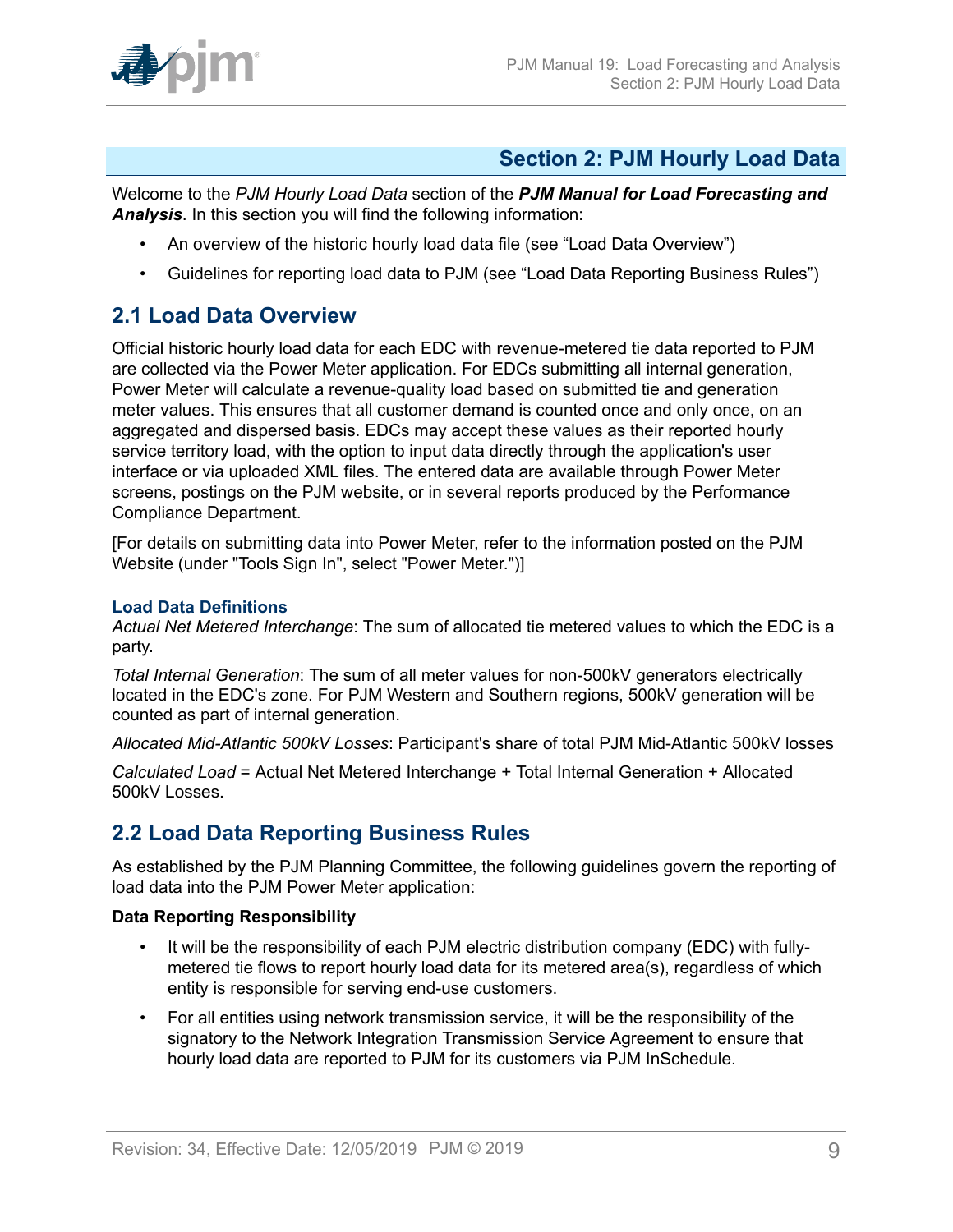

• Curtailment Service Providers (CSPs) are responsible for providing information to estimate load management impacts as detailed in Attachment A.

## **Data Specifications**

• Load data supplied to Power Meter will reflect each entity's total impact to the system, counting all customer demand once and only once, and will therefore need to properly account for system losses and flows. PJM will adjust loads for their assigned share of Extra High Voltage losses. LSEs providing load management impact estimates will adjust loads for system losses. Data are accepted in Power Meter in 0.001 MWh increments.

#### **Reporting Schedule**

- The data for each day should initially be entered within the following ten calendar days, except during peak periods, when the data must be entered daily. PJM contacts EDCs when daily reporting is needed.
- Edits to load data should be made by the tenth calendar day of the following month.
- PJM will adjust submitted load data, as necessary, to reflect additional load that is determined by PJM after-the-fact, resulting from third-party supply of generator station power requirements.
- EDC ability to submit loads via Power Meter is subject to a reporting window that includes the current month and three previous months. For example, in April, values for April, March, February, and January can be freely edited. For updates to months older than three full months prior, the participant must have PJM make the submission on their behalf. PJM may be contacted at mrkt settlement ops@pjm.com to arrange for assistance.
- Failure to report data to PJM in a timely and complete manner will subject responsible parties to Data Submission Charges, as outlined in Schedule 11 of the Reliability Assurance Agreement.

#### **EDC/CSP Actions**

- Enter Hourly Load Data PJM EDCs submit aggregate hourly load values into Power Meter, as required. CSPs provide resource-specific settlements data to quantify Load Management impacts into the DR Hub application. (See Attachment A).
- Edit the Data as necessary All hourly load value changes for a given month must be entered and edited by the 10th of the following month.
- Notify PJM of All Changes Without this notification, PJM can only determine that changes have been made but cannot readily identify specific changes which were made.

## **PJM Actions**

• Allocate Extra High Voltage Losses: — 500kV losses in the PJM Mid-Atlantic region are calculated as the total 500kV system energy injections minus withdrawals. Hourly 500kV losses are allocated to each PJM Mid-Atlantic EDC with revenue metered tie flows reported to Power Meter, in proportion to their real-time load ratio share.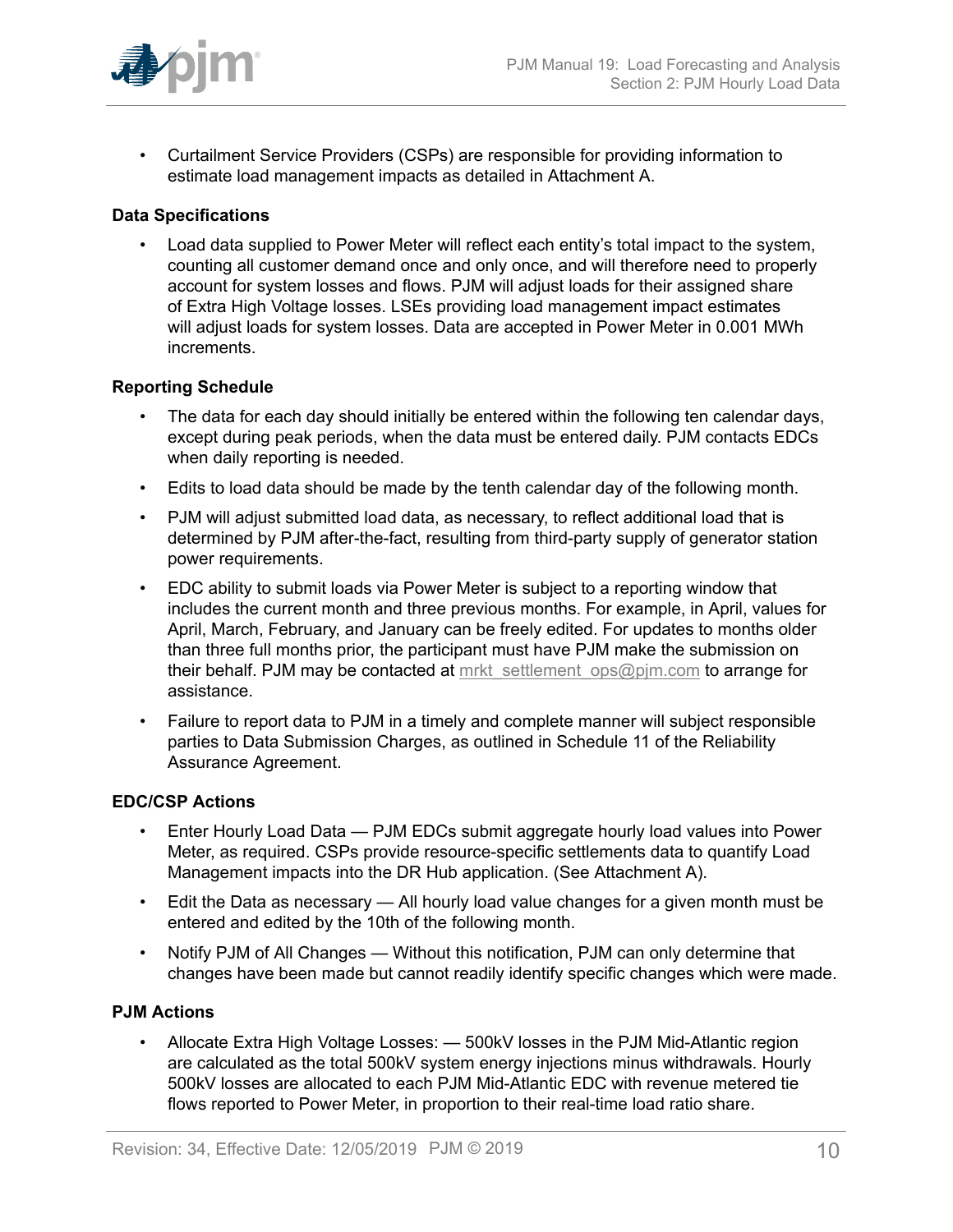

- Post Zonal Data: PJM will publish zonal load data in an electronic format on a monthly basis.
- Data Usage: PJM uses the hourly load data for operational analysis, for calculating seasonal load factors, developing weather normalization curves, for allocating the PJM weather normalized seasonal peaks, for preparing various charts and tables in the PJM Load Forecast Report, and for reporting to regulatory and other authorities.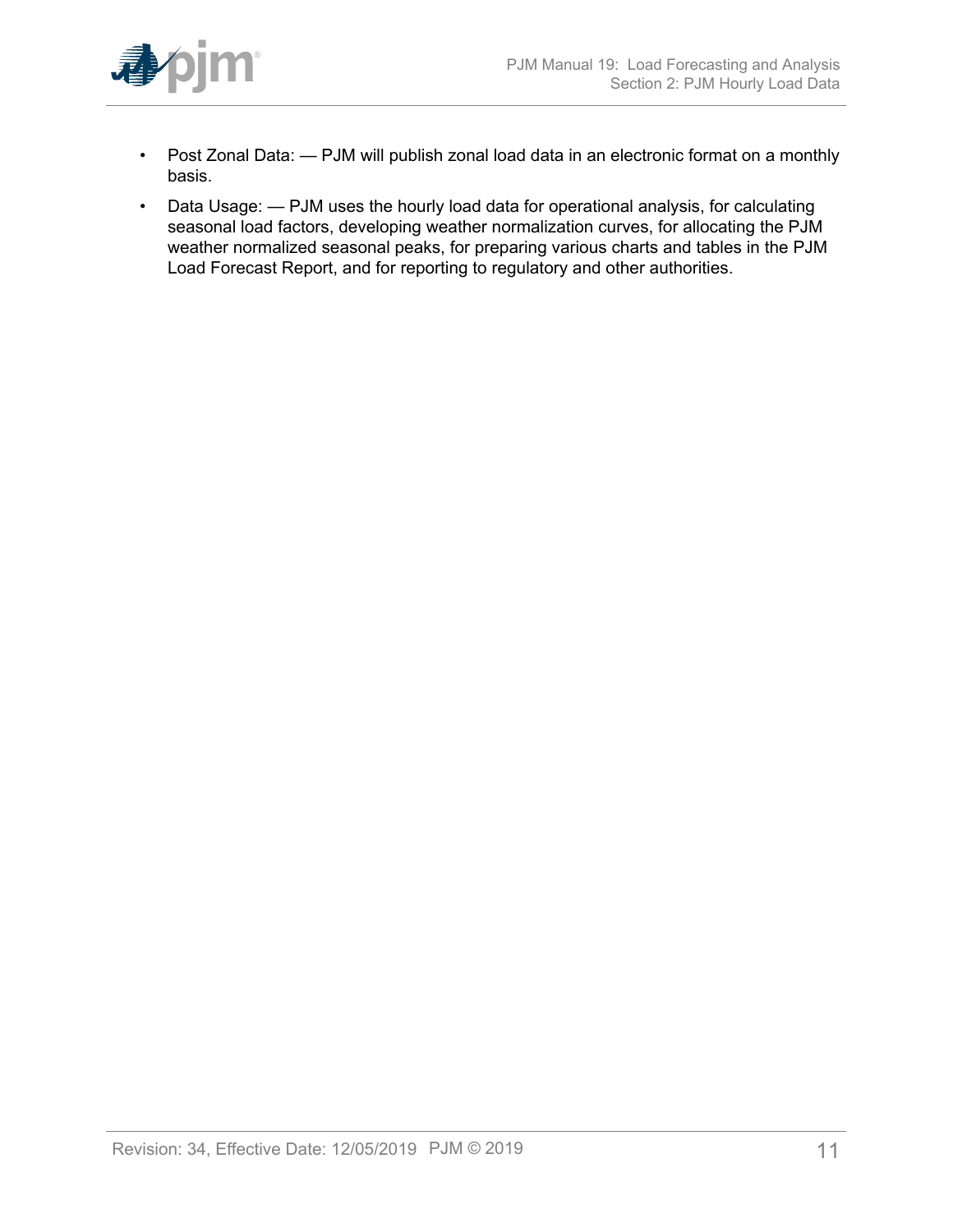

## <span id="page-11-0"></span>**Section 3: PJM Load Forecast Model**

Wellcome to the *PJM Load Forecast Model* section of the *PJM Manual for Load Forecasting and Analysis*. In this section you will find the following information:

- An overview of the PJM Load Forecast Model (see "Forecast Model Overview").
- A description of the methodology used to produce the PJM forecast (see "Development of the Forecast").
- A description of the forecast review and approval process (see "Review and Approval the Forecast").

## <span id="page-11-1"></span>**3.1 Forecast Model Overview**

The PJM Load Forecast Model produces 15-year monthly forecasts of unrestricted peaks assuming a range of weather conditions for each PJM zone, locational deliverability area (LDA) and the RTO. The model uses trends in equipment and appliance usage, anticipated economic growth, distributed solar generation, plug-in electric vehicles, and historical weather patterns to estimate growth in peak load and energy use. It is used to set the peak loads for capacity obligations, for reliability studies, and to support the Regional Transmission Expansion Plan. Net energy forecasts are used in reporting requirements of FERC and NERC, and for market efficiency studies. The forecast is produced by PJM and released prior to each Planning Period, typically in January.

## <span id="page-11-2"></span>**3.2 Development of the Forecast**

The PJM Load Forecast employs multiple regression models to estimate daily peak load for each PJM zone (the non-coincident peak), the zone's contribution to the daily RTO/LDA peak (the coincident peak), and monthly net energy for load. Models for each PJM zone share the same general specification. Variables considered are:

## **Dependent Variable – Unrestricted Load**

Hourly metered load data are supplemented with estimated load drops (as outlined in Attachment A), estimated load drops associated with peak shaving programs, and estimated distributed solar generation to obtain unrestricted hourly loads. For the non-coincident models, the maximum value for each day is used in the regressions. For the coincident models, the zone's contribution to the daily RTO/LDA unrestricted peak load is used in the regressions. For the net energy models, the sum of each day's hourly loads is used in the regressions.

## **Calendar Effects**

Days of the week, month of the year, holiday, and Daylight Saving Time impacts may be included in the model.

## **Weather Data**

Weather is included in the models using different variables for heating, cooling and shoulder seasons. For heating periods, the Winter Weather Parameter is defined as:

> If  $WIND > 10$  mph,  $WWP = DB - (0.5 * (WIND - 10))$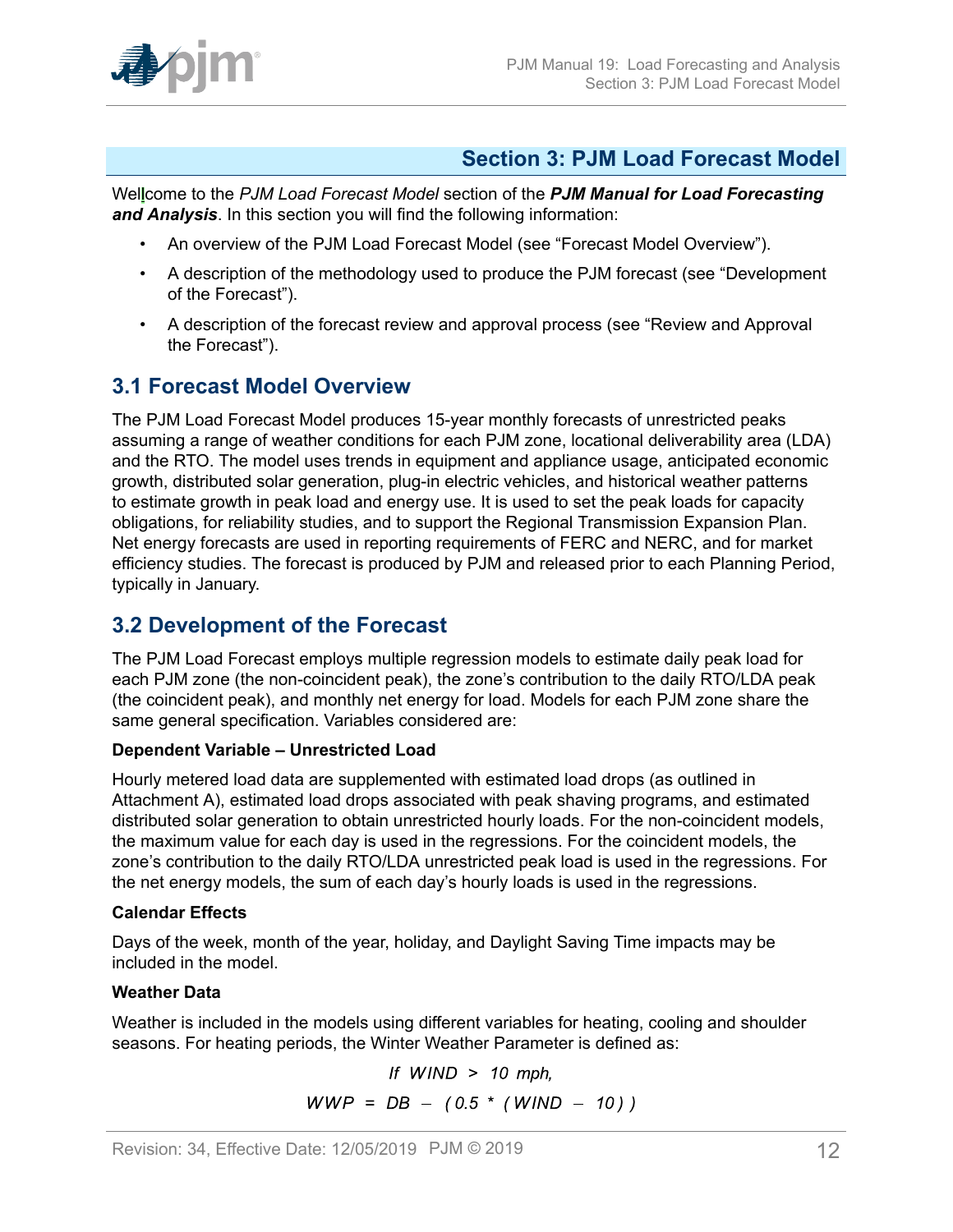

If WIND  $\leq$  10 mph,  $WWP = DB$ 

**Where:**

| <b>WIND</b> | Wind velocity, in miles per hour |
|-------------|----------------------------------|
|-------------|----------------------------------|

**WWP** Wind speed adjusted dry bulb temperature

**DB** Dry bulb temperature (<sup>o</sup>F)

For cooling periods, Temperature-Humidity Index (THI) is used as the weather variable:

If DB 
$$
\geq 58
$$
,  
THI = DB - 0.55 \* (1 - HUM)\* (DB - 58)  
If DB < 58,  
THI = DB

**Where:**

| <b>THI</b> | Temperature humidity index             |
|------------|----------------------------------------|
| DB         | Dry bulb temperature $(^{\circ}F)$     |
| HUM        | Relative Humidity (where $100\% = 1$ ) |

Additionally, measures of heating and cooling degree days are included, using the current and previous day's weather. Weather data for each PJM zone are calculated according to the mapping presented in the annual whitepaper.

## **Economic Drivers**

Measures of economic and demographic activity are included in the forecast models, representing total U.S., state, or metropolitan areas, depending upon their predictive value. Economic drivers for states and metropolitan areas are assigned to each PJM zone according to the mapping presented in the annual whitepaper.

## **End-Use Trends**

Measures of the stock and efficiency of various electrical equipment and appliances used in residential and commercial settings are included in the forecast models, grouped by heating, cooling, and other. End-use variables for each PJM zone are applied by Census Division. In some instances, PJM supplements this data with zone-supplied information.

## **Peak Shaving**

In cases where a zone contains a peak shaving program with an approved Peak Shaving Adjustment Plan, the zone's forecast will be adjusted to reflect the program's impact.

## **Load Adjustments**

In cases where a zone has experienced or is anticipated to experience a significant load change that may not be captured in the load forecast, PJM may elect to apply a load forecast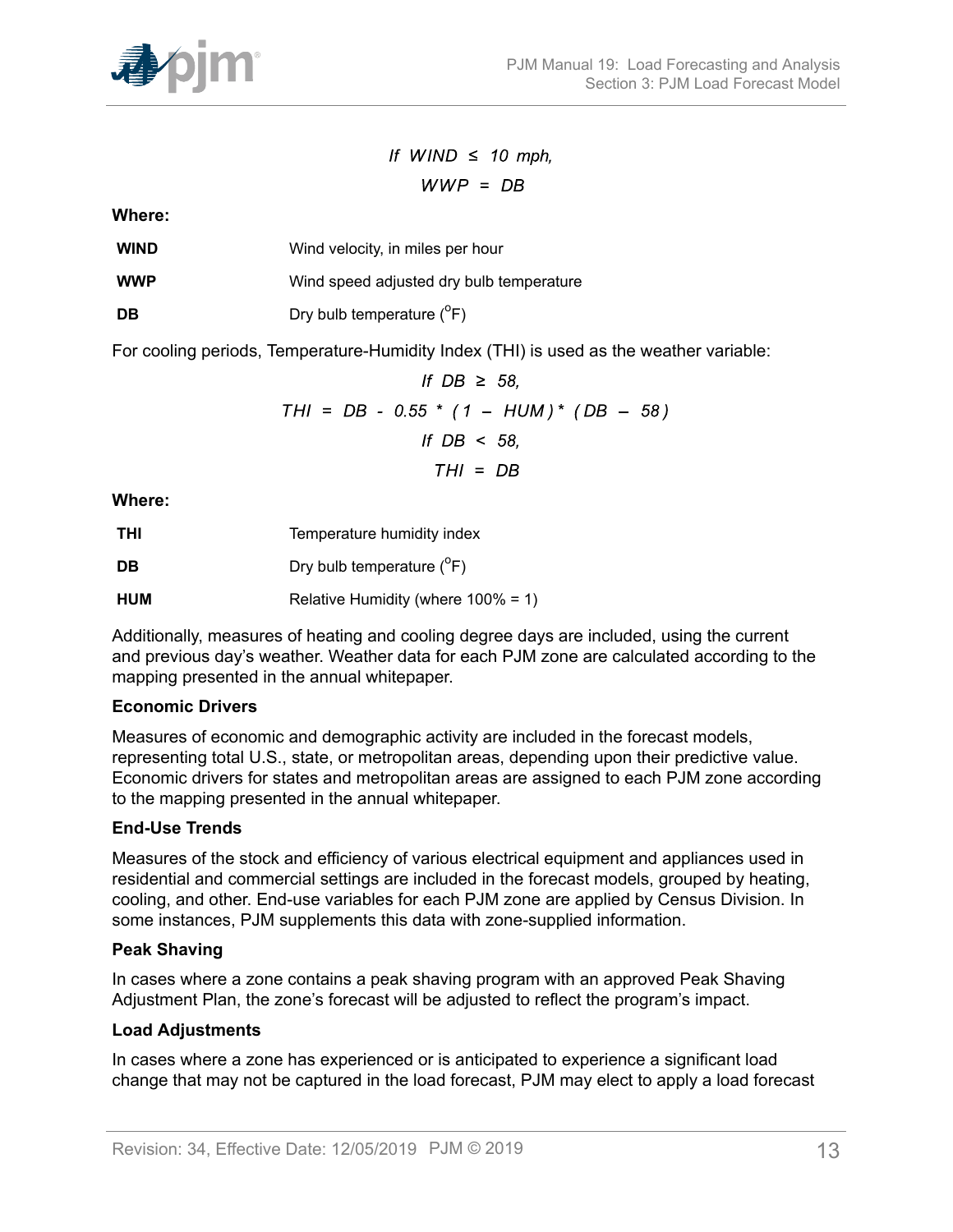

adjustment by either adjusting model inputs or by an explicit adjustment to the modeled forecast.

In cases where the load change has not yet occurred, PJM will base any adjustment on information received from EDC load forecasters in response to PJM's annual request for details on large load changes that are known to the EDC. PJM will handle these requests on a caseby-case basis and perform (or have performed) whatever analysis is required to establish the degree of certainty and magnitude of the load change. Attachment B provides load forecast adjustment guidelines. PJM will produce documentation on and discuss load adjustments at the Load Analysis Subcommittee upon presentation of the annual load forecast.

## **Peak Shaving Adjustments**

In cases where a zone has an approved Peak Shaving Plan (as described in Attachment D), PJM will develop a load forecast adjustment to capture the impact of the program. Initially, existing load history will be compared with modified load history that assumes the program's anticipated curtailment behavior occurred in all historical years used in the forecast model to determine the program's ability to reduce daily peaks. Programs will then be incorporated into the weather rotation simulation process to establish the program's initial forecast adjustment MW value.

Once incorporated into the PJM load forecast, the program's performance will be measured against its committed MW curtailment value (as dictated by the program specifications) and scored over a rolling three-year period<sup>1</sup>. Results of this measurement may result in a revision of the program's forecast adjustment MW value, as described in Attachment D.

Any program receiving a peak shaving adjustment will be required to peak shave on any day in which its "trigger" is met or exceeded. The trigger will be based on the actual maximum daily temperature–humidity index (THI) for the relevant PJM zone as determined in advance by the relevant entity. If triggered, the peak shaving must comply with its pre-established parameters regarding number of hours of interruption, dispatch sequence, etc. Failure to operate to these parameters will lead to a reduction in the peak shaving adjustment.

## **Non-Coincident Base and 90/10 Scenarios**

For each PJM zone, a distribution of non-coincident peak (NCP) forecasts is produced using a weather rotation simulation process. Using this approach, load forecasts are developed for each zone using the actual weather patterns that were observed in that zone over many years. The simulation process produces a distribution of monthly forecast results by selecting the 12 monthly peak values per forecast year for each weather scenario. For each year, by weather scenario, the maximum daily NCP load for a zone over each season is found. For each zone and year, a distribution of zonal NCP by weather scenario is developed. From this distribution, the median values are used to shape the monthly profile within each season.

The median result is used as the base (50/50) forecast; the values at the 10th percentile and 90th percentile are assigned to the 90/10 weather bands.

## **RTO and Coincident Forecasts**

<sup>1</sup> For programs with less than three years of history, a one- or two-year performance score will be used.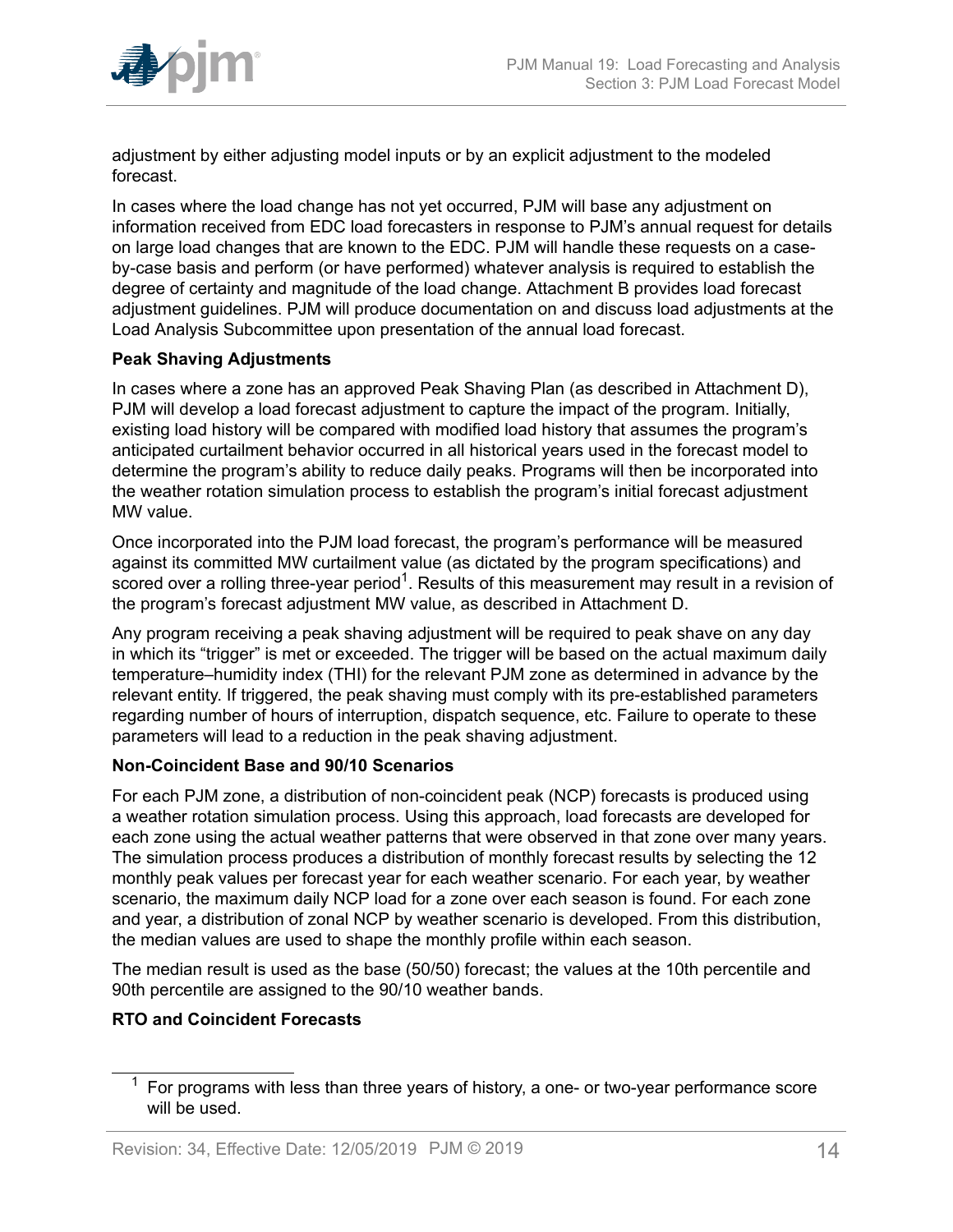

To obtain the RTO/LDA peak forecast, the solution for each of the zonal coincident peak (CP) models are summed by day and weather scenario to obtain the RTO/LDA peak for the day. By weather scenario, the maximum daily RTO/LDA value for the season is found. For the RTO/ LDA, a distribution of the seasonal RTO/LDA peak vs. weather scenario is developed. From this distribution, the median result is used as the base (50/50) forecast; the values at the 10th percentile and 90th percentile are assigned to the 90/10 weather bands.

To determine the final zonal RTO/LDA-coincident peak (CP) forecasts, a methodology similar to the process for deriving zonal NCPs is applied. By weather scenario, the maximum daily CP load for a zone over the summer season is found. For each zone a distribution of zonal CP vs. weather scenario is developed. From this distribution the median value is selected. The median zonal CPs are summed and this sum is then used to apportion the forecasted RTO/LDA peak to produce the final zonal CP forecasts.

## **Net Energy for Load Forecasts**

For each PJM zone, a distribution of forecasts is produced using a weather rotation simulation process. The weather distributions are developed using observed historical weather data. The simulation process produces a distribution of monthly forecast results by summing the daily values per forecast year for each weather scenario.

#### **Load Management, Price Responsive Demand and Behind-the-Meter Generation**

PJM incorporates assumptions of load management, price responsive demand and behind-themeter generation to supplement the base, unrestricted forecast.

For Demand Resources (DR), forecasted values for each zone are computed based on the following procedure. The forecast is based on the PJM final summer season Committed DR amount, where the Committed DR means all DR that has committed through RPM, Base Residual Auction and all Incremental Auctions, or a Fixed Resource Requirement plan.

- 1. Compute the final amount of Committed DR (by DR product) for each of the most recent three Delivery Years. Express the Committed DR amount (by DR product) as a percentage of the zone's 50/50 forecast summer peak from the January Load Forecast Report immediately preceding the respective Delivery Year.
- 2. Compute the most recent three year average Committed DR percentage, by DR product, for each zone. For DR products with less than three years' worth of Committed DR data, compute the most recent one or two-year average Committed DR percentage.
- 3. The DR forecast, by DR product, for each zone shall be equal to the zone's 50/50 forecast summer peak multiplied by the corresponding result from Step 2 minus the amount of the PRD forecast (described below) that in previous years committed as a different DR product.

For Price Responsive Demand (PRD), forecasted values for each zone on or after Delivery Year 2020/21 are computed based on the procedure below. The forecast is based on the amount of Cleared PRD in Base Residual Auctions on or after Delivery Year2020/21. The PRD forecast for Delivery Years prior to 2020/21 shall be equal to zero because no PRD has cleared in those years' Base Residual Auctions.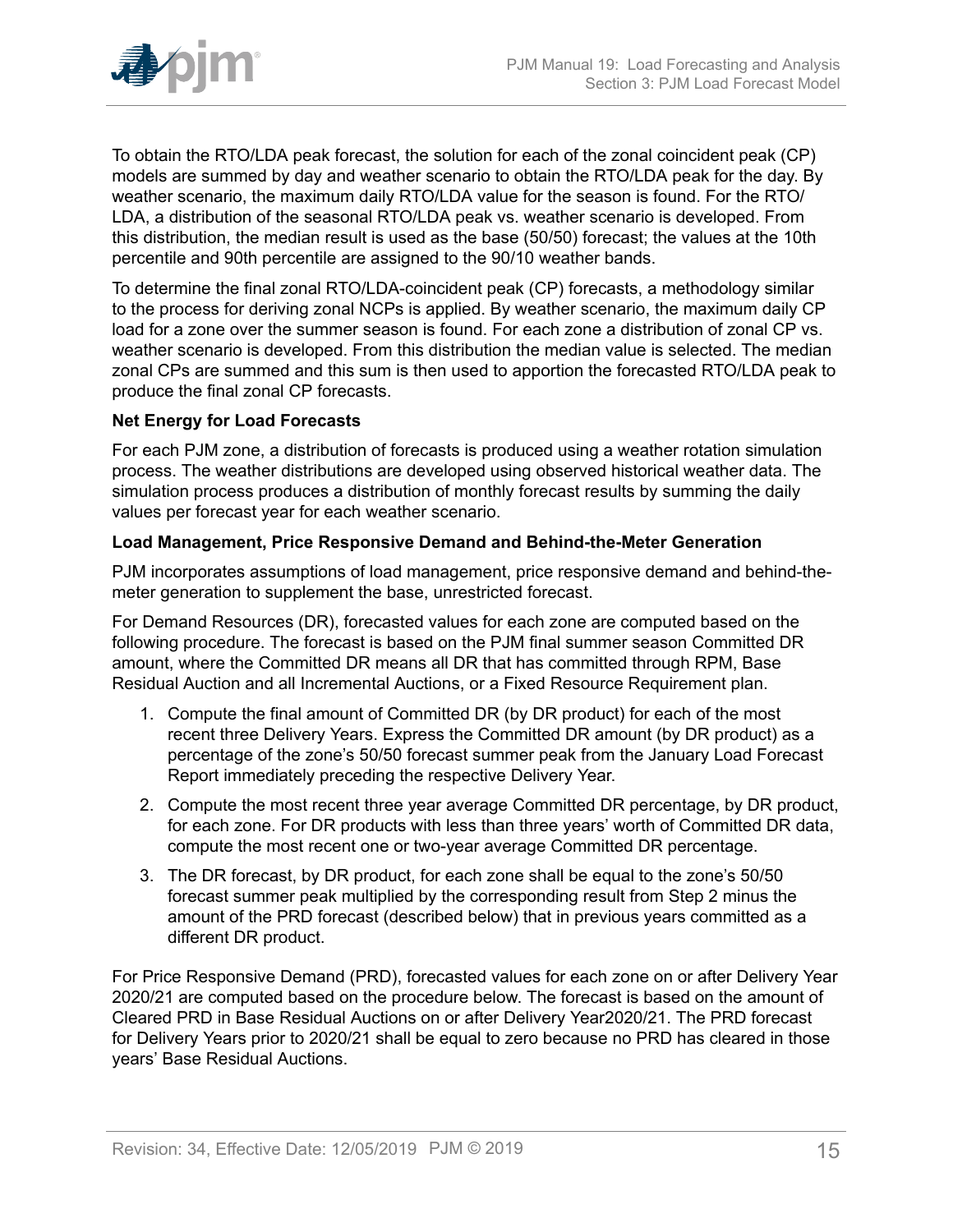

- 1. Compute the final amount of Cleared PRD for the most recent three Base Residual Auctions targeting Delivery Years 2020/21 or afterwards. Express the Cleared PRD amount as a percentage of the zone's 50/50 forecast summer peak for the corresponding Delivery Year from the most recent PJM Load Forecast Report.
- 2. Compute the most recent three year average Cleared PRD percentage for each zone. If there is less than three years' worth of Cleared PRD data, compute the most recent one or two-year average Cleared PRD percentage.
- 3. The PRD forecast for each zone shall be equal to the zone's 50/50 forecast summer peak multiplied by the corresponding result from Step 2.

The total amount of behind-the-meter solar generation will be forecasted separately from the load forecast model. This forecasted amount will be used to adjust the unrestricted load of each zone.

#### **Note:**

More information on behind-the-meter generation can be found in the Behind-the-Meter Generation Business Rules in the PJM Manual for [Generator Operational Requirements](http://www.pjm.com/~/media/documents/manuals/m14d.ashx) [\(M-14D\)](http://www.pjm.com/~/media/documents/manuals/m14d.ashx) posted on PJM.com.

## <span id="page-15-0"></span>**3.3 Non-Zone Peak Forecast**

For use in the Reliability Pricing Model (RPM), PJM staff develops summer peak forecasts of the recognized non-zone loads. These forecasts are produced separately from the PJM Load Forecast Model, and utilize methods appropriate for each situation. Non-zone forecasted loads are added to the associated PJM zone for RPM purposes only.

## <span id="page-15-1"></span>**3.4 Review of the Forecast**

The PJM Load Forecast is reviewed by the Load Analysis Subcommittee and the Planning Committee. Upon presentation of the final forecast, PJM will supply a whitepaper describing the methodology, the assumptions, and description of the data used in the forecast. Additionally, PJM will post data used in constructing the final forecast (except in those cases where not contractually permitted).

A member of the Planning Committee may submit an appeal (detailing the issue and outlining a solution) for a review of part or all of the forecast, which will be forwarded by the Chair of the Planning Committee to PJM, upon a vote of the Committee.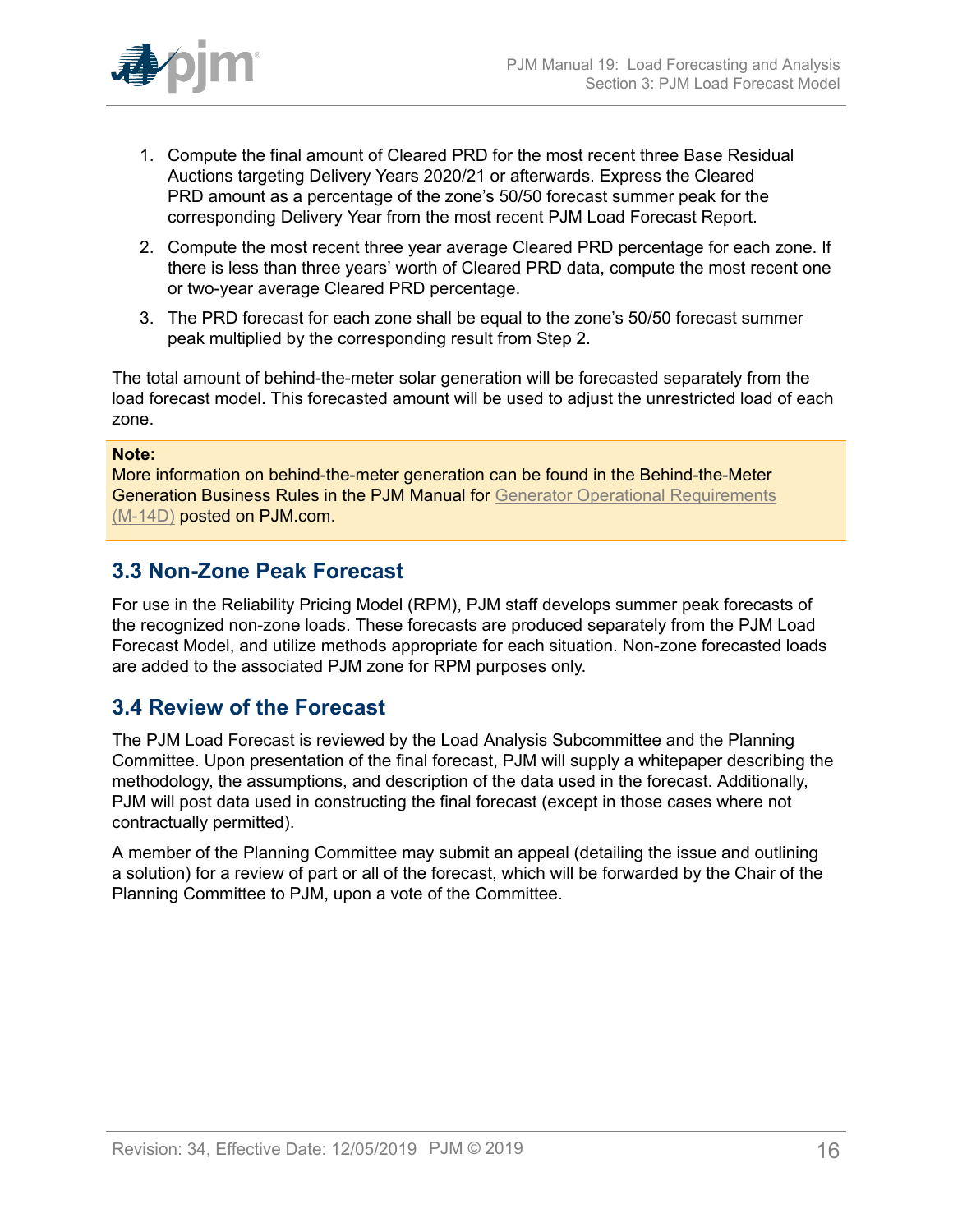

## <span id="page-16-0"></span>**Section 4: Weather Normalization and Coincident Peaks**

Welcome to the *Weather Normalization and Coincident Peaks* section of the *PJM Manual for Load Forecasting and Analysis*. In this section you will find the following information:

- An overview of the weather normalization process (see "Weather Normalization Overview").
- A description of the weather normalization procedure (see "Weather Normalization Procedure").
- A description of the identification and calculation of PJM unrestricted coincident peaks (see "Peak Load Allocation (5CP)").

## <span id="page-16-1"></span>**4.1 Weather Normalization Overview**

PJM performs load studies on summer and winter loads, for both coincident and non-coincident peaks, according to the procedures described below. The weather normalized (W/N) coincident peaks are used by EDCs to determine capacity peak load shares for wholesale and retail customers. W/N non-coincident peaks are provided by PJM for use by stakeholders in reviewing the PJM load forecast.

## <span id="page-16-2"></span>**4.2 Weather Normalization Procedure**

The PJM weather normalization procedure consists of utilizing the PJM Load Forecast Model as described in Section 3 above. After each season, each zonal/RTO NCP and CP model is reestimated, adding the most recent historical data. Then, the weather simulation process is run, including historical weather through the just-completed season. From the resulting distribution of results, the median value is selected as the weather normalized seasonal peak.

## **EDC/ CSP Actions**

- Enter hourly load data into Power Meter as described in Section 2 of this manual.
- Provide resource-specific settlements data to quantify Load Management impacts into the DR Hub application
- Submit voltage reduction and loss of Load Drop Estimates as described in Attachment A of this manual.

#### **PJM Actions**

- Obtain weather observations
- Produce voltage reduction load drop estimates, as described in Attachment A of this manual.
- Weather-normalize the zonal RTO-coincident winter and summer peak loads.

## <span id="page-16-3"></span>**4.3 Peak Load Allocation (5CP)**

Zonal weather-normalized RTO-coincident summer peak loads are allocated to the wholesale and retail customers in the zones using EDC-specific methodologies that typically employ the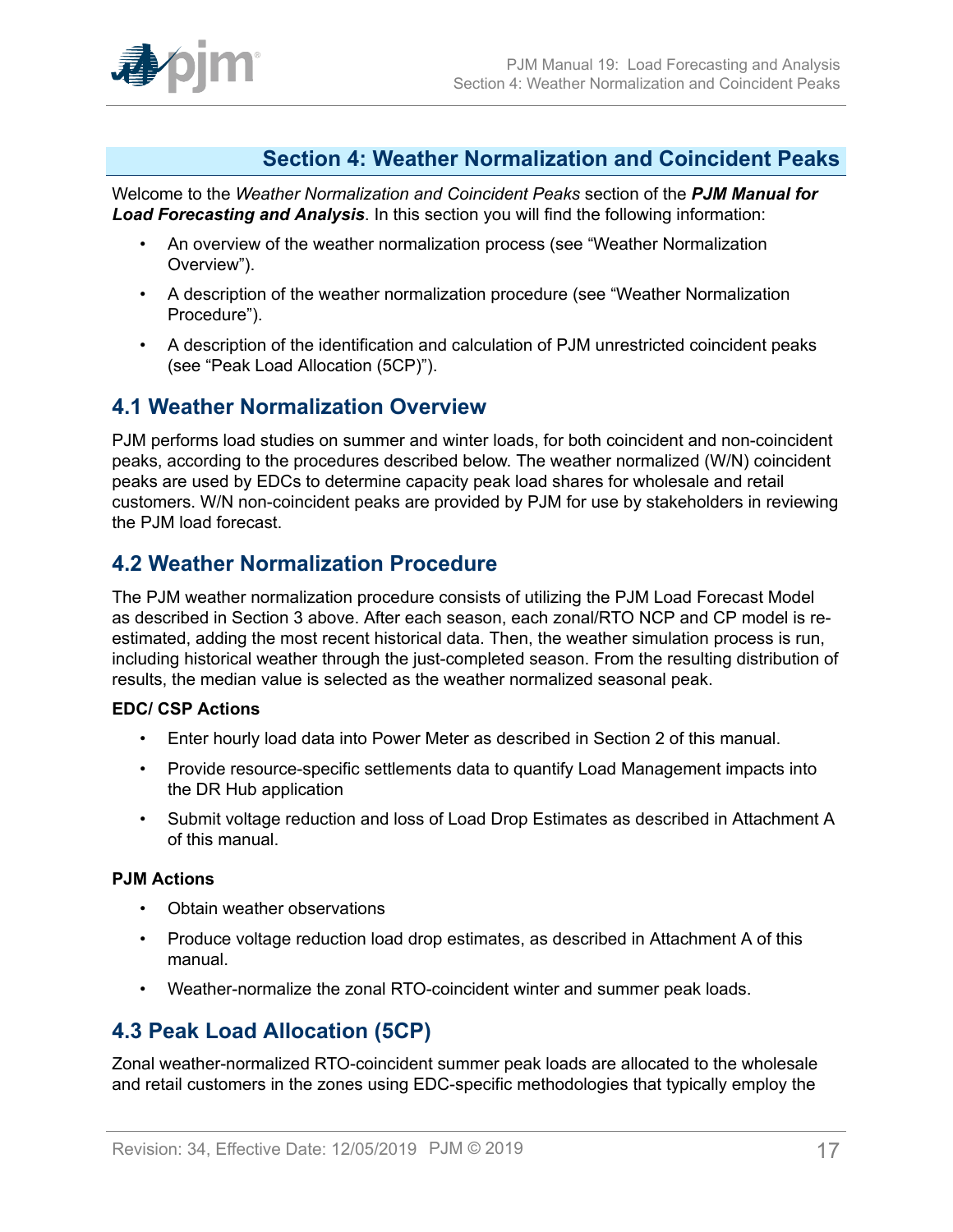

customer's shares of RTO actual peaks. The resulting Peak Load Contributions are then used in the determination of capacity obligations.

PJM establishes and publishes information, referred to as the 5CP, to aid EDCs in the calculation of Peak Load Contributions (also known as "tickets"). For each summer:

- Hourly metered load and load drop estimate data are gathered for the period June 1 through September 30
- RTO unrestricted loads are created by adding load drop estimates to metered load
- From the unrestricted values, the five highest non-holiday weekday RTO unrestricted daily peaks (5CP) are identified

5CP data are typically released in mid-October.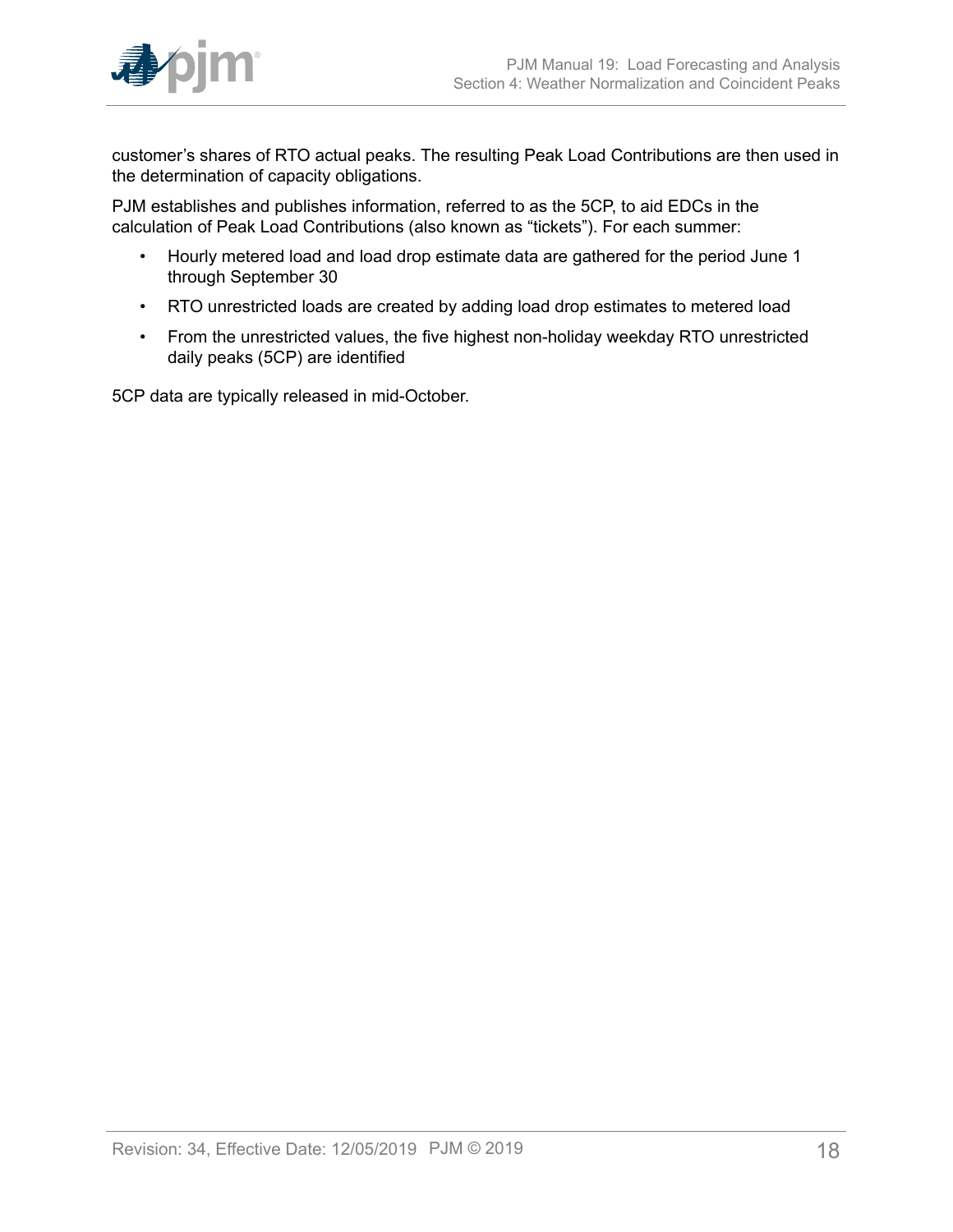

## <span id="page-18-0"></span>**Attachment A: Load Drop Estimate Guidelines**

#### **General**

Load Drop Estimates (also referred to as addbacks) are produced for three types of occurrences:

- 1. Curtailment of load for customers registered in the PJM emergency or pre-emergency program either as a Load Management resource (Demand Resource) or an Emergency – Energy Only resource, or customers registered to meet a Price Responsive Demand (PRD) commitment for either the Reliability Pricing Model (RPM) or the FRR Alternative.
- 2. Voltage Reductions implemented by PJM or an EDC
- 3. Significant losses of load.

PJM is responsible for producing Load Management/Emergency/Pre-Emergency load drop estimates, from CSP and EDC input into the appropriate PJM system. EDCs are responsible for reporting the estimated impact of voltage reductions (optional) or significant losses of load on their systems.

PJM is responsible for producing PRD load drop estimates, from PRD Provider input into the appropriate PJM system. For purposes of 5CP identification, PRD Providers that registered price responsive demand to satisfy a PRD commitment for either RPM or FRR Alternative must provide PJM with meter data for a set of high load days to be identified by PJM by the end of each September. Meter data is entered at the site level; load drop estimates will be calculated at the registration level. Load drop estimates will only be applied for Maximum Emergency Generation hours as well as for any 5CP hours when there was no Maximum Emergency Generation event.

Load drop estimates are used to construct unrestricted loads used in the PJM Load Forecast Model, weather normalization of PJM seasonal peaks, and to calculate the unrestricted Peak Load Contributions used in formulating capacity obligations.

These rules also apply to Non-Retail Behind-the-Meter Generation as provided in Section G of Schedule 6 to the Reliability Assurance Agreement.

## <span id="page-18-1"></span>**Load Drop Estimates for Load Management Customers**

The table below summarizes the requirements for producing load drop estimates for customers registered as a Demand Resource, or in the Emergency– Energy Only option, or as Economic load response, depending upon the cause of the load curtailment. Following the table are descriptions of the methods used by PJM to calculate load drop estimates for each load management type (Firm Service Level, and Guaranteed Load Drop).

## **Requirements for Production of Load Drop Estimates**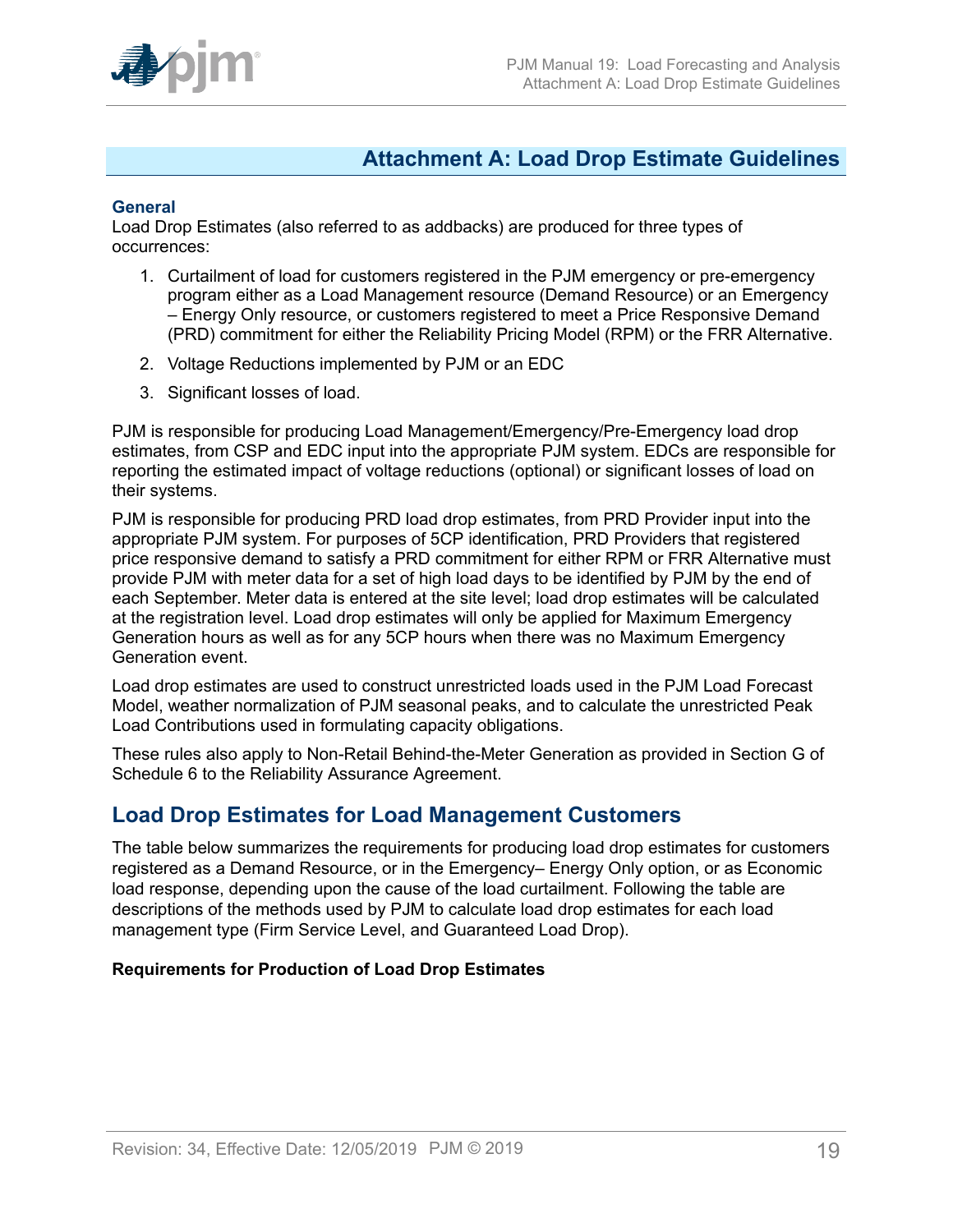

| <b>Reason for</b><br><b>Load Drop</b> |                                                                                                      | <b>PJM-Initiated Emergency</b><br>or Pre-Emergency Event<br>or CSP-Initiated Test                                                                                                                                                                                                                                                                         | <b>Economic Event</b>                                                     | EDC- or CSP-<br><b>Initiated Event</b> |
|---------------------------------------|------------------------------------------------------------------------------------------------------|-----------------------------------------------------------------------------------------------------------------------------------------------------------------------------------------------------------------------------------------------------------------------------------------------------------------------------------------------------------|---------------------------------------------------------------------------|----------------------------------------|
| Program<br>Registration               | Emergency/Pre-<br><b>Emergency Full</b><br>(DR) or Emergency/<br>Pre-Emergency<br>Capacity Only (DR) | Load Drop Estimates<br>must be produced for any<br>interruption that occurs<br>during a product-type<br>registration's required<br>availability window set<br>forth in PJM Manual 18 or<br>any interruption outside<br>the required availability<br>window for which such<br>registration received<br>Bonus MWs in the<br>Performance Assessment<br>Hour. | Load Drop Estimates<br>must be produced for any<br>settled interruptions. | No Load Drop Estimates<br>required.    |
|                                       | <b>Emergency Energy</b><br>Only                                                                      | <b>Load Drop Estimates</b><br>must be produced<br>for any interruptions<br>during Emergency/Pre-<br>Emergency hours.                                                                                                                                                                                                                                      | No Load Drop Estimates<br>required.                                       | No Load Drop Estimates<br>required.    |
|                                       | Economic                                                                                             | No Load Drop Estimates<br>required.                                                                                                                                                                                                                                                                                                                       | No Load Drop Estimates<br>required.                                       | No Load Drop Estimates<br>required.    |

Actual Emergency and Pre-Emergency Load Response and Economic Load Response load reductions for Load Management resources registered as Emergency Full or Emergency Capacity Only resources will be added back for the purpose of calculating peak load for capacity for the following Delivery Year and consistent with the load response recognized for capacity compliance as set forth in the Manual.

## **Non-Interval Metered Customers**

The estimated load drop for residential customers without interval metering is determined in accordance with Attachment C, Residential Non-Interval Metered Guidelines.

#### **Contractually Interruptible**

The estimated load drop for Firm Service Level and Guaranteed Load Drop customers is calculated as follows:

For Guaranteed Load Drop end-use customers, the lesser of (a) comparison load used to best represent what the load would have been if PJM did not declare a Load Management event or the CSP did not initiate a test as outlined in the PJM Manuals, minus the metered load ("Load") and then multiplied by the loss factor ("LF") or (b) the current Delivery Year peak load contribution ("PLC") minus the metered load multiplied by the loss factor ("LF")) is applicable in the summer period of June through October and May of the Delivery Year. For the nonsummer period of November through April of the Delivery Year, the Winter Peak Load ("WPL") times the Zonal Winter Weather Adjustment Factor ("ZWWAF") times LF is used in the equation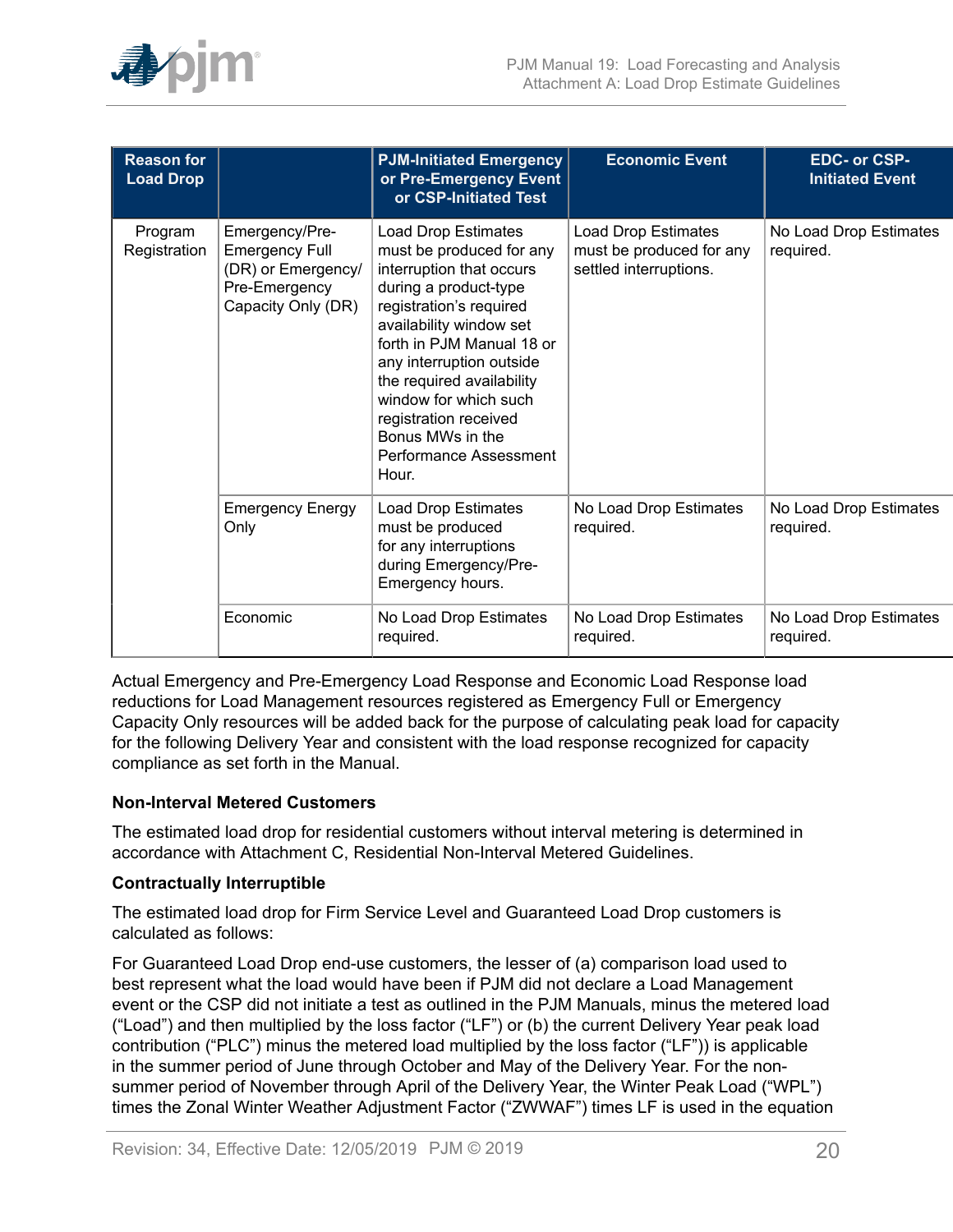

as opposed to the PLC. A load reduction will only be recognized for capacity compliance if the metered load multiplied by the loss factor is less than the current Delivery Year peak load contribution (in summer period) or the current Delivery Year WPL times ZWWAF times LF (in non-summer period).

The calculation is represented by:

Summer: Minimum of  $\{(\text{comparison load} - \text{Load}) * LF, PLC - (\text{Load} * LF)\}\$ 

Non-summer: Minimum of  $\{(\text{comparison load} - \text{Load}) * LF, (WPL*ZWWAF*LF) - (\text{Load} * LF)\}\$ 

For Firm Service Level end-use customers the current Delivery Year peak load contribution ("PLC") minus the metered load ("Load") multiplied by the loss factor ("LF") is applicable in the summer period of June through October and May of the Delivery Year. For the non-summer period of November through April of the Delivery Year, the WPL times ZWWAF times LF is used in the equation as opposed to the PLC.

The calculation is represented by:

Summer:  $PLC - (Load * LF)$ 

Non-summer: (WPL\*ZWWAF\*LF) - (Load \* LF)

#### **Note:**

Winter Peak Load ("WPL") and Zonal Winter Weather Adjustment Factor ("ZWWAF") are defined in accordance with PJM Manual 18, PJM Capacity Market.

When Generation interval meter data is provided to determine test or event compliance, and interval metering on load is available, the interval metered load data should be provided to ensure load drop is below the PLC or (WPL\*ZWWAF\*LF). It is expected that interval load data will be available for all customers that have a PLC > 0.5 MW. If no interval meter load data exists, such Generation interval meter data multiplied by loss factor will be used as the estimated load drop.

## <span id="page-20-0"></span>**Estimate of Comparison Load for Guaranteed Load Drop (GLD) Customers**

For purposes of determining compliance with a PJM-initiated Load Management event or CSPinitiated test for Guaranteed Load Drop customers, several options are available to estimate comparison loads. The method used should result in the best possible estimate of what load level would have occurred in the absence of an emergency, pre-emergency or test event.

The CSP will be responsible for supplying all necessary load data to PJM in order to calculate the load reduction for each registered end use customer. PJM will calculate the load drop amount unless otherwise indicated below or approved by PJM. The amount of load data required will depend on the GLD method selected where the minimum amount shall be 24 hours for one full calendar day.

**Comparable Day:** The customer's actual hourly loads on one of the prior 10 calendar days before the test or emergency or pre-emergency event day selected by the CSP which best represents what the load level would have been absent the emergency or pre-emergency or test event. The CSP may request use of an alternative day for extenuating circumstances with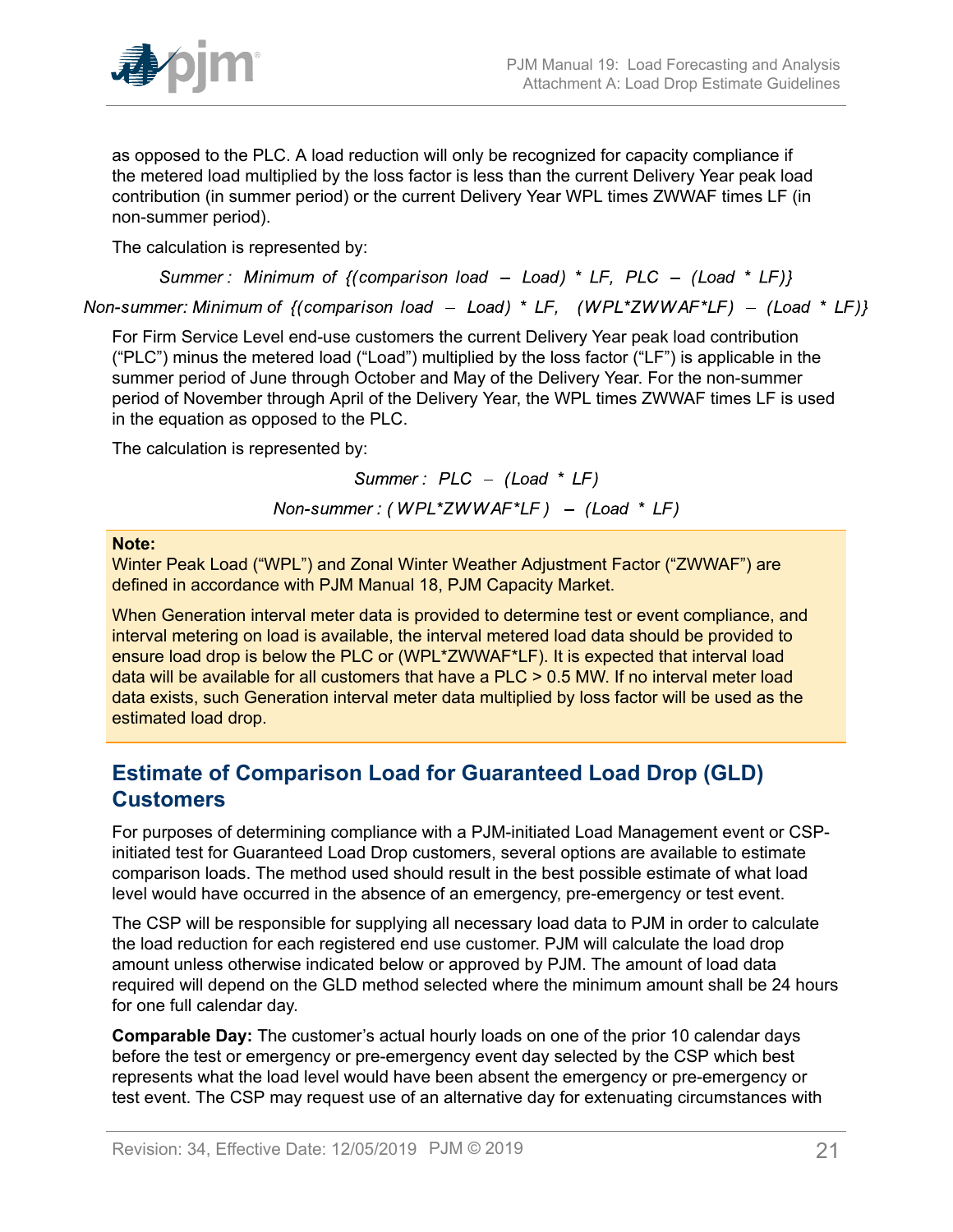

supporting documentation that clarifies why the alternative day should be utilized. PJM must approve the use of any alternative day. CSP must provide usage data for all 10 days such that PJM may validate an appropriate day was selected.

**Same Day (Before/After Event):** The customer's average hourly integrated consumption for two full hours prior to notification of an emergency or pre-emergency event or prior to one full hour before a test and for two full hours after skipping first full hour after the event or test. This option is appropriate for high load factor customers with no weather sensitivity.

**Customer Baseline:** The Customer's estimated baseline used to calculate load drops for PJM economic demand resources as defined on the applicable PJM economic registration.

**Regression Analysis:** The customer's estimated hourly loads from a regression analysis of the customer's actual loads versus weather. This option is appropriate for customers with significant weather sensitivity. The CSP will perform the regression analysis and provide results including supporting information to PJM. The information should include all load and weather data and associated regression statistics used to estimate the load impact on the event or test day.

**Generation:** The hourly integrated output from a generator used to provide Guaranteed Load Drop. This method may only be utilized if the generation would not have otherwise been deployed on the emergency or pre-emergency event or test day and must comply with the provisions contained in the PJM Manuals.

## <span id="page-21-0"></span>**Load Drop Estimates for PRD Customers**

Load Drop Estimates are applicable to price responsive demand registrations that are used to satisfy a PRD commitment for either RPM or FRR Alternative. Load Drop Estimates are not applicable to Energy Only PRD registrations.

For Maximum Emergency Generation hour or a 5CP hour without Maximum Emergency Generation:

Load Drop Estimate = Customer Expected Peak Load - (Metered Load \* EDC Loss Factor)

**Where:**

**Expected Peak Load** PLC \* Final Zonal Peak Load Forecast<sub>DY</sub> / Zonal Weather Normalized Peak<sub>DY-1</sub> **PLC** Peak Load Contribution for the registration **DY** Delivery Year

## **Missing Data**

If an end use customer meter malfunctions during a Load Management test, retest or emergency or pre-emergency event and the end use customer performed the required load reduction activity and no interval meter data is available to use for purposes of measuring capacity compliance or to determine applicable energy settlements, then PJM may allow CSP one of the following two remedies, otherwise the end use customer will be considered to have taken no load reduction actions during such period: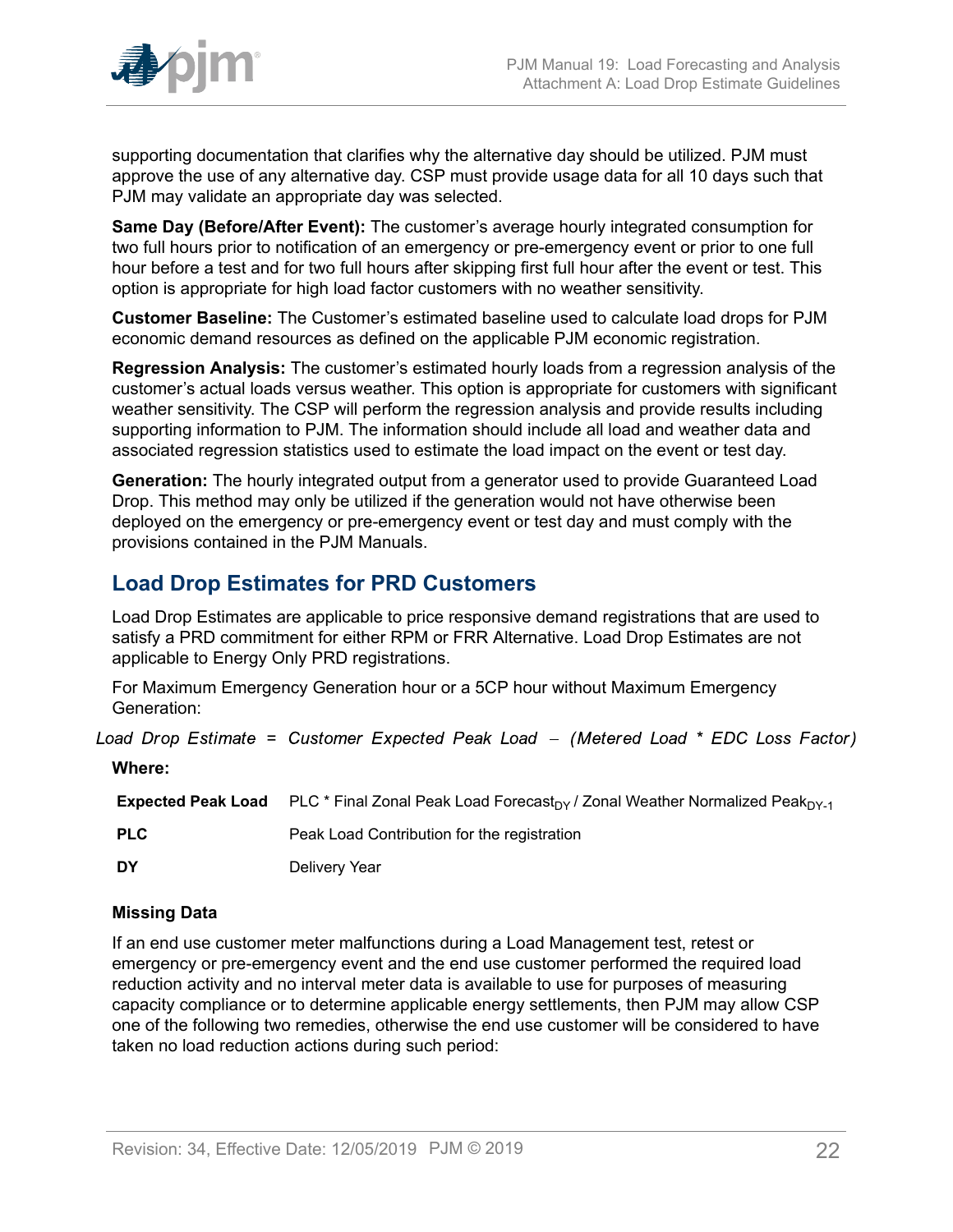

- 1. CSP may provide supporting information to quantify the load reduction amount which includes an engineering analysis or meter data from a comparable site that reduced load based on the same actions during a comparable time, or;
- 2. CSP may perform a separate test for the end use customer(s) to quantify the load reduction that will be used for the test, retest or event time period compliance and, as appropriate, energy settlement(s). The test will need to be performed at comparable time and conditions to when the test, retest or emergency or pre-emergency event occurred.

Remedies will only be considered if the CSP and associated metering entity followed Good Utility Practice as outlined in the OATT, no interval load data is available from the EDC, and the CSP can provide supporting information, such as building automation system logs, to verify the load reduction action was taken during the test, or retest or emergency or pre-emergency event when the meter malfunctioned. CSP must also provide evidence that the meter did malfunction.

PJM must approve any remedy and CSP must meet appropriate load data submission deadline.

#### **Voltage Reduction**

Whenever a part of the PJM system experiences a voltage reduction, whether it is PJM- or locally initiated, the distribution companies involved are to estimate its impact on hourly load levels. The estimated impact of a 5% voltage reduction will be 1.7% of the load in the affected area at the time of the voltage reduction. Variances from this guideline are acceptable in cases where a thorough analysis was performed. In such cases, a written explanation of the estimate must accompany the reported values.

#### **Loss of Load**

Whenever a part of the PJM system experiences a loss of load event (beyond the level of nominal localized outages), the Distribution Company involved is to estimate its impact on hourly load levels. The method used to estimate the impact of the loss of load event will vary by the circumstances involved, but the outcome of the estimation should represent the best approximation of the actual hourly loads that would have occurred if the loss of load event had not occurred. A written explanation of the loss of load event and how its impact was estimated is to accompany the report.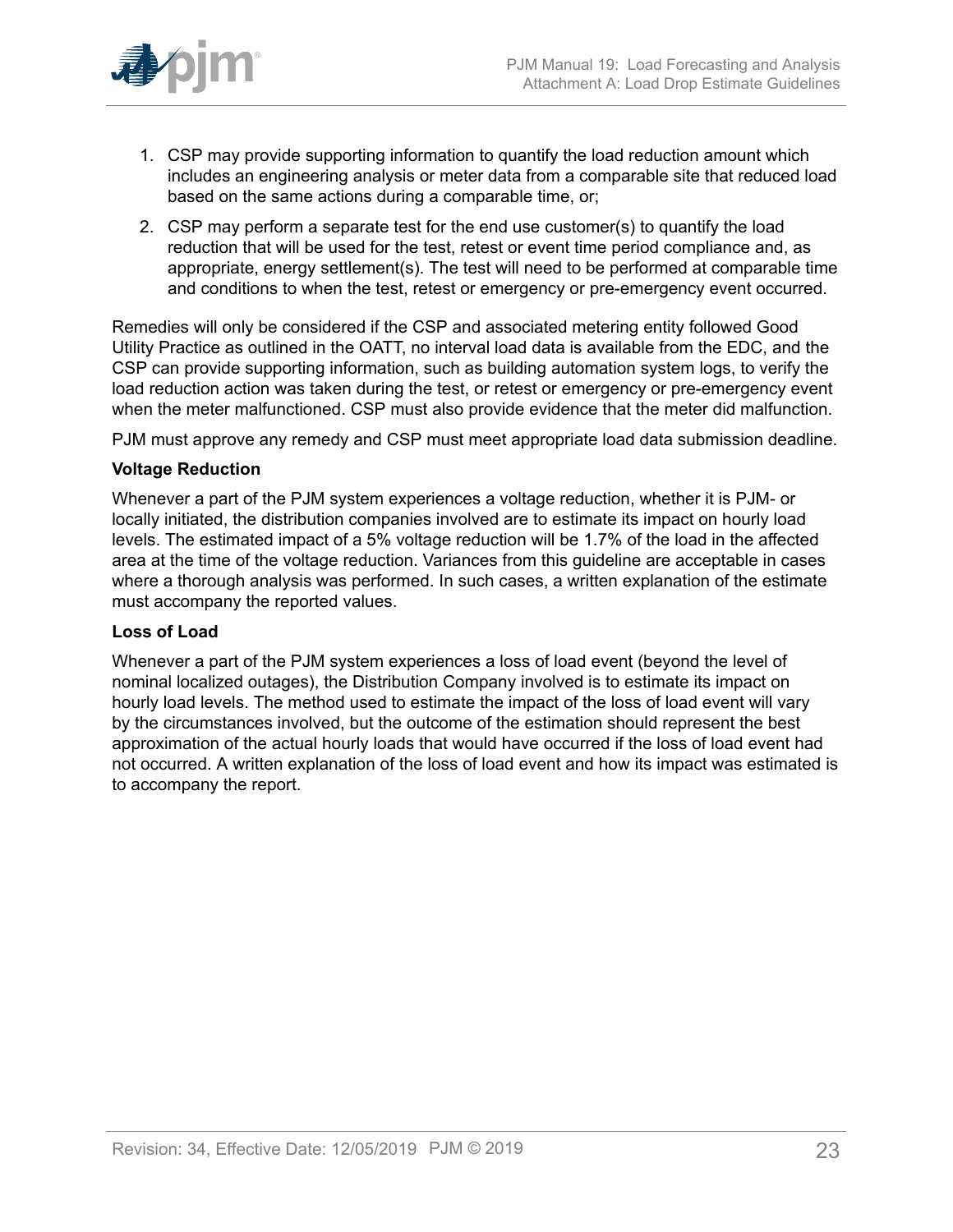## <span id="page-23-0"></span>**Attachment B: Load Forecast Adjustment Guidelines**

The intention of these guidelines is to ensure that any adjustments made to PJM's load forecast model are properly identified, estimated, and reviewed prior to incorporation into the forecast.

### **Issue Identification**

- PJM annually solicits information from its member Electric Distribution Companies (EDC) for large load shifts (either positive or negative) which are known to the EDC but may be unknown to PJM. PJM will send the request in mid-July with responses expected in time for any proposed adjustments to be reviewed with the Load Analysis Subcommittee in October/November.
- Any other load changes which are brought to PJM's attention.

**Issue Verification –** verify that identified issue is real and significant, using the following methods:

- Determine if the load change has been publically acknowledged through the media, press release, regulatory process, etc.
- Verify that requesting EDC has adjusted its own financial/planning forecast
- Ascertain that the load shift is related to a single site or a limited number of related sites (not a systemic cause)
- Discuss with economic forecast vendor(s) whether or not the load shift is reflected in its/their economic forecast(s). Also, determine if the requested load adjustment's load impact is consistent with its economic impact. Additionally, determine if the requested load adjustment is tied to any of the metro areas that PJM uses to define the economic variable of a zone.
- Verify that any behind-the-meter generation adjustment has complied with PJM's behindthe-meter process
- Determine adjustment's significance, either by sheer magnitude or percentage of a zone's load.

**Adjustment Estimation -** for each identified and verified issue, estimate its impact on peak load using the following methods (which may be combined):

- Acquire load history for the load that has/will change and produce analysis to isolate the impact
- Acquire any contracted amounts of load changes
- For any after-the-fact adjustments, review the zone's forecast model's residual pattern
- Review any available independent analysis of the impact of the load change.

**Adjustment Review –** each proposed load forecast adjustment will be reviewed with the Load Analysis Subcommittee prior to inclusion in the load forecast. The final decision on any load adjustment is made by PJM.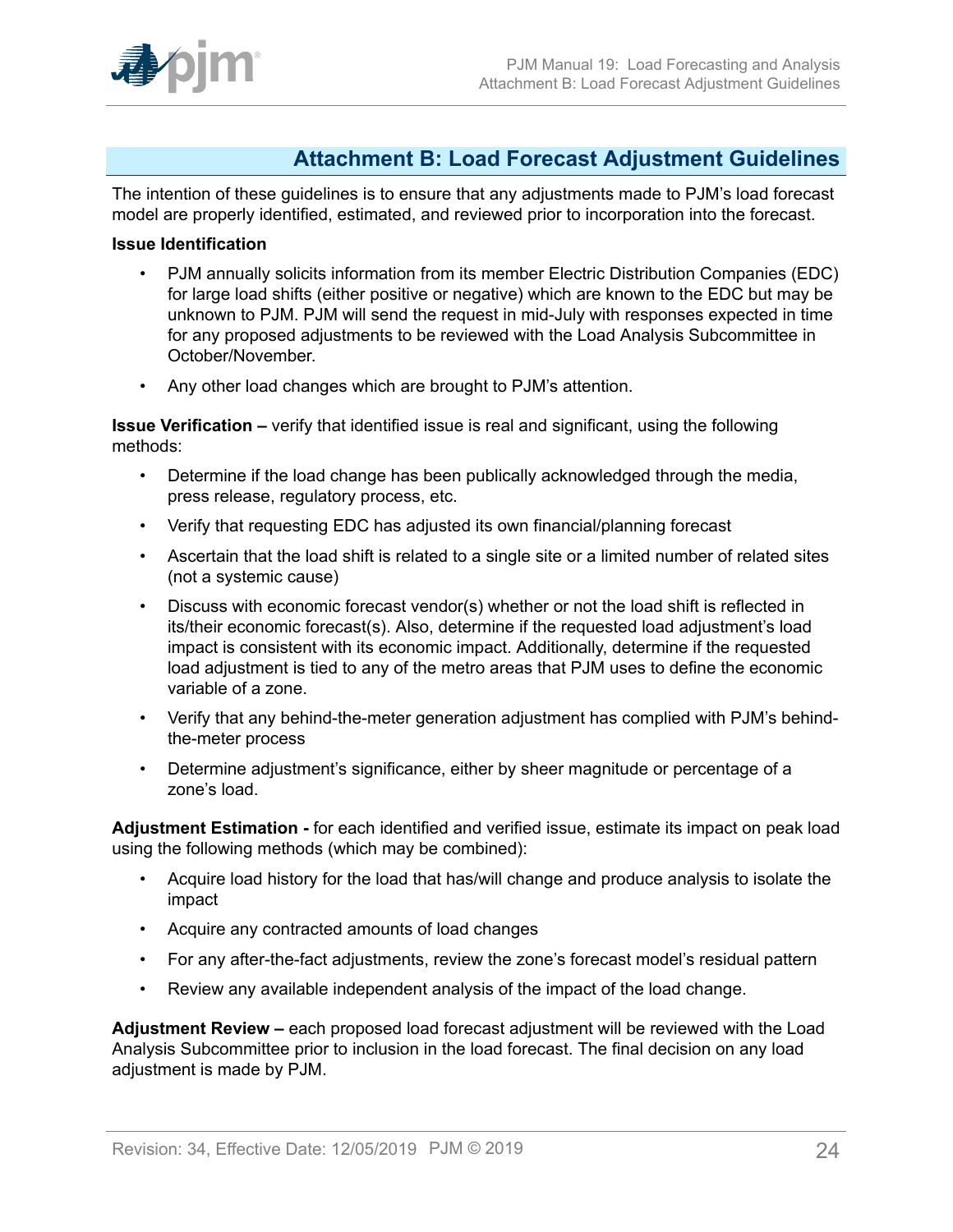

## **Example 1: Loss of a Single Industrial Load**

**Issue Identification** – in response to PJM's annual solicitation for information regarding large load shifts, a member EDC notified PJM that it was losing a large industrial load, which was a plant scheduled to shut down in a few months (and prior to the release of the next load forecast)

**Issue Verification** – PJM reviewed the EDC's request and through conference calls, e-mail exchanges, an EDC-provided case statement, and PJM independent investigation it was determined that:

- The plant closing was widely reported in local media as well as by a press release from the end-use customer;
- The EDC had adjusted its own financial and planning forecasts to reflect a closure at the plant;
- The affected load was confined to one site/customer account.
- The customer's peak load was approximately 500 MW.

Additionally, PJM consulted with its economic forecast supplier and determined that the forecasts of metropolitan areas within the affected zone were not adjusted to reflect the plant closure. Based on these findings, PJM concluded that the load shift was factual and material.

**Adjustment Estimation** – PJM requested and received historical load data for the enduse customer. An attempt was made to separately model the zone's peak load without the customer's load in order to draw a comparison to the forecast of the zone's full load. While the model produced a reasonable result for the first forecast year (-370 MW), the difference quickly shrank and eventually became negative. As an alternative, the average daily peak over the model's estimation was computed. This value (-369 MW) was essentially equal to the difference between the two models in the first forecast years. PJM notified the EDC and members that the zone's load forecast would be lowered by 370 MW.

#### **Example 2: Accelerating Load**

**Issue Identification** – a member EDC proactively notified PJM that it was in the early stages of preparing to integrate a large amount of accelerating load associated with one industry through 2023 and requested a face-to-face meeting to discuss the issue.

**Issue Verification** – PJM met with the EDC and through follow-up conference calls, e-mail exchanges and PJM independent investigation it was determined that:

- The load in question was associated with greenfield construction and was confined to a cluster of sites in one small area of the zone.
- The EDC had adjusted its own financial and planning forecasts to reflect the increased load;
- The new load sites have the characteristic of an extremely low number of employees per site, and therefore have a peak load impact out of proportion to their economic impact.
- Expected growth in the next three years was already underway and contracts with the EDC, construction companies, and suppliers were in place.

PJM consulted with its economic forecast supplier to verify the claim that the new load would involve very little employment increases or other economic impact and that the forecasts of metropolitan areas within the affected zone were not adjusted to reflect the activity associated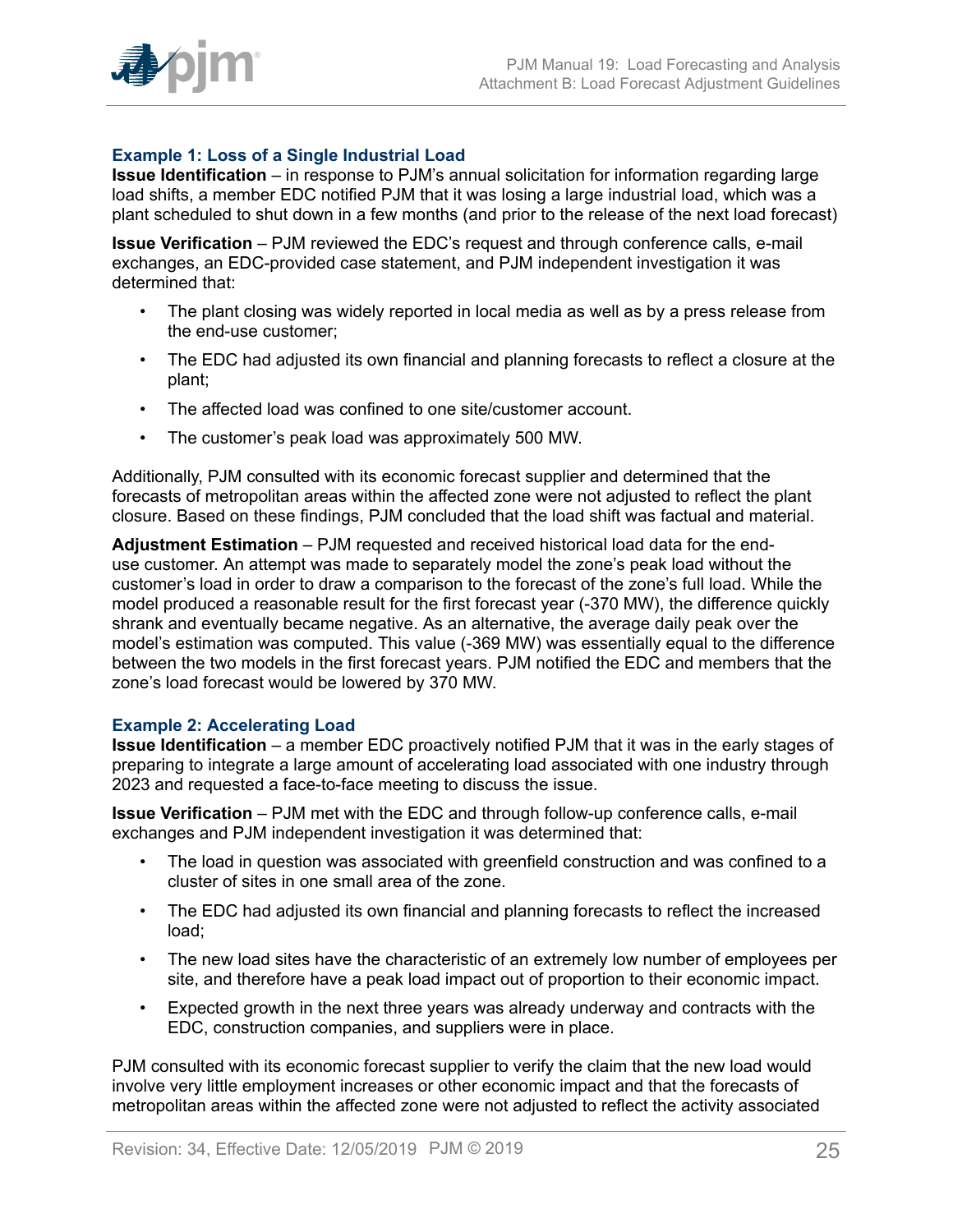

with expected construction and on-going business. Based on these findings, PJM concluded that the matter merited further review.

**Adjustment Estimation** – PJM requested and received both historical and forecast data related to an expected load expansion related to a specific industry. PJM investigated its model inputs and made modifications to reflect the expansion into the assumptions for the appropriate sector (i.e. Commercial or Industrial). These model inputs were then used in the base load forecast.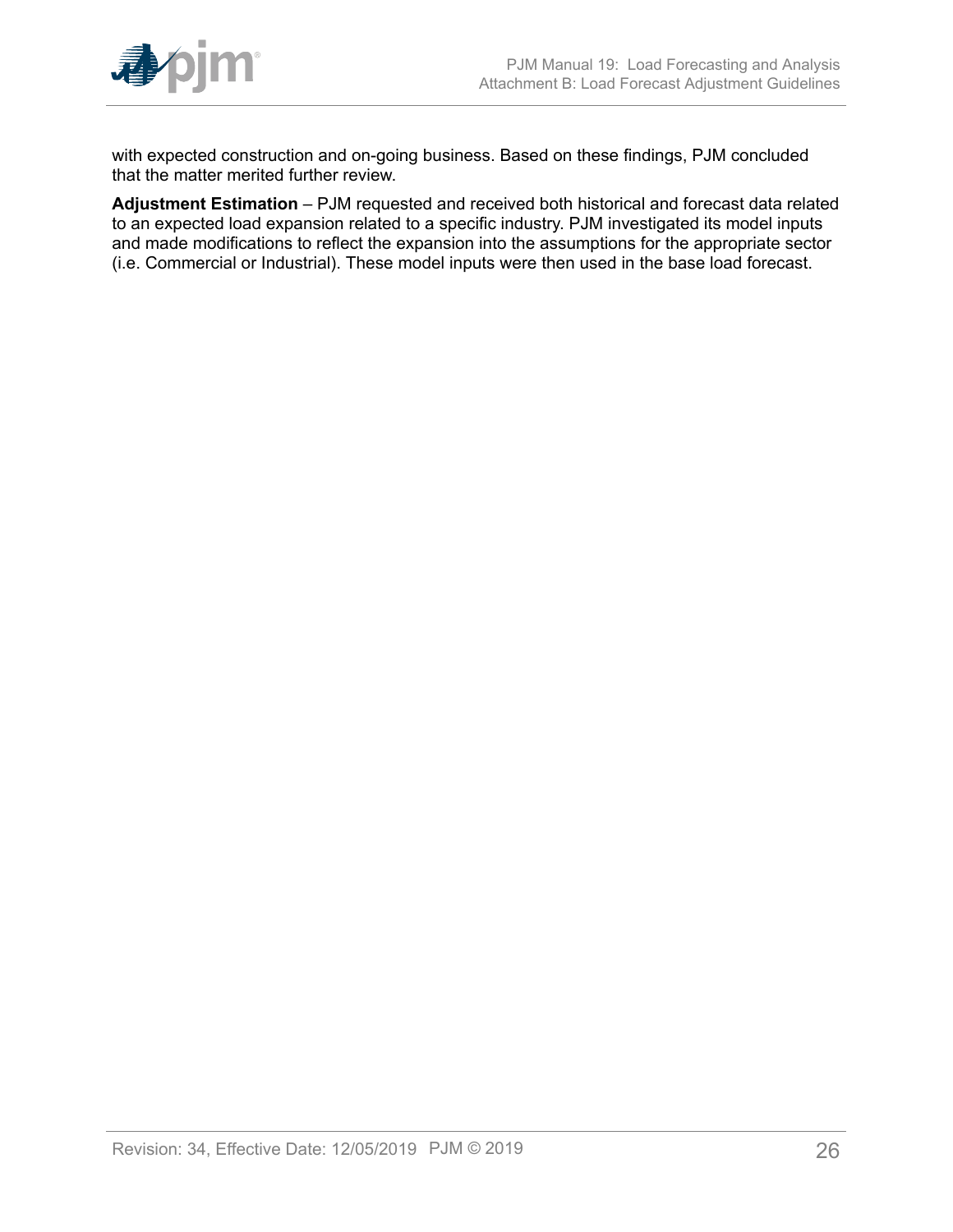

## <span id="page-26-0"></span>**Attachment C: Residential Non-Interval Metered Guidelines**

#### **Statistical sampling for residential customers**

Residential customers without interval metering may participate in the Synchronized Reserve, Capacity, and Energy markets using a statistical sample extrapolated to the population to determine compliance and energy settlements. The sample data must be from the same time interval as the event being settled.

#### **Qualifications**

A registration may participate using statistical sampling to determine compliance and energy settlements under the following conditions, and subject to PJM approval:

- The registration consists entirely of residential customers.
- Locations can be sampled to accurately reflect the population load data.
- Curtailment at each location uses Direct Load Control Technology.
- Synchronized Reserve: Locations otherwise qualify for participation in the Synchronized Reserve Market. Locations do not have meters that record load data at a period of 1 minute or shorter.
- Economic Energy: Locations otherwise qualify for participation in the Economic Energy Markets. Locations do not have meters that record load data at a period of 1 hour or shorter.
- Load Management: Locations otherwise qualify for Load Management. Locations do not have meters that record load data at a period of 1 hour or shorter.

## **Sample Design**

Samples must be designed to achieve a maximum error of 10% at 90% confidence. The locations in the sample must be randomly selected from all the locations in the population group (a population group is a group of registrations that can share a sample based on the criteria listed below). The sample must be stratified by control device size (minimum of 2 strata) and geographic location, unless otherwise approved by PJM.

For Load Management registrations that participate in the energy market, a sample is required for each combination of EDC, CSP, end-use device (such as air conditioner or water heater) or device grouping, curtailment algorithm and switch vintage if there is substantial variation among installed switch capability.

For economic registrations that participate in the Energy Markets, a sample is required for each combination of dispatch group or registration, end-use device or device grouping, curtailment algorithm, and switch vintage if switch capability is substantially different. For economic registrations that participate in the Synchronized Reserve market, a sample is required for each combination of SR subzone, dispatch group or registration, end-use device or device grouping, curtailment algorithm, and switch vintage if switch capability is substantially different.

#### **Sample Size Determination**

A variance study is used to determine the initial sample size. Interval data must be collected from at least 75 randomly selected and stratified customers during the season the end use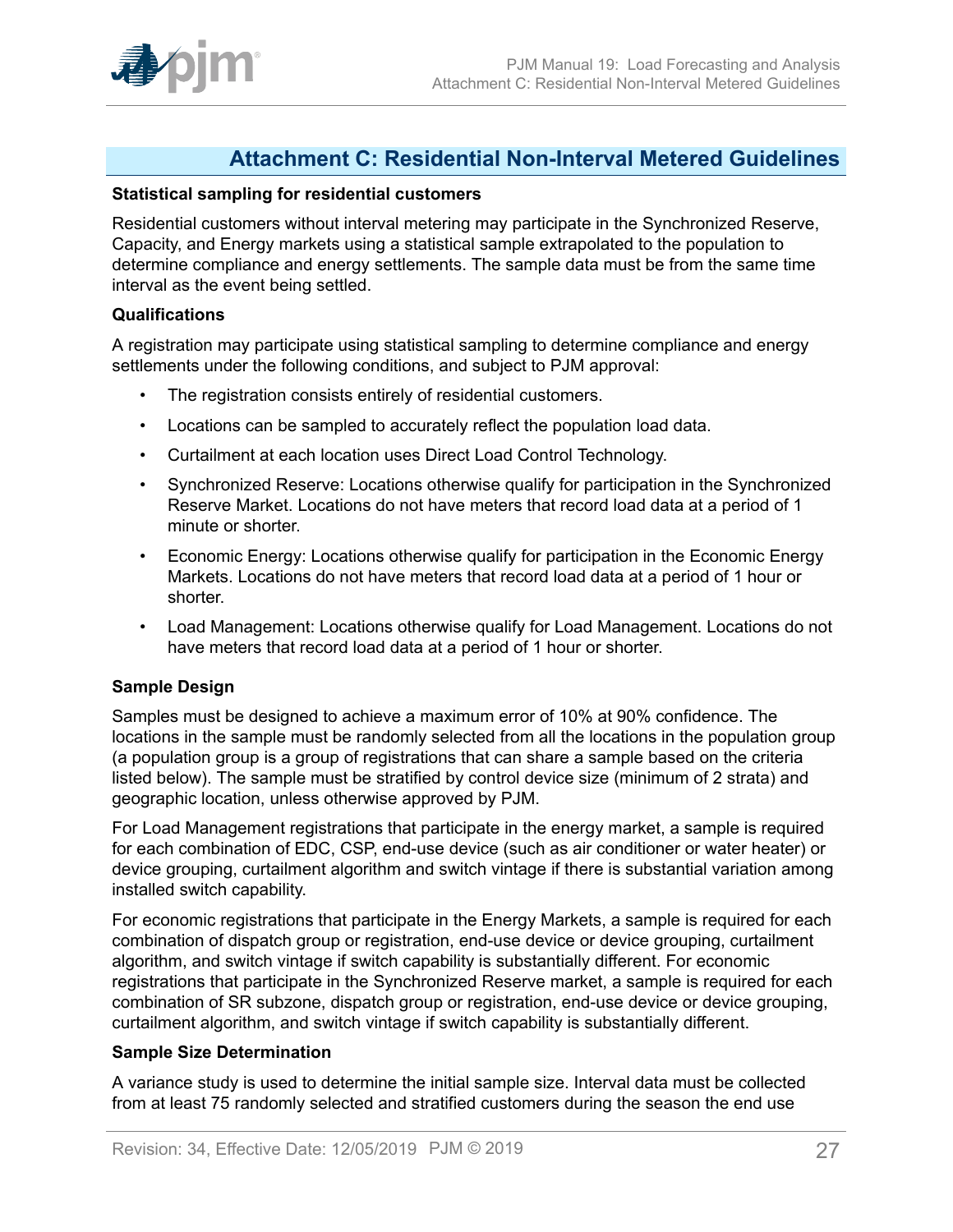

device is in use in order to determine the variance of the load data for the sample. Synchronized Reserves: At least 2 weeks of continuous meter data collected at a period of 1 minute or smaller.

Load Management and Economic Energy: At least 4 weeks of continuous meter data collected at a period of 1 hour or smaller.

The number of locations in the sample is then calculated as follows, unless otherwise approved by PJM:

> $n =$  number of sampled customers in variance study,  $\geq 75$  $X_{it}$  = meter reading for customer i during interval t

Calculate the mean and variance of the meter data across all customers for each interval:

$$
Mean(X_t) = \overline{X}_t = \frac{1}{n} \sum_{i=1}^n X_{i,t}
$$

$$
Var(X_t) = s_{X_t}^2 = \frac{1}{n} \sum_{i=1}^n (X_{i,t} - \overline{X}_t)^2
$$

Calculate the sample size necessary to get 10% error at 90% confidence for each interval:

$$
M_t = \left(\frac{Z\alpha_{12}}{\Theta}\right)^2 \frac{s_t^2}{\bar{X}_t^2}
$$

**Where**

$$
Z_{\alpha/2}
$$
 = 1.645 = critical value at 90% confidence (a = 0.1)

$$
e=0.1=error
$$

Take the average sample size across all intervals to determine *M,* the sample size:

$$
M = \frac{1}{T} \sum_{t=1}^{T} M_t
$$

Where *T* is the total number of intervals. *T* should be at least 20,160 for SR (2 weeks of 1 minute intervals) and 672 for economic energy and Load management (4 weeks of hourly intervals).

Alternate calculations may be used subject to PJM approval.

#### **Sample Recalibration**

The sample must be recalibrated annually as follows:

- 1. The sample size must be recalculated using the same method listed above using data from all locations in the sample.
- 2. If the population was expanded in a non-random manner, the sample must be expanded appropriately, so that the sample is representative of the population.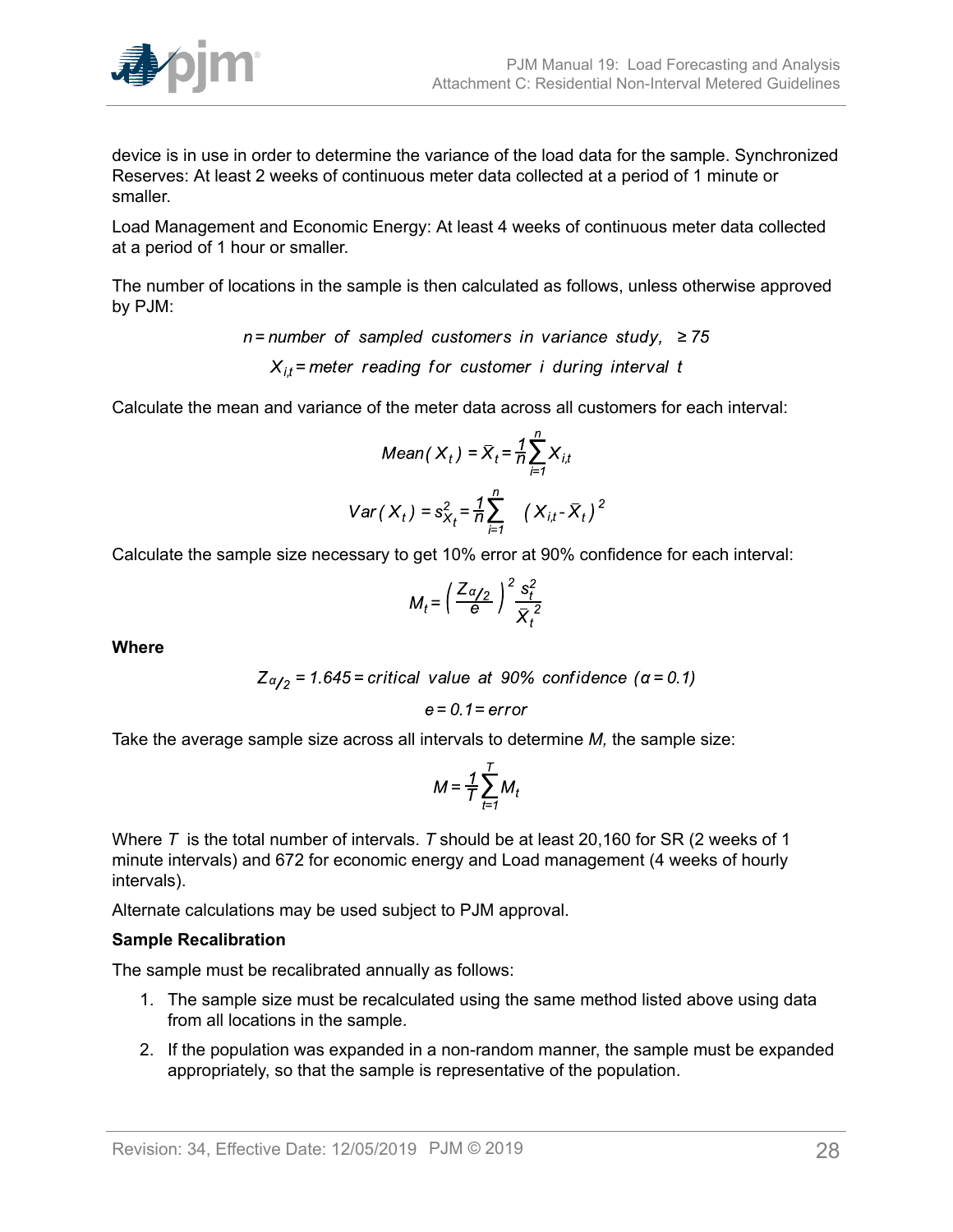

3. The number of locations in each stratum in the sample must be adjusted so that the number of locations in each stratum is proportional to the population in that stratum within +/- 1 location.

## **Data Validation and Estimation**

Data must be validated and estimated in accordance with the NAESB Validating, Editing, and Estimating (VEE) Protocol. This protocol should be used for validation and estimation of 1 minute data for the SR market as well as hourly data for capacity and energy markets. Note: All rules for hourly data shall apply to 1 minute data where the only difference is the use of 1 minute interval instead of 1 hour interval.

If 5 minutes or more are missing or faulty from 1 minute meter data for a single event, or 2 hours or more are missing or faulty from hourly meter data for a single event, data from that meter may not be used for that event. If there is 1 way switch communication, the data for that meter must be reported as the PLC level for every reported interval on the event day. If there is 2 way switch communication and a sufficient number of locations in the sample without the missing meter data to meet the minimum sample size, then the an estimate for the missing meter data should not be reported for this event. If there is 2 way switch communication and an insufficient number of locations in the sample without the missing meter data to meet the minimum sample size, then the PLC value should be reported for every reported interval for the event day for each location with missing meter data such that there are enough locations to meet the sample requirements unless otherwise approved by PJM.

Example with one-way switch communication: The minimum required sample size is 300. There are 305 meters in the sample. 7 meters have missing or faulty data that cannot be corrected. The CSP must include data from the 298 correctly functioning meters, and report the data from the 7 faulty meters as the PLC value for each of the 7 EDC accounts for every reportable hour that day.

Example with two-way switch communication: The minimum required sample size is 300. There are 305 meters in the sample. 7 meters have missing or faulty data that cannot be corrected. The CSP must include data from the 298 correctly functioning meters, and report the data from 2 randomly selected faulty meters as the PLC value for those 2 EDC accounts for every reportable hour that day.

## **Switch Operability**

Two-way switch communication: Two-way switch communication is when the CSP receives verification from the switch that it successfully cycled base on CSP instruction. When there is two way switch communication in place, the CSP will calculate the performance factor, *F,* as the total number of switches in the population that were sent the instruction to cycle for that event divided by number of switches in the population that successfully cycled for that event. The meter data will be multiplied by this value before submission to PJM to scale the sample average load data to the represent the population that performed the load reductions.

One-way switch communication: One-way switch communication is when the CSP cannot accurately determine if each switch in the population successfully cycled based on CSP instruction. In this case the operability value is implicit in the sample. The CSP must report all data from all meters in the sample, even if a switch in the sample is faulty. The CSP may not repair any faulty devices in the sample that could also be faulty in the population (for example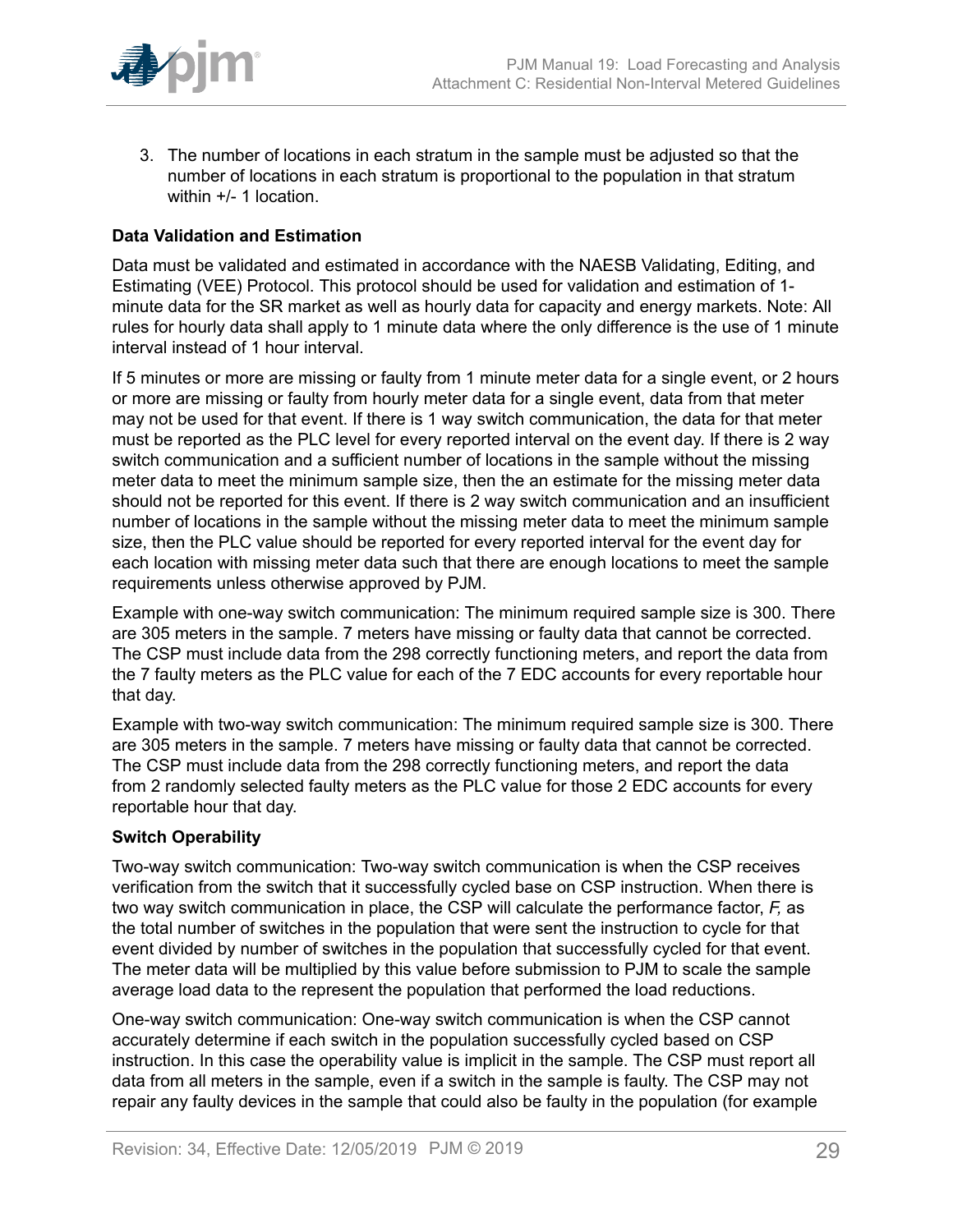

an air conditioner cycling switch cannot be repaired/replaced but a 1-minute meter could be repaired/replaced) unless the CSP repairs/replaces those same devices that are faulty in the population. Switch failure in the sample must be reported to PJM within 2 business days.

### **Converting sample data to meter data**

#### **Note:**

Note that the sample data must be from the same time interval being settled.

| $X_{i,t}$   | is the meter reading for customer $\bm{i}$ during interval $\bm{t}$ after VEE protocol is<br>applied per this manual |
|-------------|----------------------------------------------------------------------------------------------------------------------|
| B           | is the set of EDC accounts in sample that are to be included in estimation (after<br>subject to rules in this manual |
| $M_{\rm s}$ | is the sample size (number of EDC accounts in B)                                                                     |
| $M_c$       | is the population of Cycled customers                                                                                |
| F           | is the operability factor, calculated subject to this manual (1 for one way switch<br>communication)                 |

The meter data value to be submitted to PJM for interval *t* is *Y<sup>t</sup>* :

$$
Y_t = F \frac{M_c}{M_s} \sum_{i \in B} X_{i,t}
$$

#### **Measurement and Verification Plan**

The CSP must submit a Measurement and Verification (M&V) plan to PJM before the registration is submitted. The M&V plan must be approved by PJM before the registration is submitted. CSP is to resubmit an updated M&V plan annually to continue participation in the PJM markets.

The M&V plan must include details on: how the variance study was conducted and sample size was determined; sample selection and stratification; meter qualification and quality assurance; data validation and error correction protocol; and how sample meter data will be converted to population meter data. A template of the M&V plan is to be published on pjm.com.

#### **Churn and Customer Documentation**

#### **Note:**

Parts of this section apply to interval metered residential customers, as indicated below.

#### **Applicable to all residential customer registrations (interval metered and non-interval metered):**

• CSP to submit initial list of customers to PJM at time of registration, including all EDC account numbers PLCs and zip codes. Where legal or regulatory conditions prohibit provision of EDC account number as personally identifiable customer information the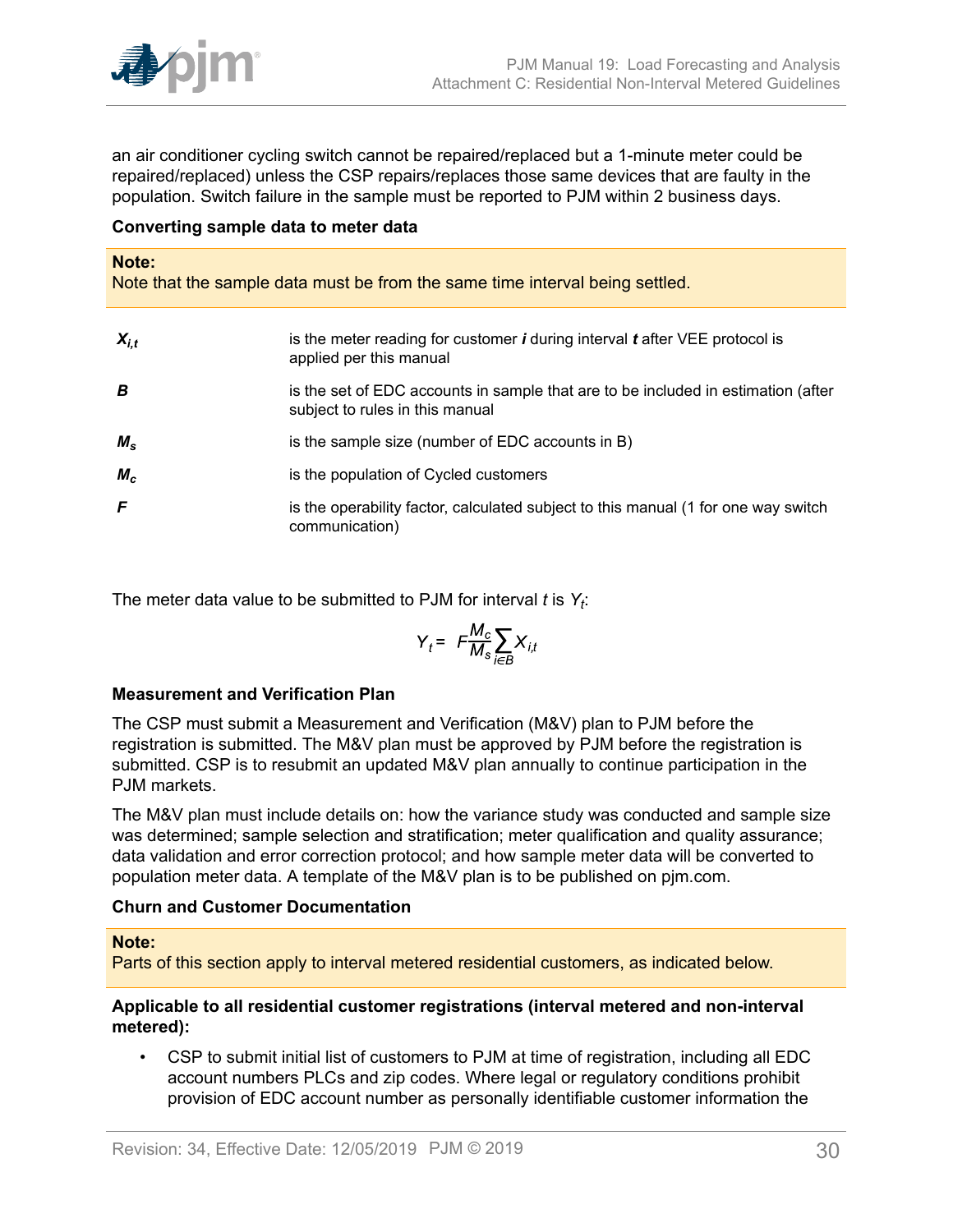

EDC may use unique identifying numbers for EDC account numbers, through 5/31/16 or as otherwise approved by PJM. EDC is responsible to maintain list of EDC account numbers and associated unique identifying numbers when used. EDC may need to check for duplicate as approved by PJM.

- Replacement allowed for customer who moves from their premises or customer terminates contract with CSP.
- CSP must maintain list of all replacement and furnish to PJM within 2 business days of request.
- CSP must maintain list of customers who were cycled during an event.
- All customer lists, meter data, and documentation must be furnished to PJM within 2 business days of request and be maintained by CSP for 2 years.

## **Applicable to interval-metered Load Management:**

- CSP to submit list of PLC values for each EDC account at time of registration.
- Replacement customers must be selected to maintain PLC and load drop.
- CSP must maintain list of customers for each event and maintain for 2 years from event date.
- CSP may not add/remove customers (other than replacement). If number of customers falls below registered number, CSP must report to PJM within 2 business days and is subject to RPM Resource Deficiency Charges if applicable.

## **Applicable to non-interval metered Load Management:**

- CSP to submit list of PLC values for each EDC account at time of registration.
- Replacement customers must be randomly selected to maintain integrity of strata, and if applicable PLC and load drop.
- CSP must maintain list of customers for each event and maintain for 2 years from event date.
- CSP may not add/remove customers (other than replacement). If the number of customers falls below registered number, CSP must report to PJM within 2 business days and is subject to RPM Resource Deficiency Charges if applicable.

## **Applicable to interval metered Economic Energy and Synchronized Reserve:**

- There are no restrictions on replacement customers since actual meter data is submitted.
- CSP must maintain list of customers for each offer for 2 years from date of offer.
- CSP may add/remove customers at any time, but must maintain documentation and update the value on the location in DR Hub. This value must be accurate every day an offer is submitted.
- List of offered customers must be finalized at time of offer. Number of offered customers cannot exceed number of customers on location.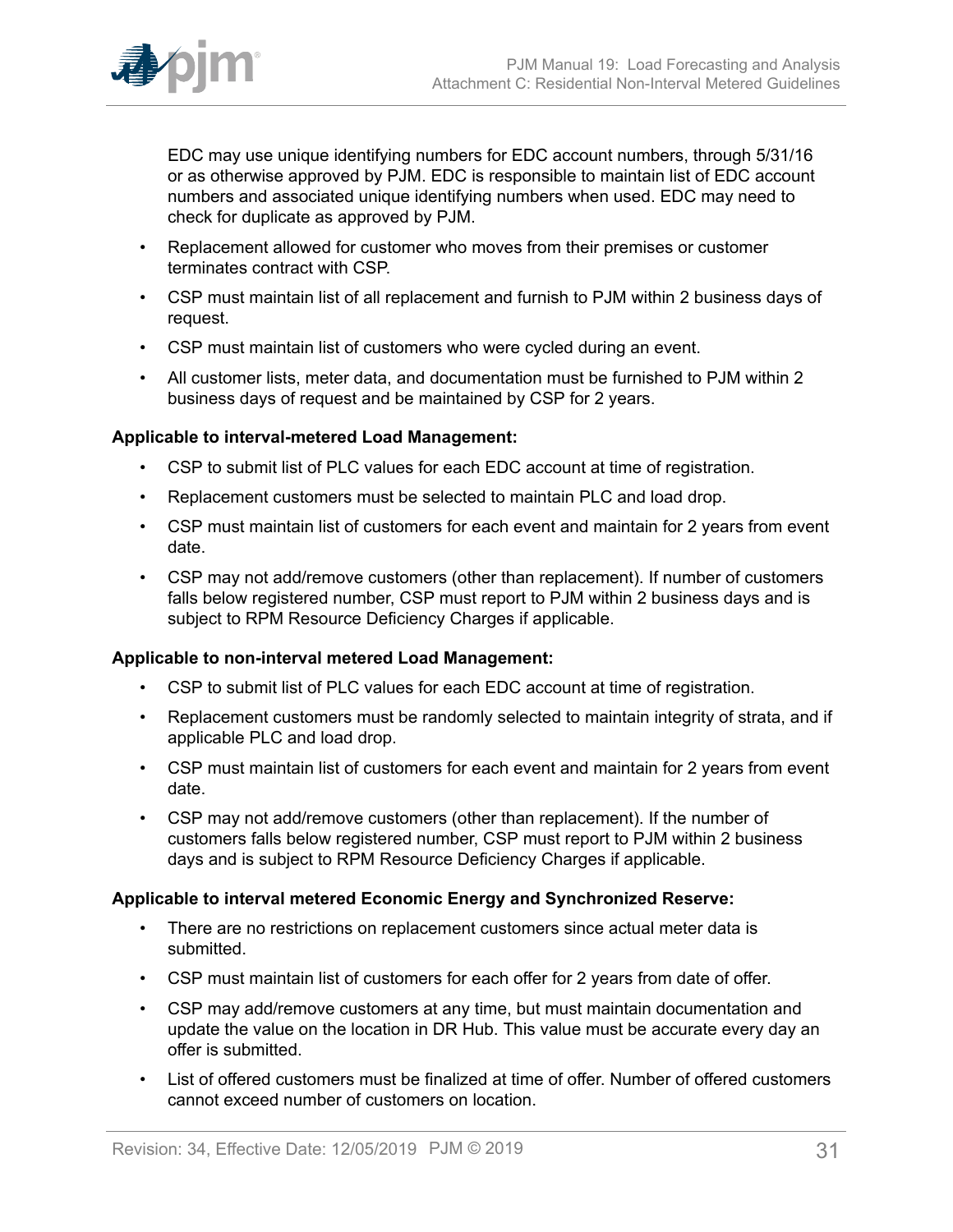

## **Applicable to non-interval metered Economic Energy and Synchronized Reserve:**

- Replacement customers must be randomly selected to maintain the integrity of the strata.
- CSP must maintain list of customers for each offer for 2 years from date of offer.
- CSP may add/remove customers at any time, if it can be done such that the sample remains representative of the population. CSP must maintain documentation and update the value on the location in DR Hub. This value must be accurate every day an offer is submitted.
- If CSP offers partial list of customers to market, then such customers must be randomly assigned from pool of all registered customers. List of offered customers must be finalized at time of offer. Number of offered customers cannot exceed number of customers on location.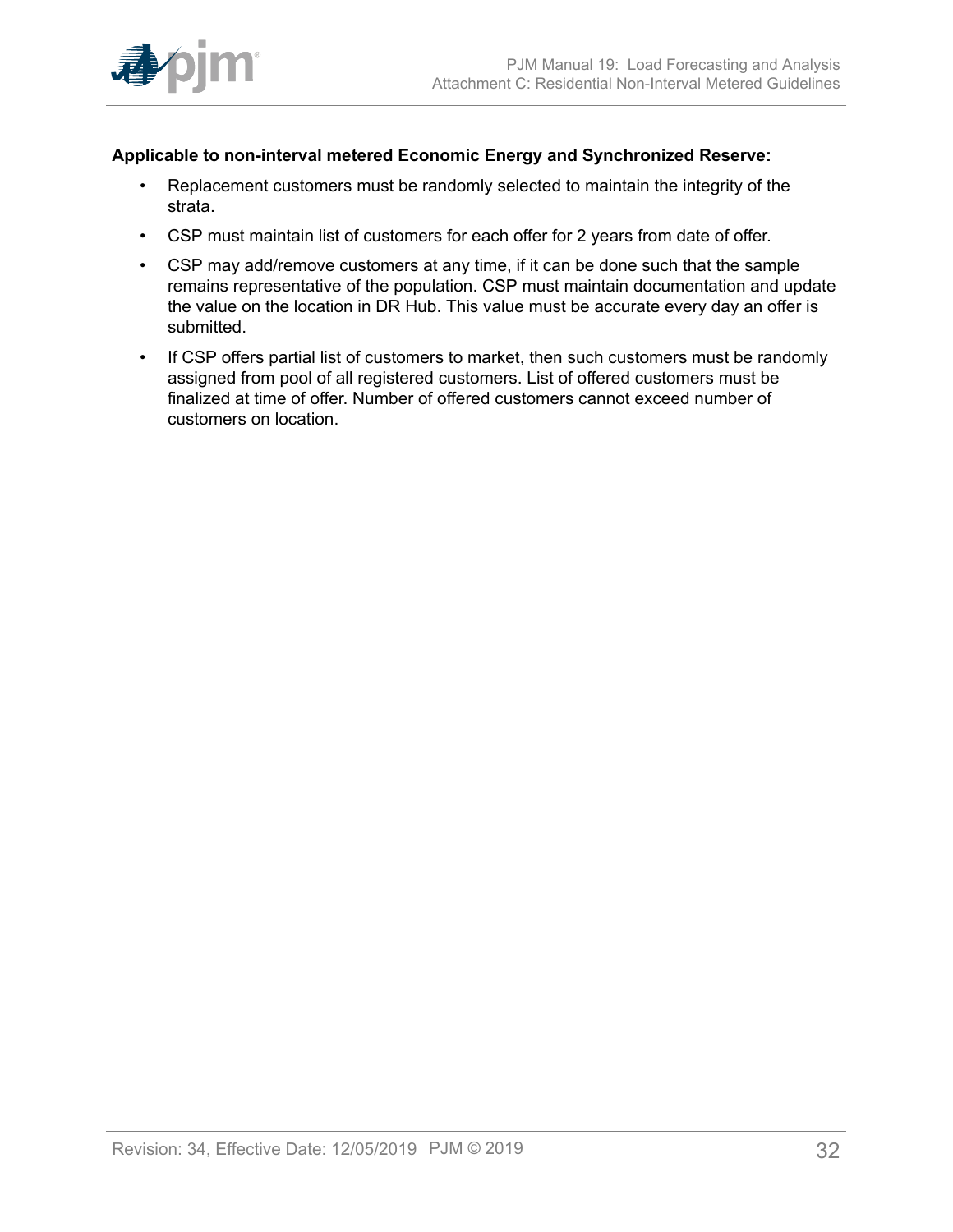

## <span id="page-32-0"></span>**Attachment D: Peak Shaving Adjustment Plan and Performance Rating**

## **Peak Shaving Adjustment Plan**

The Peak Shaving Adjustment Plan is a PJM template document, requiring the information set forth below, together with an accompanying signed PJM Peak Shaving Officer Certification Form. A completed Peak Shaving Adjustment Plan (including a signed Peak Shaving Adjustment Officer Certification Form) must be submitted to PJM no later than 10 business days prior to September 30 to be effective for the next PJM load forecast update.<sup>2</sup> The Peak Shaving Adjustment Plan must provide information that supports the authorized entity's intended Peak Shaving Adjustment and demonstrates that the peak shaving program(s) is/are being offered with the intention that the MW quantity is reasonably expected to be physically delivered through program registrations for the relevant summer period. The Peak Shaving registrations shall be finalized before the start of the Delivery Year and on same time line as Load Management registrations. The Peak Shaving registration process will be based on the Economic DR registration process to ensure the accuracy of the retail customer information with the electric distribution company.

The Peak Shaving Adjustment Plan encompasses both existing peak shaving and planned peak shaving. Existing peak shaving is identified as end-use customer sites that the authorized entity has under contract for the current summer period (i.e. end-use customer sites registered in the PJM DR Hub system for the current summer period) and that the authorized entity intends to have under contract for the summer period.

Both the signed PJM Peak Shaving Officer Certification Form and the completed Peak Shaving Adjustment Plan template must be submitted to PJM via email to rpm\_hotline@pjm.com no later than 10 business days prior to September 30. PJM will review the Peak Shaving Adjustment Plan and notify the authorized entity via email no later than September 30 if another authorized entity has identified the same end-use customer site(s) in their Peak Shaving Adjustment Plan or DR Sell Offer Plan and request supporting documentation, such as a letter of support from the end-use customer indicating that the end-use customer and CSP are likely to execute a contract for the relevant period. Supporting documentation must be submitted via email to the rpm\_hotline@pjm.com no later than October 15.<sup>3</sup> PJM will notify all authorized entities via email of the approved peak shaving MW quantity by zone that will be included in the next update of the PJM load forecast.

## I. PJM Peak Shaving Officer Certification Form

A Peak Shaving Officer Certification Form is located in Attachment E of Manual 19 and is posted on the PJM web site. A signed Peak Shaving Officer Certification Form must accompany the Peak Shaving Adjustment Plan. The Peak Shaving Officer Certification Form specifies that the signing officer has reviewed the Peak Shaving Adjustment Plan, that the information provided therein is true and correct, and that the MW quantity that will be included in the PJM

 $2$  For the 2019 RPM Load Forecast, documents must be submitted to PJM on February 1, 2019 for use in any RPM auction whose Planning Parameters post after April 15, 2019.

 $3$  For Peak Shaving programs submitted for the 2019 RPM Load Forecast, supporting documentation must be submitted by February 15, 2019.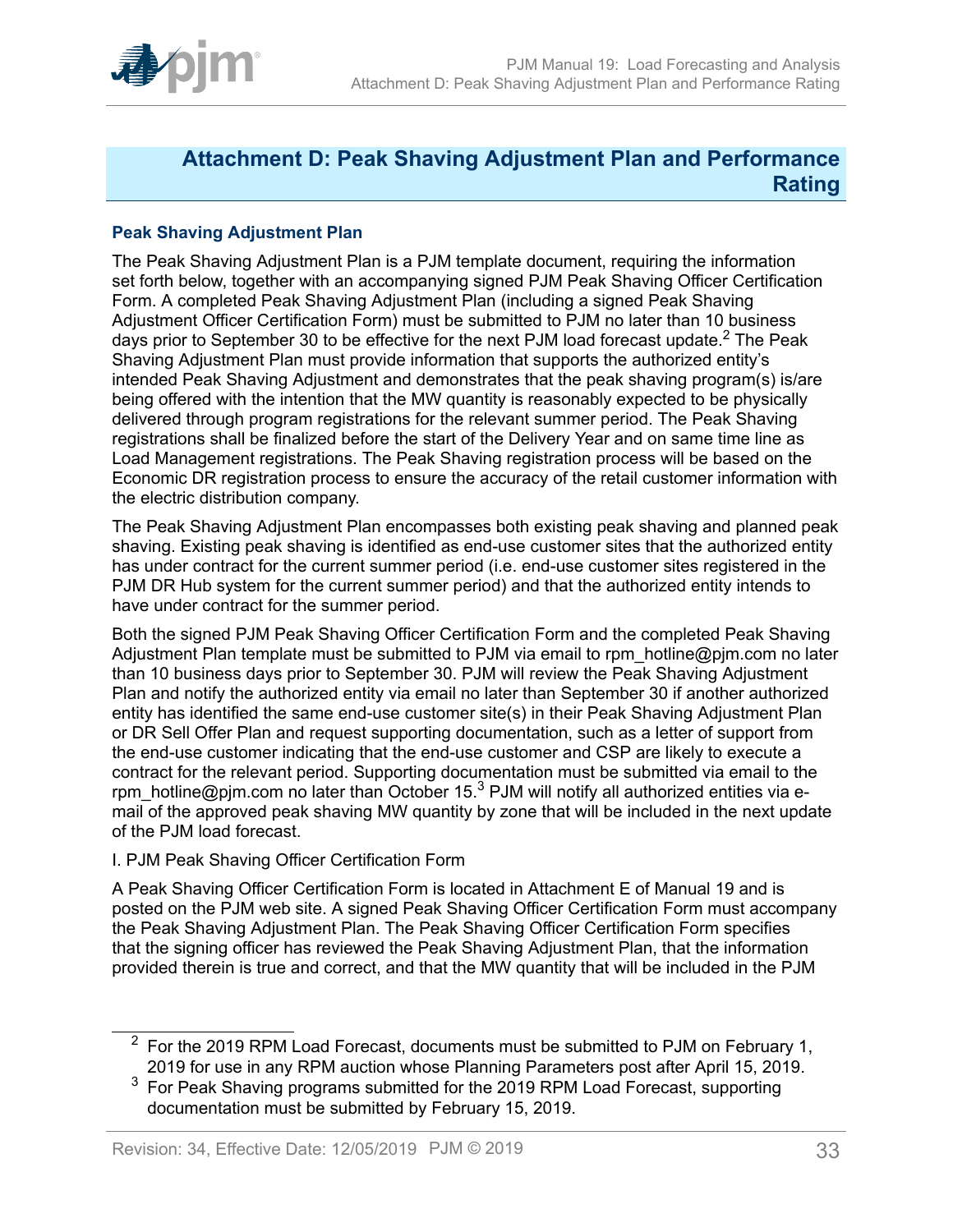

load forecast is reasonably expected to be physically delivered through customer registrations for the relevant summer period.

II. Peak Shaving Adjustment Plan Template

A Peak Shaving Adjustment Plan template (in Excel format) is provided on the PJM web site, and consists of the following four sections:

- A. Peak Shaving Adjustment Plan Summary
- B. Planned Peak Shaving Details
- C. Program Details
- D. Historic Program Impacts
- E. Schedule
- A. Peak Shaving Adjustment Plan Summary

The Peak Shaving Adjustment Plan requires the following information to be provided:

- Company name
- Contact information (name, phone number and email address of submitter)
- Expected peak shaving value in MWs by zone
- Copy of tariff or an order approved by the Relevant Electric Retail Regulatory Authority

Existing peak shaving is identified as end-use customer sites that the authorized entity has under contract and registered in the PJM DR Hub System for the current summer period and that the authorized entity also intends to have under contract for the forecasted summer period. Planned peak shaving is identified by the authorized entity as described in the Peak Shaving Plan Details section of the Peak Shaving Adjustment Plan template.

Based on the information provided above, a total peak shaving value in MWs will be calculated by PJM for each zone as the addition of the peak shaving value of existing peak shaving plus the peak shaving value of planned peak shaving. The total peak shaving value represents the maximum MW amount that the authorized entity intends to offer for the zone.

## B. Peak Shaving Plan Details

The Peak Shaving Plan Details section describes the program(s) and provides the details and key assumptions behind the development of the peak shaving quantities contained in the entity's Peak Shaving Adjustment Plan. The Peak Shaving Plan Details section is comprised of three sub-sections.

#### 1. Description and Key Assumptions of Peak Shaving Program

The authorized entity must describe the program(s) to be employed to achieve the peak shaving value indicated on the Peak Shaving Adjustment Plan Summary. This section must describe key program attributes and assumptions used to develop the peak shaving value.

This section must include, but is not limited to, discussion of:

- Method(s) of achieving load reduction at customer site(s)
- Equipment to be controlled or installed at customer site(s), if any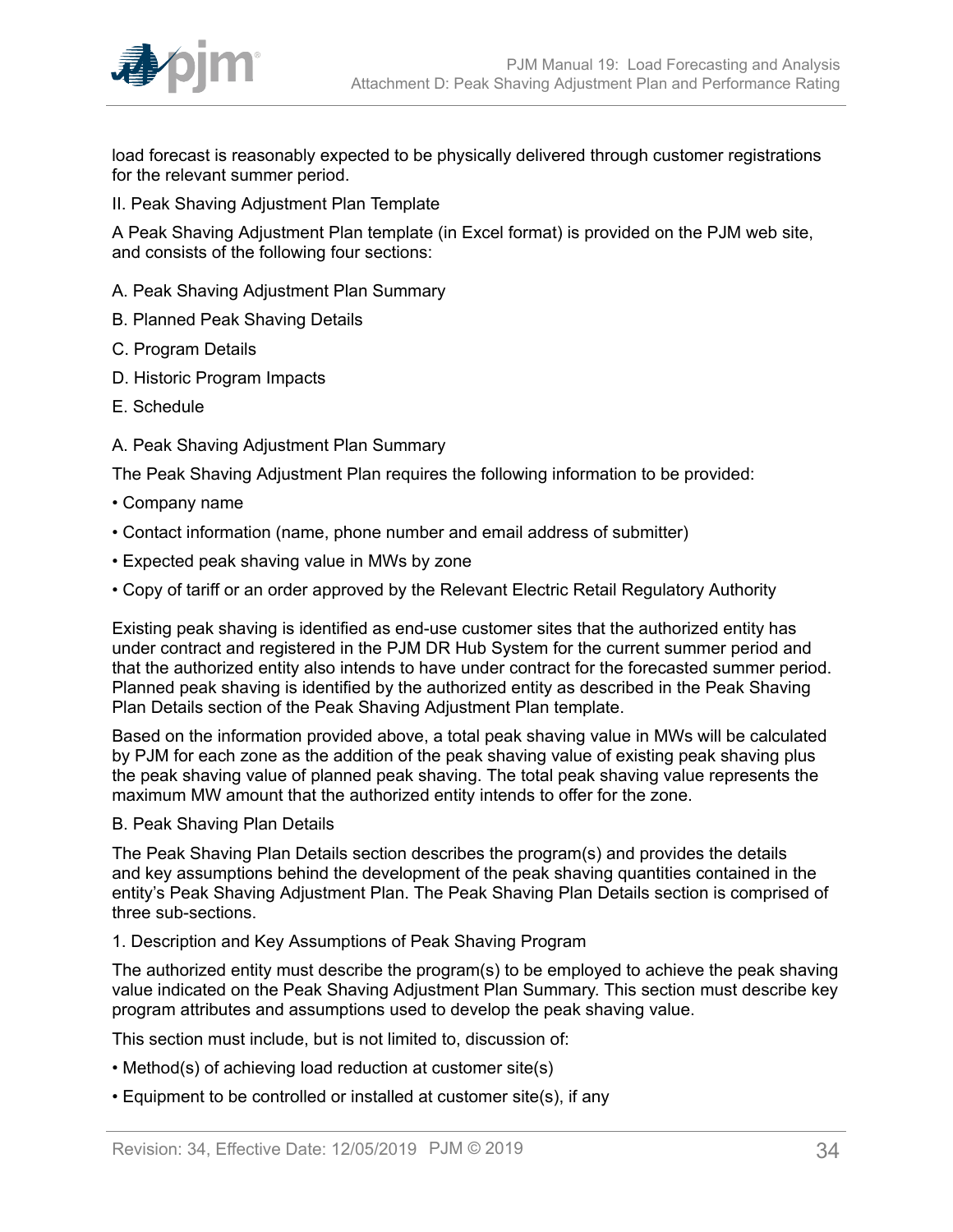

- Plan and ability to acquire customers
- Types of customer targeted

• Support of market potential and market share for the target customer base, with adjustments for existing peak shaving customers within this market and the potential for CSPs targeting the same customers

• Assumptions regarding regulatory approval of program(s), if applicable

• If offering a Legacy Direct Load Control (LDLC) program, the following additional LDLC program details must be provided:

o Description of the cycling control strategy

o A list of all load research studies (with study dates) used to develop the estimated nominated ICAP value (kW) per customer (i.e., the per-participant impact). A copy of all studies must be provided with the Peak Shaving Plan. If the LDLC program employs a radio signal, the CSP may elect to either submit a load research study

to support the estimated nominated ICAP value per customer or utilize the per- participant impacts contained in the "Deemed Savings Estimates for Legacy Air Conditioning and Water Heating Direct Load Control Programs in the PJM Region" Report.

o Assumptions regarding switch operability rate (%)

2. Planned Peak Shaving Value by Customer Segment

For those planned peak shaving values for which an end-use customer site is not identified in section 3 of the Peak Shaving Plan Details, the program administrator must identify the Planned peak shaving values by zone and by end-use customer segment. End-use customer segments include residential, commercial, small industrial (less than 3 MW), medium industrial (between 3 MW and 10 MW) and large industrial (greater than 10 MW). If known, the program administrator may identify more specific customer segments within the commercial and industrial category.

By zone and by end-use customer segment, the program administrator must provide estimates of the following information:

- Number of end-use customers to be registered for each summer period
- Average Peak Load Contribution (PLC) per end-use customer in kW
- Average Peak Shaving Value per customer in kW

Based on the above provided information, a total peak shaving value in MW will be calculated for each end-use customer segment and for each zone. The total peak shaving value identified by customer segment and aggregated for each zone in Section 2 of the Peak Shaving Plan Details plus the total peak shaving values identified by end-use customer site(s) and aggregated for each zone in Section 3 of the Peak Shaving Plan Details must equal the total peak shaving value for each zone as identified in the Peak Shaving Plan Summary.

3. Peak Shaving Value by End-Use Customer Site

This section must be completed by the program administrator when the end-use customer is known at the time of the submittal of the Peak Shaving Adjustment Plan. This section must also be completed for peak shaving quantities identified in the Peak Shaving Plan Summary as requiring site-specific information, since this identified quantity should reflect planned peak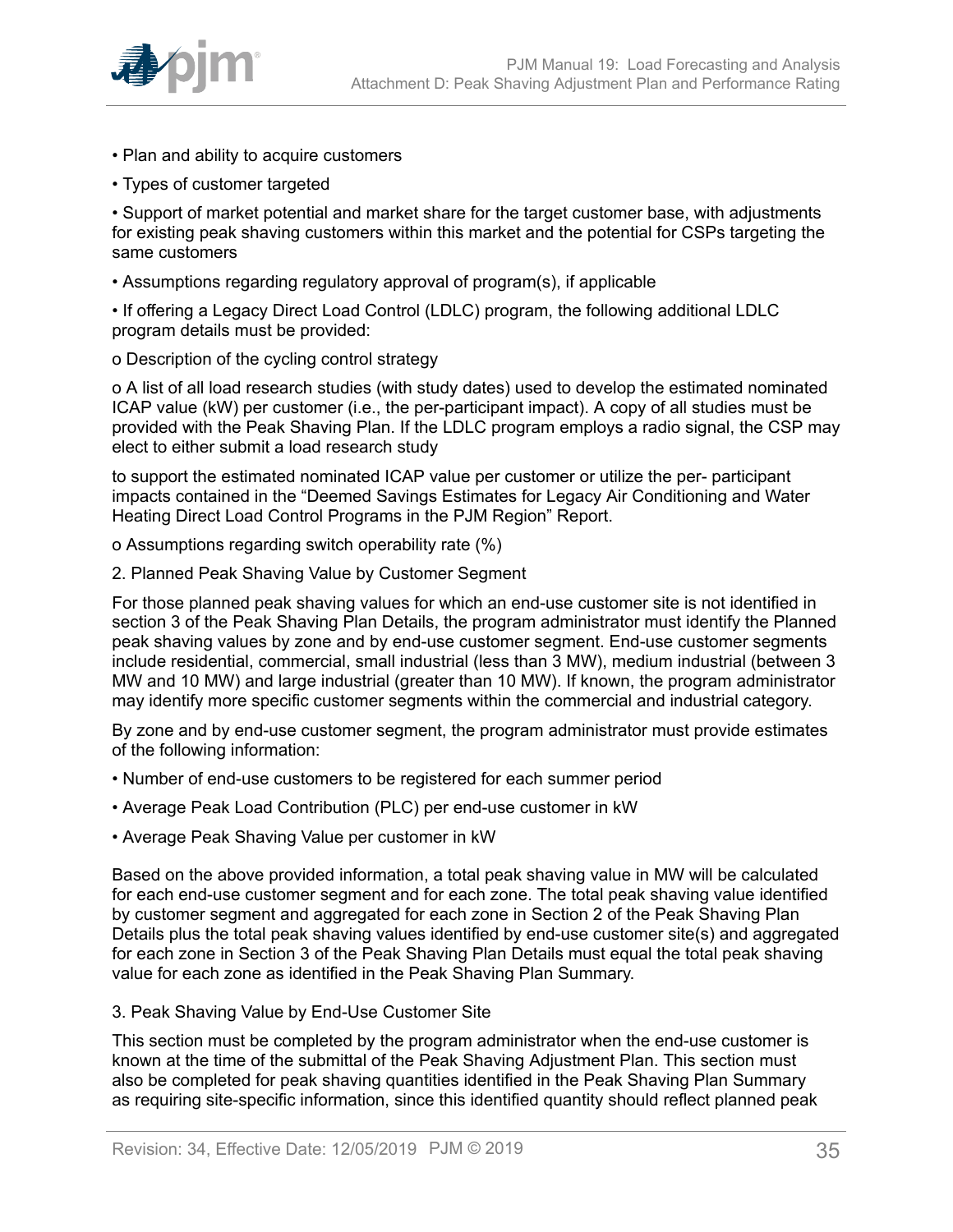

shaving associated with specific end-use customer sites for which the program administrator has a high degree of certainty that it will physically deliver for the relevant summer period.

The program administrator must provide the following information:

- Customer EDC account number (if known)
- Customer name
- Customer premise address
- Zone
- Customer segment
- Actual value (if known) or estimate of current PLC and estimate of expected PLC in kW
- Estimated Peak Shaving Value in kW

In the event that multiple entities identify the same end-use customer site, the MWs associated with such site will not be approved for offering into the RPM auction or inclusion in the peak shaving adjustment by any of the entities, unless it can be supported by evidence, such as a letter of support from the end-use customer indicating that they have been in contact with the CSP/program administrator and are likely to execute a contract with that CSP/program administrator for the relevant summer period. In the event that multiple letters of support indicating different entities are provided from the end use customer, the MWs associated with the end-use customer site will not be approved for inclusion in the load forecast by any of the entities.

C. Program Details

The Program Details section describes the operating characteristics of the program(s). The program administrator must provide a brief description of each submitted program, the THI threshold at which peak shaving must be operated, the hours over which the program will operate once triggered, the total peak shaving value (consistent with the Peak Shaving Plan Details), and a table of program impacts over a range of hours and THI, showing the impact for the hour/THI combination as a percentage of the total peak shaving value.

D. Historic Program Impacts

The program administrator must provide estimated hourly load impacts for each peak shaving program for every implementation back to January 1, 1998.

### E. Schedule

The program administrator must provide an approximate timeline for procuring end-use customer sites in order to physically deliver the total peak shaving value (existing and planned peak shaving) by zone in the Peak Shaving Plan Summary. For each zone and for each customer segment, the program administrator must specify the cumulative number of customers and the cumulative Peak Shaving Value associated with that group of customers that the CSP expects to have under contract by the beginning of each of the summer periods in the PJM load forecast horizon.

## **Peak Shaving Performance Rating**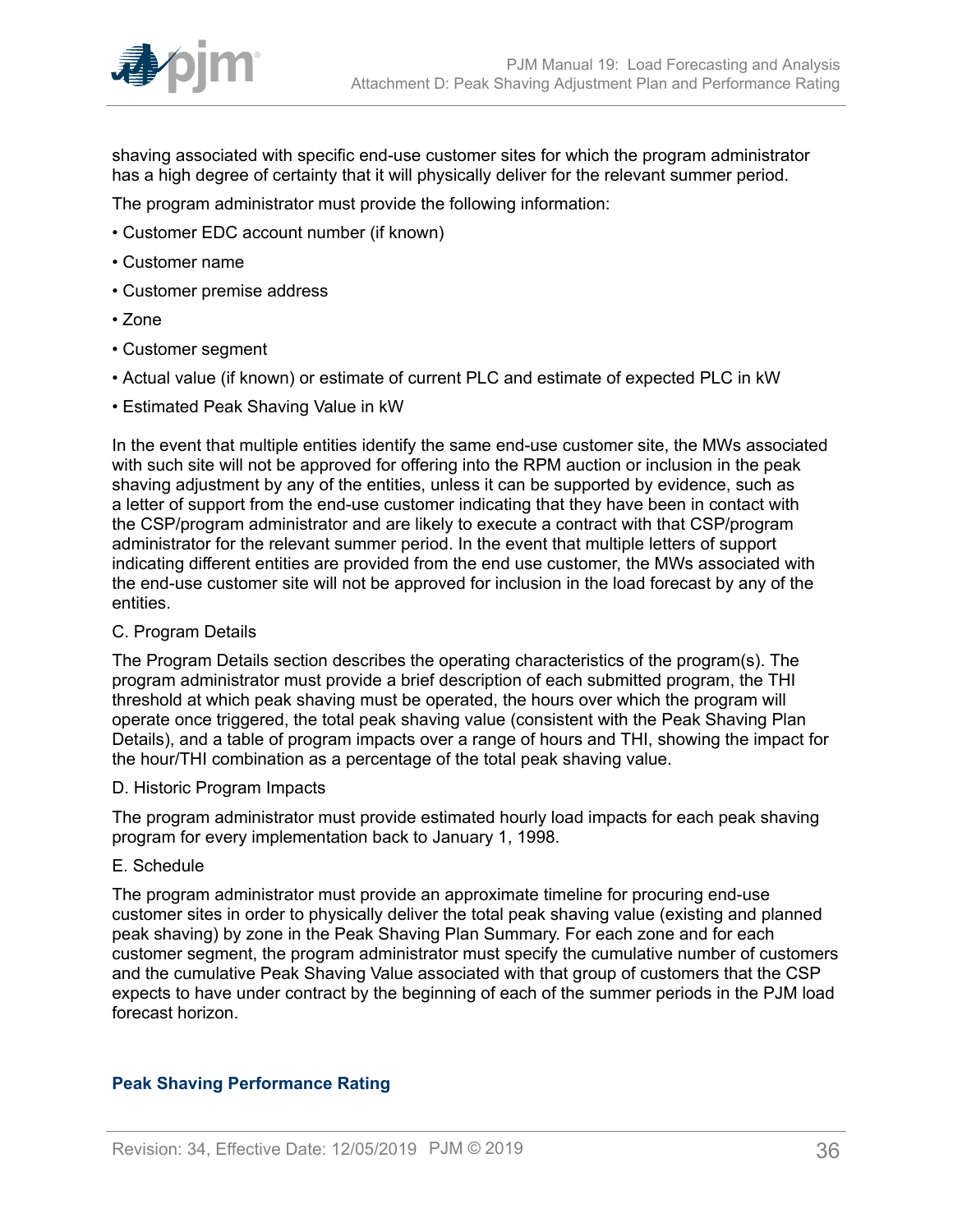

The peak shaving performance rating is used to correct the impact of approved peak shaving programs in the load forecast to be consistent with how the programs have performed when required to reduce load.

For each hour of a required peak shaving event, a shortfall value is calculated as the aggregated metered load of all participants minus their aggregated Customer Baseline (CBL):

Shortfall<sub>hour</sub> = (Metered Load \* Line Losses) – ((CBL \* Line Losses) – Total Participating MW)

For the event, the performance rating is one minus the average shortfall divided by the Total Participating MW:

Event Performance Rating = 1- (Avg Shortfall MW / Total Participating MW

).

.

For the year, the performance rating is the average of the event performance ratings. PJM will apply a three-year rolling average of the annual peak shaving performance ratings to the program's total participating MWs in order to determine its peak shaving adjustment. For programs with less than three years of experience, a one- or two-year average will be used.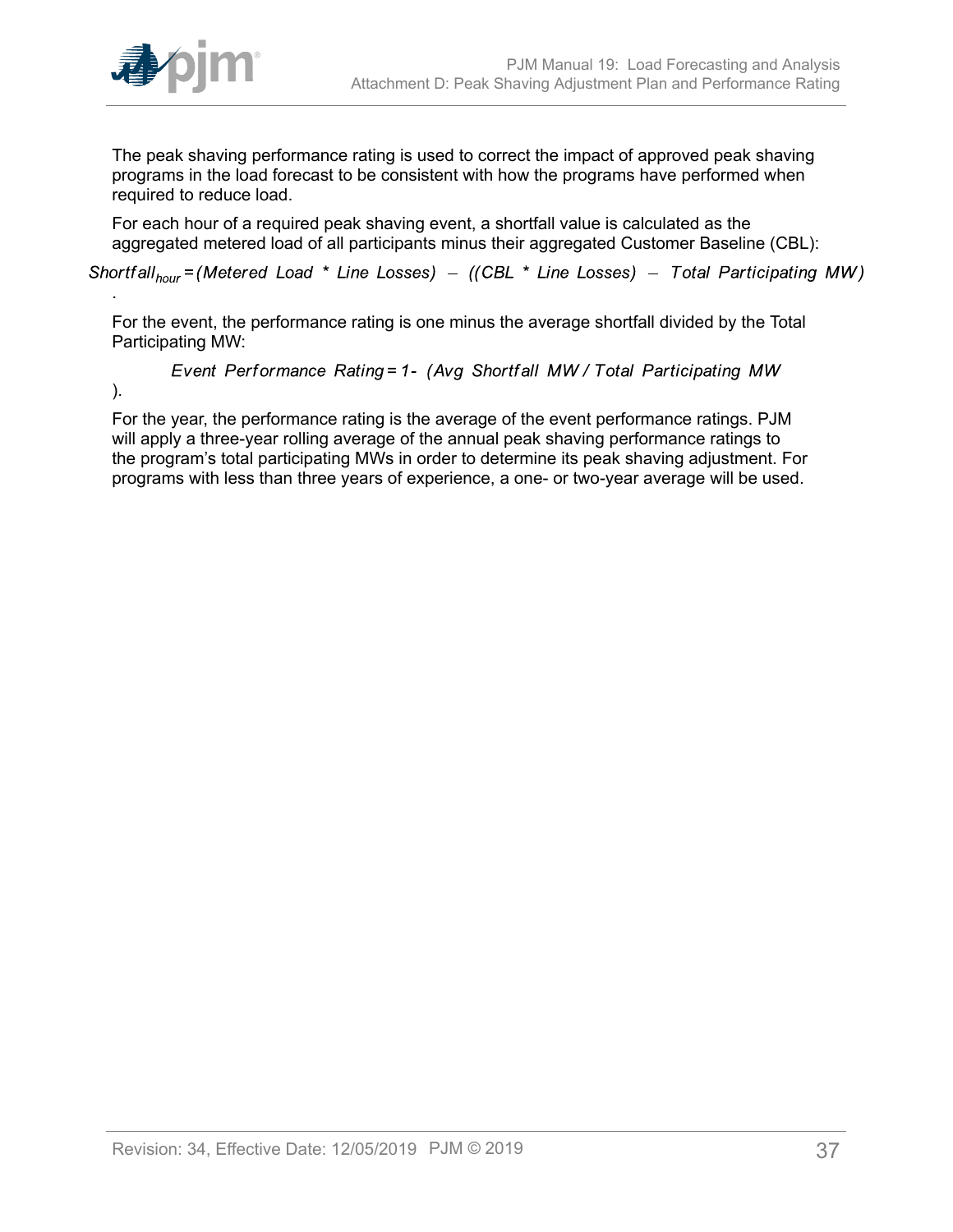## <span id="page-37-0"></span>**Attachment E: Peak Shaving Officer Certification Form**

## PJM PEAK SHAVING OFFICER CERTIFICATION FORM

Market Participant Name: ("Participant")

I, , a duly authorized officer of Participant, understanding that PJM Interconnection, L.L.C. ("PJM") and PJM Settlement, Inc. ("PJM Settlement") are relying on this certification as evidence that Participant meets all requirements for inclusion in PJM's load forecast, as set forth in the PJM Open Access Transmission Tariff ("PJM Tariff"), the Amended and Restated Operating Agreement of PJM Interconnection, L.L.C. ("Operating Agreement"), the Reliability Assurance Agreement Among Load Serving Entities in the PJM Region ("RAA"), and in the PJM Manuals, hereby certify that, as of the date of this certification, to my knowledge and belief:

1. I have reviewed Participant's Peak Shaving Adjustment Plan (the "Plan") and the information supplied to PJM in support of the Plan is true and correct as of the date of this certification.

2. The Participant is submitting the Plan with the reasonable expectation, based upon its analyses as of the date of this certification, to physically deliver all megawatts of peak shaving by the specified summer period.

3. This certification does not in any way abridge, expand, or otherwise modify the current provisions of the PJM Tariff, Operating Agreement and/or RAA, or the Participant's rights and obligations thereunder, including Participant's ability to adjust capacity obligations through participation in PJM incremental auctions and bilateral transactions.

Date: By:

(Signature)

Print Name: Title: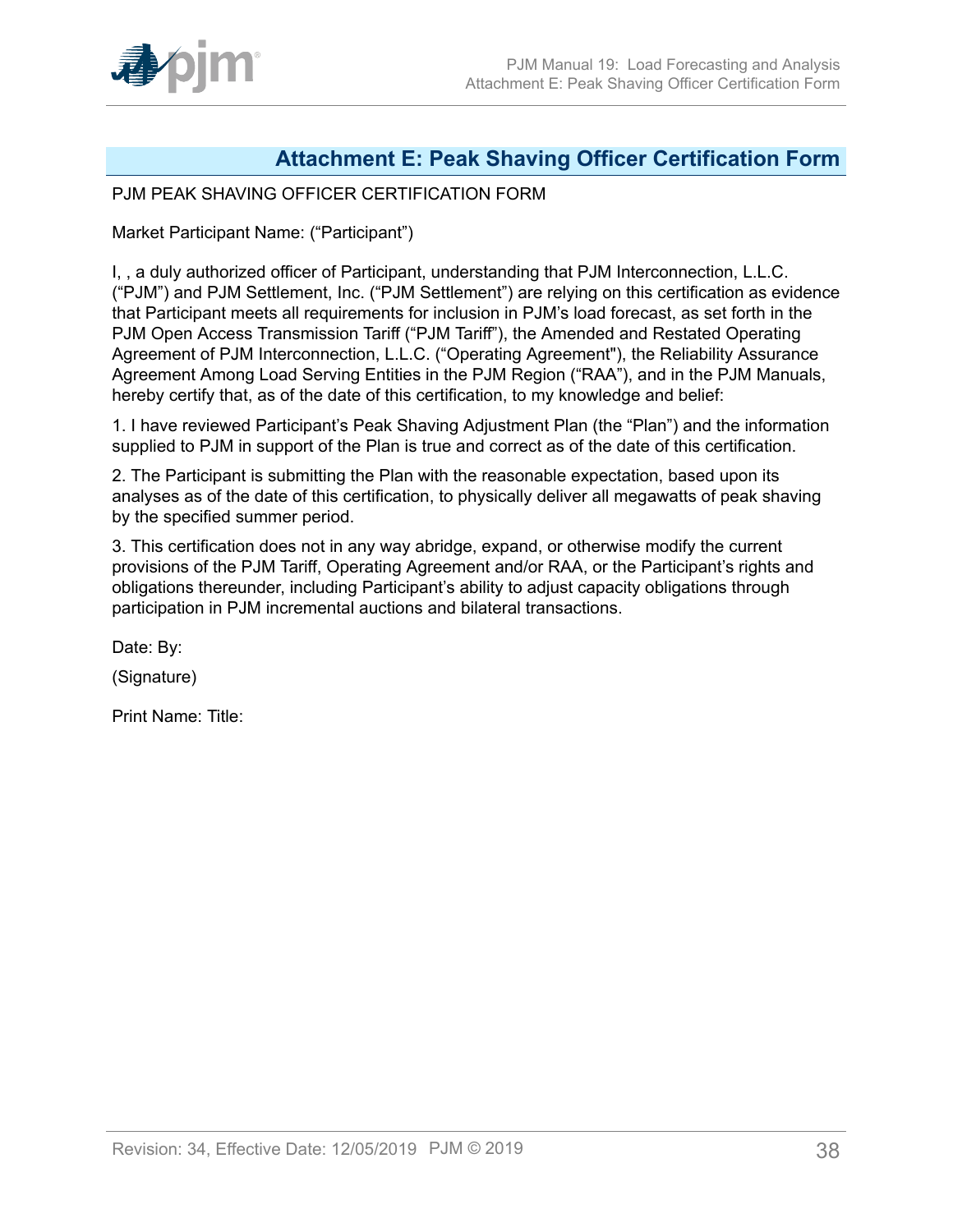

## <span id="page-38-0"></span>**Revision History**

#### **Revision 33 (10/25/2018):**

- The following changes were made to implement the solution package of the Summer-Only Demand Response Senior Task Force:
	- o Section 3: Revisions to the load forecast development process to explicitly recognize approved summer-only peak shaving programs.
	- o Attachment D (new): Creates the rules and timelines related to Peak Shaving Adjustment Plans.
	- o Attachment E (new): A template for the Peak Shaving Officer Certification Form.

#### **Revision 32 (12/01/2017):**

- **Cover to Cover Periodic Review**
- Section 3: Revisions to the methods used to forecast Demand Response and Price Responsive Demand
- Attachment A: Conforming changes to clarify when load drop estimates are produced and definitions of calculations for load drop estimates in non-summer period, in accordance with FERC Order E17-367 approved on March 21, 2017.

#### **Revision 31 (06/01/2016):**

- Section 3: Corrected formulas in the End-Use/Weather Variables section
- Attachment B: Removed due to expiration of load research guidelines. The former Attachments C and D have been re-lettered.

#### **Revision 30 (12/01/2015):**

- Added the following changes that were endorsed at the MRC on 12/01/2015 but were omitted from the final version:
	- o Section 3 distributed solar generation is now reflected in the historical load used for zonal models and a separate solar forecast is used to adjust zonal forecasts.

### **Revision 29 (12/01/2015):**

• Section 3: This extensive revision incorporates changes to the load forecast model to add variables to account for trends in appliance usage and energy efficiency, revisions in weather variables, and the introduction of an autoregressive error correction. It also adds assignment of Census Divisions to zones and updates the assignments of economic regions and weather stations to zones. Section 4: the weather normalization procedure used for coincident and non-coincident peaks has been revised. This revision serves as the required periodic review of the Manual.

#### **Revision 28 (08/03/2015):**

• Conforming revisions for FERC Order ER15-1849, accepted on 7/23/15 and effective 8/3/15, to improve measurement and verification procedures for CSPs with Residential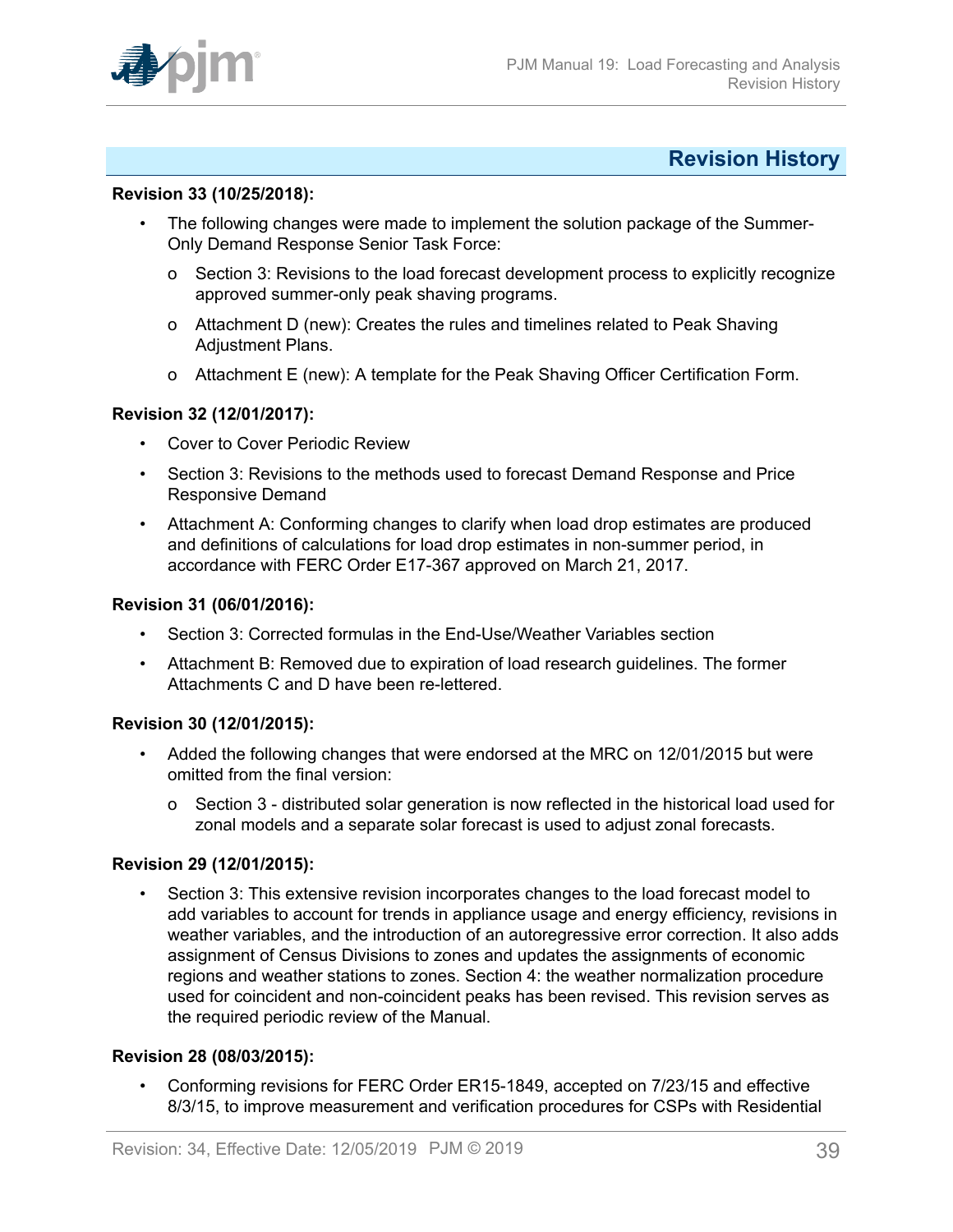Demand Response Customers. Direct Load Control is re-defined as Legacy Direct Load Control and is only effective through May 31, 2016. Statistical sampling may be used instead of customer-specific measurement and verification information for residential customers without interval metering, as outlined in Attachment D of this manual.

## **Revision 27 (03/26/2015):**

• Section 3.2: Revised DR forecast methodology

## **Revision 26 (11/01/2014):**

- Section 3: Revised to clarify the current process of applying adjustments to load forecasts.
- Attachment C: Added to provide guidelines for load forecast adjustments and examples.

## **Revision 25 (06/01/2014):**

- Conforming revisions for FERC Order ER14-822, accepted on 05/09/2014, and effective on 06/01/2014 for various DR operational changes.
- Attachment A updated for new distinction between Emergency and Pre-Emergency DR.

## **Revision 24 (04/11/2014):**

• Two of the eSuite Applications have been renamed. Moving forward EES will be known as ExSchedule and eMTR will be known as Power Meter.

## **Revision 23 (6/1/2013):**

- Section 3: Exhibits 2 and 3 revised to reflect updated economic and weather station mappings. The definition of winter load management is revised.
- Attachment B; added specific requirements for load management switch operability studies.

## **Revision 22 (2/28/2013):**

• Administrative Change: update all references of "eSchedule" to "InSchedule"

## **Revision 21 (10/01/2012):**

• Attachment A revised to add guidelines for load drop estimates for Price Responsive Demand participants.

#### **Revision 20 (06/28/2012):**

• Attachment A updated based on PJM Interconnection, L.L.C., Docket No. ER11-3322 (Capacity measurement and verification). This tariff and RAA update specifically requires GLD to provide reductions below the PLC and aligns any recognized reductions used to determine capacity compliance with add back process.

## **Revision 19 (02/23/2012):**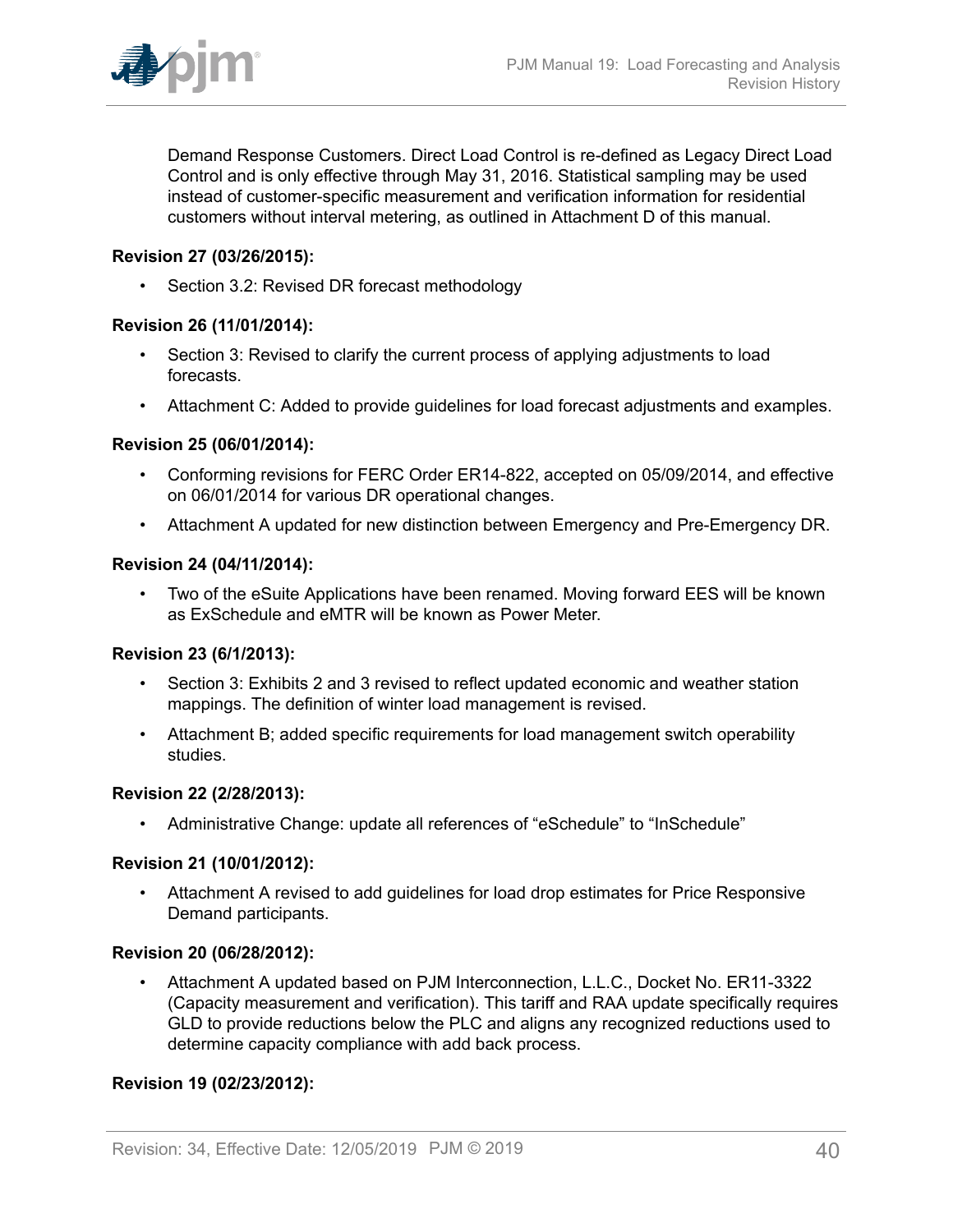

• Attachment A changed to update Comparable Day definition, clarify data required if Generation data is used to substantiate load reduction and have PJM perform the compliance calculation.

## **Revision 18 (11/16/2011):**

• Section 3: Revisions reflect adoption of Itron, Inc recommendations regarding the economic driver used in the load forecast model. References to the now-defunct Interruptible Load for Reliability option of Load Management were removed.

## **Revision 17 (07/14/2011):**

• Attachment A: 24 hour data submission required and additional clarification for use of generation data to substantiate compliance (FERC Docket #: ER11-2898-000, 4/18/11). Also added revisions concerning how add backs are applied to DLC as approved by the MRC.

#### **Revision 16 (04/01/2011):**

- Section 3: Integrated the description of the net energy forecast model into the general model description.
- Revised Exhibits 2 and 3 to reflect updated economic and weather station mappings.
- Attachment A: Revised load drop estimate guidelines based on Load Management Task Force proposal approved at November 2010 Markets and Reliability Committee and January 2011 Members Committee. Corresponding tariff language changes were filed with FERC under Docket ER11-2898-000.

#### **Revision 15 (10/01/2009):**

• Attachment A: Revised load drop estimate guidelines to reflect the FERC-approved business rules. Section 3: added price responsive demand to the adjustments made to the load forecast.

#### **Revision 14 (12/01/2008):**

- Section 3: Revised load forecast model specification to allow for a load adjustment dummy variable. Clarified the review and approval process for the Load Forecast Report.
- Section 4: Revised the Weather Normalization approval process to clarify that Board approval is not required.

#### **Revision 13 (06/01/2008):**

- A new Exhibit 1 was added, presenting definitions of variables used in the load forecast model. Other exhibits were re-numbered.
- Exhibit 2 was revised to reflect a new weather station assignment for the DAY zone.
- Section 4: Removed note from Weather Normalization Procedure description (the process is finalized).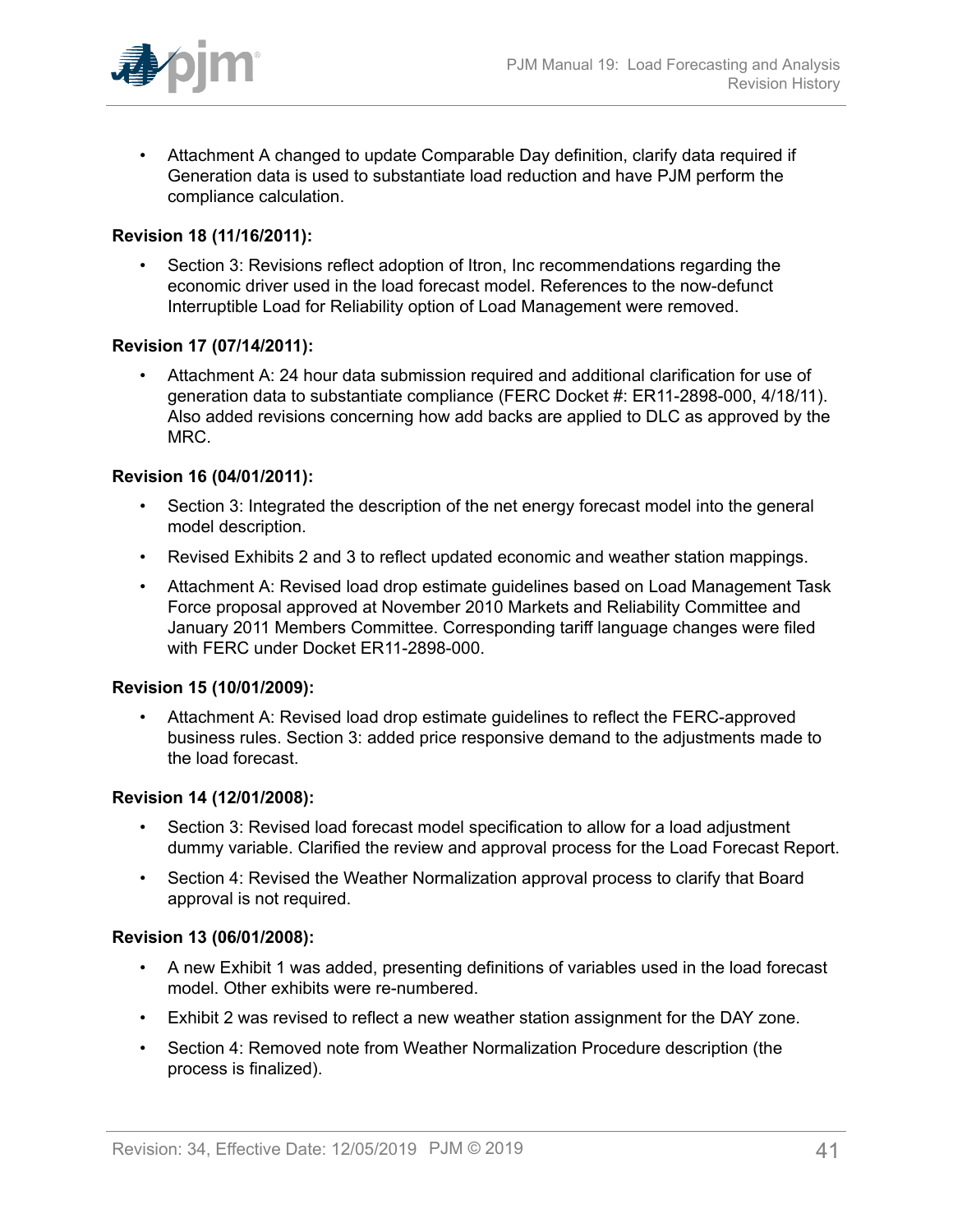

• Attachment A: Revised to reflect that the guidelines apply to both capacity- and energyrelated load drop estimates.

## **Revision 12 (06/01/2007):**

- Removed Section 3 and moved content to Manual 18.
- Removed Section 7 and moved content to Manual 18.

## **Revision 11 (06/01/07):**

• This extensive revision incorporates changes to Load Data Systems due to the implementation of the Reliability Pricing Model (RPM). Sections on Active Load Management and Qualified Interruptible Load have been replaced with a new Load Management section. The Zonal Scaling Factor section reflects a revised calculation. The Load Forecast Model section has been updated for enhancements made to the model specification as well as revised coincident peak forecast method. The Weather Normalization section was revised to reflect that seasonal peaks are now normalized using the load forecast model.

#### **Revision 10 (06/01/06):**

- Exhibit 1—Updated to include the new Manual 30: Alternative Collateral Program.
- Section 3—Revised to reflect changes in the handling of outlier observations in weather normalization of seasonal peaks.
- Section 4—Revised to incorporate the addition of the Full Emergency option of Load Response.
- Updated the penalties/rewards section under Compliance.

## **Revision 09 (01/01/06):**

• This revision includes a complete revision to Section 6 to detail the PJM-produced load forecast which will be used for capacity and system planning purposes. The previous Section 3 (PJM Load Forecast Report) has been removed since Member input is no longer required for its production.

#### **Revision 08 (06/01/05):**

- Updated Exhibit 1 to include new PJM Manuals.
- This revision includes changes to Section 3 to reflect reporting requirements for sub-Zones. Section 4 was completely revised to reflect a new weather normalization method and revised basis for calculating 5CPs. Section 8 has been modified to reflect revised release dates for Zonal Scaling Factors.

#### **Revision 07 (07/01/04):**

This revision includes changes to Section 2, to reflect that 500kV generation will be treated differently in the PJM Western and Southern regions than the Mid-Atlantic Region. Section 4 was revised to reflect that peak load allocation will be impacted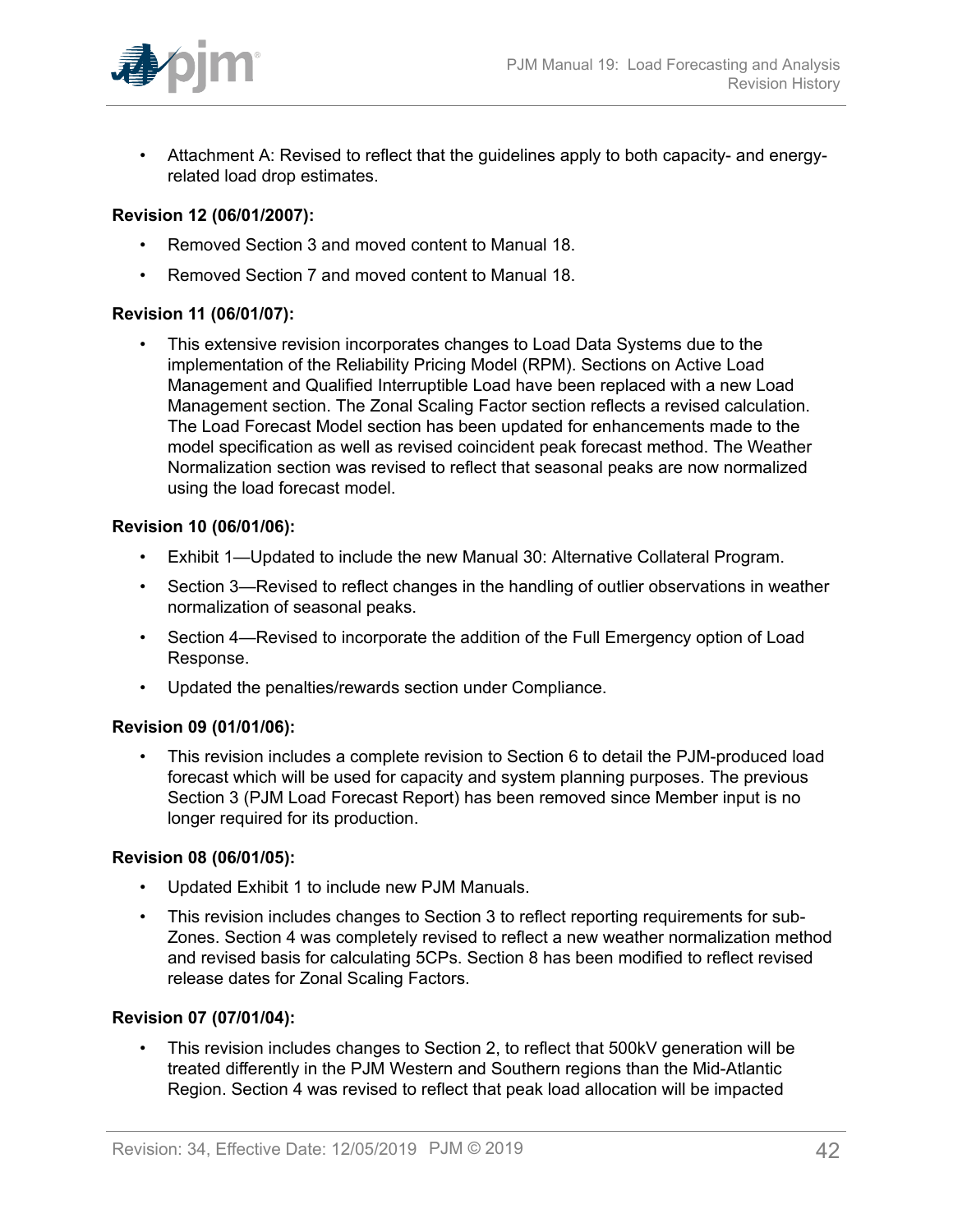

for market integration. Section 5 has been modified to reflect that the Active Load Management program has been fully incorporated into the eCapacity application.

## **Revision 06 (10/01/03):**

- This revision incorporates a new presentation format. Substantive changes were made to Section 4, to reflect changes in peak normalization procedures. Section 5 and Attachment B were revised to reflect the change in load research requirements for cycling programs to a five year cycle. The previous Section 6 (Forecast Peak Period Load) has been deleted. The section on Qualified Interruptible Load now reflects that it is the same as Active Load Management. New sections have been added for the PJM Entity Forecast and Zonal Scaling Factors. Attachment A includes an additional load drop estimate technique, Customer Baseline. Throughout the document, changes were made to reflect the new committee structure, and the Board of Managers enhanced authority.
- Changed all references from "*PJM Interconnection, L.L.C.*" to "*PJM.*"
- Changed all references from "the PJM OI" to "PJM."
- Renamed Exhibits to consecutive numbering.
- Reformatted to new PJM formatting standard.
- Renumbered pages to consecutive numbering.

### **Revision 05 (01/01/03):**

• This revision contains changes to Section 2, which was revised to reflect that hourly load data are reported through the new Power Meter application. Section 5 was revised to clarify wording on existing Active Load Management rules and procedures.

## **Revision 04 (06/01/02):**

• This revision contains changes to Section 3, which was revised to reflect a new reporting format for the PJM Load Forecast Report. Section 7 was revised to incorporate firm level customers into the Qualified Interruptible Load program.

#### **Revision 03 (01/01/02):**

• This revision incorporates changes resulting from the addition of PJM West into the Interconnection. Section 4 was revised to add a description of the peak normalization process for PJM West. Sections 6 (Qualified Interruptible Load) and 7 (Forecast Period Peak Load) were added.

## **Revision 02 (10/01/00):**

• This revision contains changes to Section 4 to include a clarification of the weather normalization overview, and revises the summer season weather normalization to reflect the newly adopted PJM summer weather parameter. Also, the removal of Attachment A: Definitions and Abbreviations. Attachment A is being developed into a 'new' PJM Manual for *Definitions and Abbreviations (M-35)*. Attachments B, C, and D have been renamed A, B, and C respectively. Also, changes to the 'new' Attachment A: ALM Load